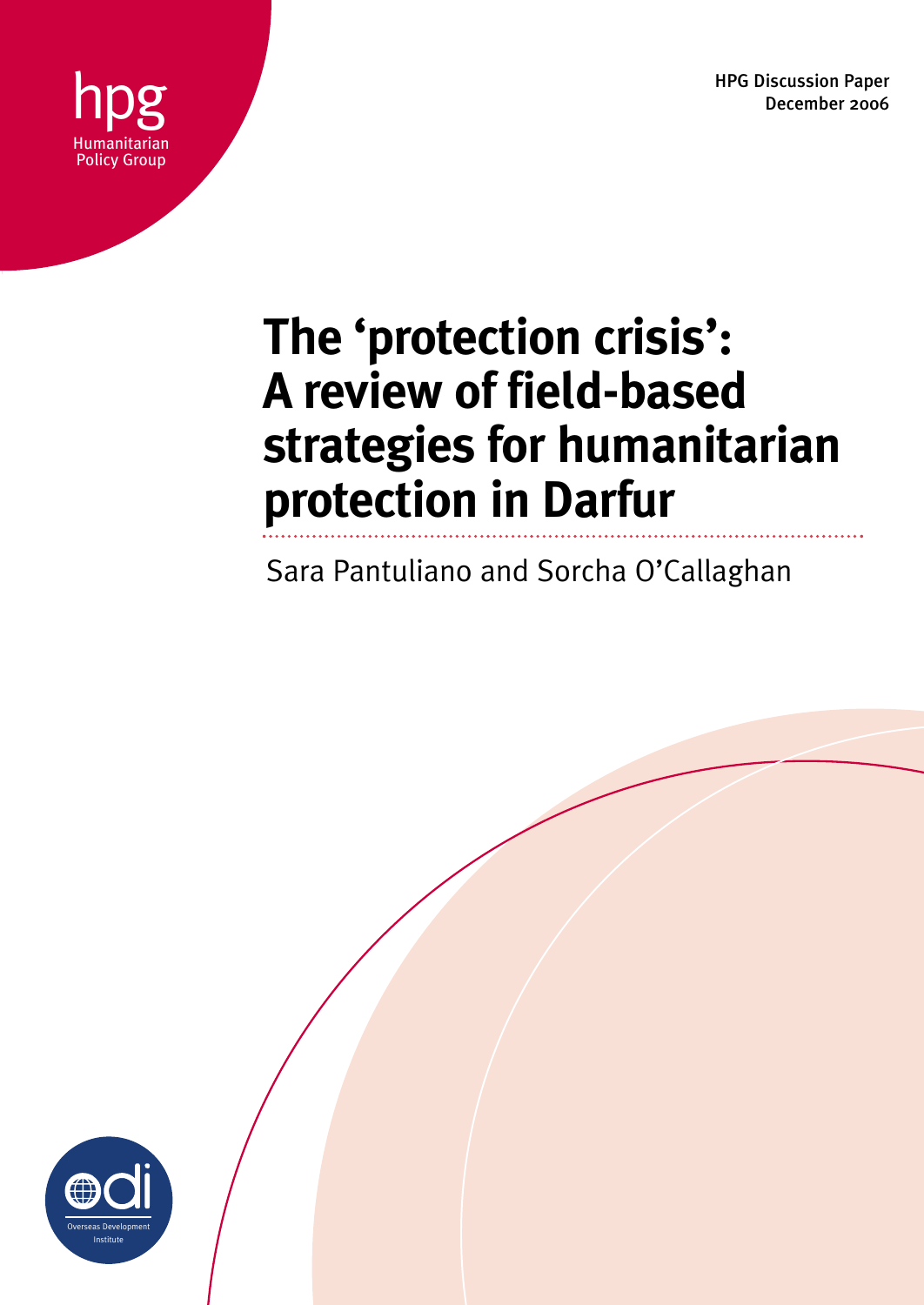## **Contents**

| <b>Acronyms</b>                                                                                 | iii            |
|-------------------------------------------------------------------------------------------------|----------------|
| <b>Chapter 1 Introduction and background</b>                                                    | 1              |
| 1.1 History of the conflict                                                                     | 1              |
| 1.2 The impact of the conflict on the civilian population                                       | $\overline{2}$ |
| <b>Chapter 2 The protection crisis</b>                                                          | 5              |
| 2.1 Insecurity and protection in Darfur                                                         | 5              |
| 2.2 Protection concepts and responsibilities                                                    | 6              |
| 2.3 Why the 'protection crisis'?                                                                | 6              |
| 2.4 The international response to the 'protection crisis'                                       | $\overline{7}$ |
| Chapter 3 Protection in practice in Darfur                                                      | 9              |
| 3.1 The protection 'egg' and protection activities                                              | 9              |
| 3.2 Responsive activities in Darfur                                                             | 9              |
| 3.3 Remedial action                                                                             | 12             |
| 3.4 Environment-building                                                                        | 13             |
| Chapter 4 The challenges of protection programming                                              | 15             |
| 4.1 Lack of strategy and inadequate analysis                                                    | 15             |
| 4.2 The 'explosion of substitution'?                                                            | 16             |
| 4.3 Protection by presence: myth or reality?                                                    | $17 \,$        |
| 4.4 Protection and assistance: the difficulties of mainstreaming protection                     | 17             |
| 4.5 Problems of skill and expertise                                                             | 18             |
| 4.6 Protection in camps                                                                         | 19             |
| 4.7 Protection gaps: extortion and land                                                         | 20             |
| 4.8 Assessing impact                                                                            | 20             |
| Chapter 5 The media, politics and protection: a dangerous interface                             | 21             |
| 5.1 Politics and protection advocacy in Darfur                                                  | 21             |
| 5.2 Darfur in the media: playing to an international audience                                   | 21             |
| 5.3 The politics of protection                                                                  | 22             |
| <b>Chapter 6 Coordination, collaboration and confusion</b>                                      | 23             |
| 6.1 The evolution of the UN's role in protection in Darfur: turf battles and lack of leadership | 23             |
| 6.2 The dilemmas of UNMIS' leadership in protection                                             | 24             |
| 6.3 The experience of the Working Groups                                                        | 25             |
| 6.4 Coordination with the AU: opportunities missed                                              | 25             |
| 6.5 Coordination with political actors                                                          | 26             |
| <b>Chapter 7 Conclusions</b>                                                                    | 29             |
| <b>References</b>                                                                               | 31             |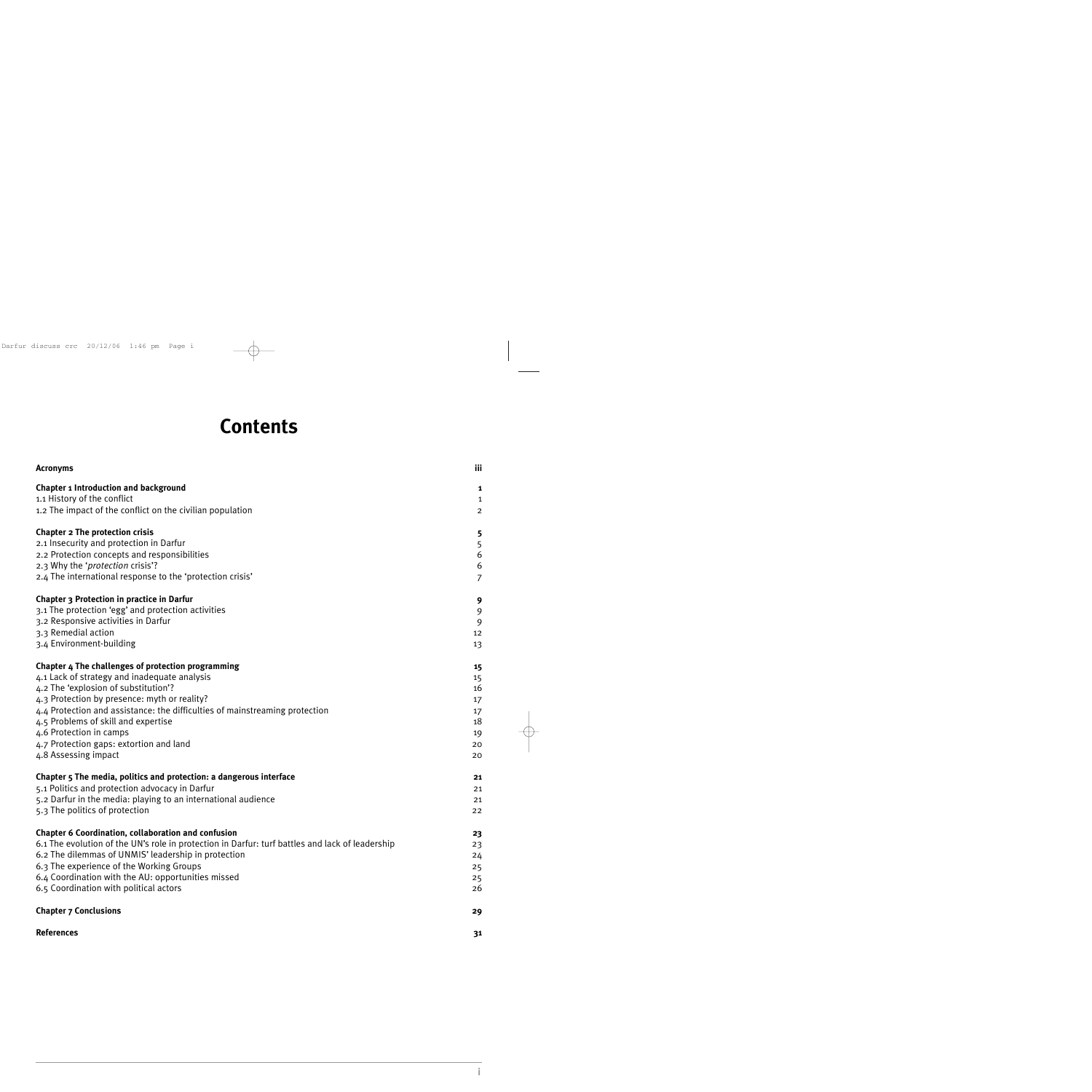### **About the authors**

Sara Pantuliano is a Research Fellow with the Humanitarian Policy Group.

Sorcha O'Callaghan is a Research Officer with HPG.

### **Acknowledgments**

ODI would like to thank the wide range of individuals and organisations that assisted and supported this study. UN OCHA's Internal Displacement Division, particularly Marc Vincent, Simon Bagshaw and Vicky Metcalfe, provided valuable support to the study, which is gratefully acknowledged. ODI also wishes to thank the Protection of Civilians Section of the United Nations Mission in the Sudan (UNMIS), especially Allegra Baiocchi, Dalia Aranki, Cate Staeins and Karin Perrin, for the research and logistical assistance offered in the field. James Darcy, Nicholas Waddell and Daniel Large contributed to the design of the project and the background research.

ODI would like to extend its thanks to the many people who contributed in numerous ways to the study, including research support, the provision of documents and materials and comments on earlier drafts. Particular thanks to Ramesh Rajasingham, Sarah El Rasheed and Annette Hearns (OCHA), Anne Zeidan, Simon Ashmore and Laurent Saugy (ICRC), Rebecca Dale, David White and Joseph Aguettant (IRC), Vance Colbert and Hanna Mollan (NRC), Salih Abdel Mageed (Oxfam America), Antonio Fernandez de Velasco (ECHO), Glyn Taylor (DFID), John Plastow (CARE) and independent consultants Sharath Srinivasan, Julie Flint and Sheilagh Henry. We are particularly grateful to the people of Darfur and key informants in Sudan, who gave generously of their time to be interviewed.

Finally, thanks to the many colleagues in the Humanitarian Policy Group at ODI who provided comments and support to the study, particularly Matthew Foley, for his expert editing of the paper.

ODI is grateful to the United States government and other donor governments to HPG for their financial support for the study.

Humanitarian Policy Group Overseas Development Institute 111 Westminster Bridge Road London SE1 7JD United Kingdom

Tel: +44(0) 20 7922 0300 Fax: +44(0) 20 7922 0399 Website: www.odi.org.uk/hpg Email: hpgadmin@odi.org.uk

ISBN-10: 0 85003 833 2 ISBN-13: 978 0 85003 834 7

© Overseas Development Institute, 2006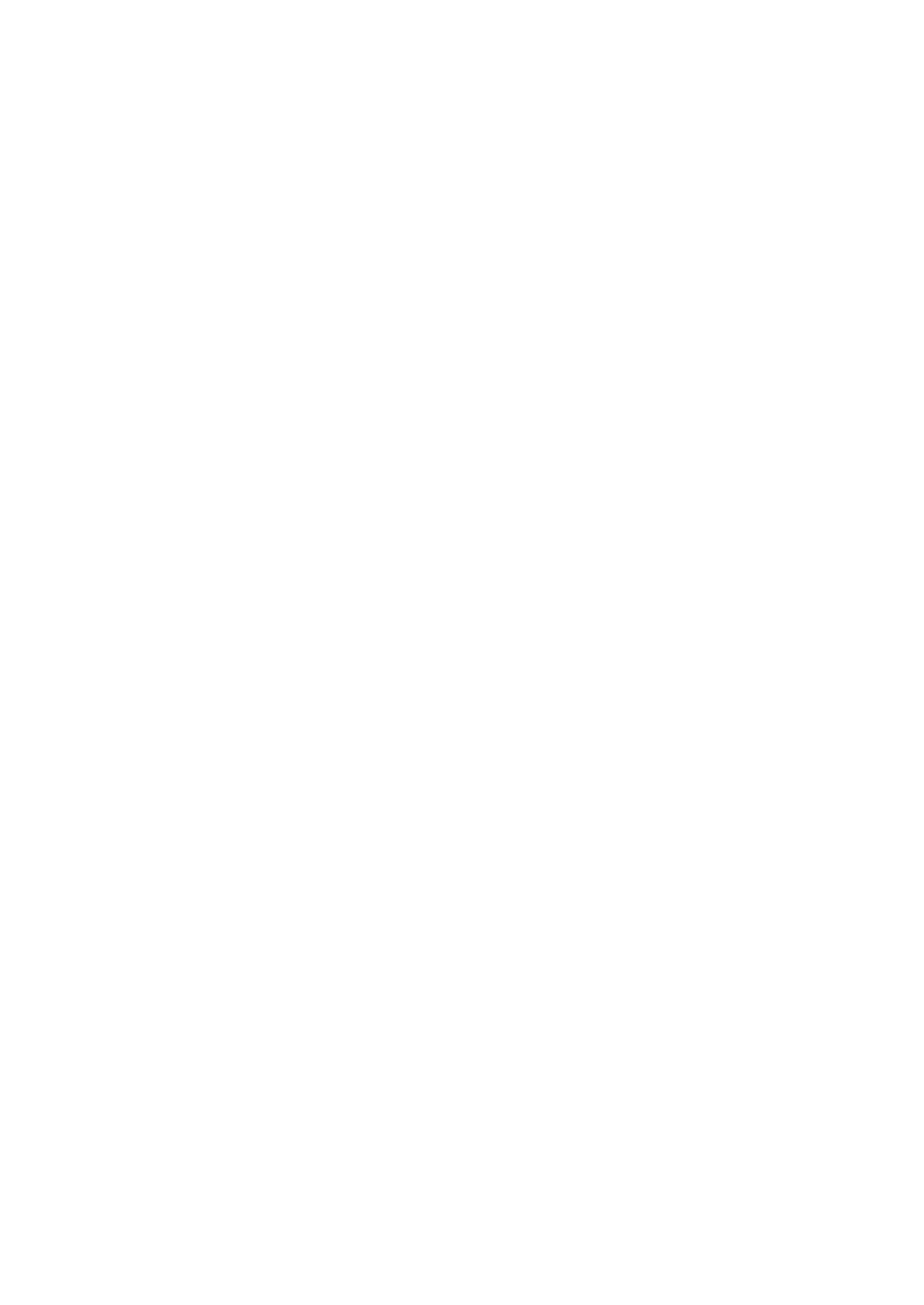#### **Map of Darfur**

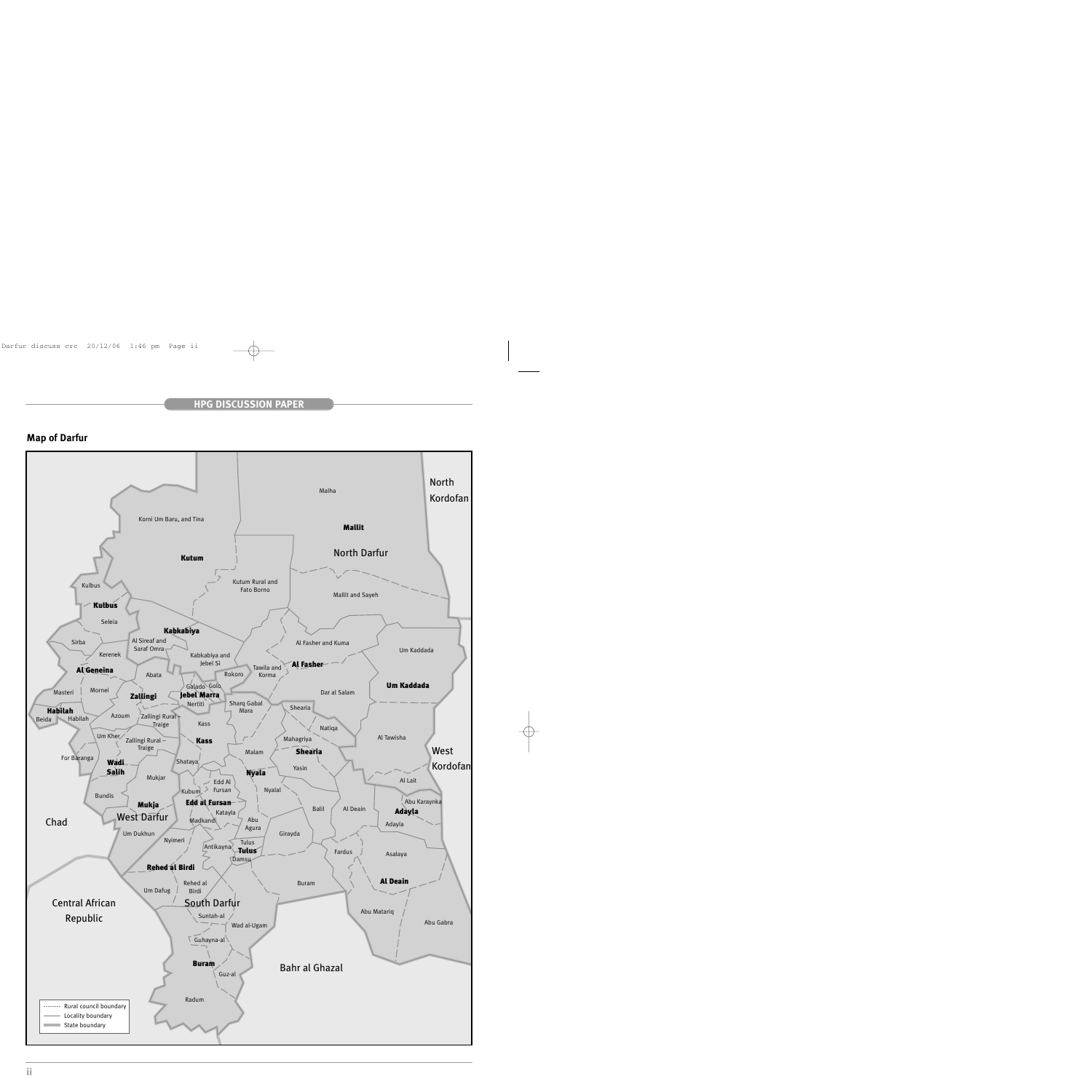# **Acronyms**

| <b>AMIS</b>  | African Union Mission in Sudan                      |
|--------------|-----------------------------------------------------|
| <b>APGfS</b> | Associate Parliamentary Group for Sudan (UK)        |
| AU           | African Union                                       |
| <b>CPA</b>   | Comprehensive Peace Agreement                       |
| <b>DHP</b>   | Darfur Humanitarian Profile                         |
| <b>DLF</b>   | <b>Darfur Liberation Front</b>                      |
| <b>DPA</b>   | Darfur Peace Agreement                              |
| <b>DRC</b>   | Danish Refugee Council                              |
| <b>FAO</b>   | Food and Agriculture Organisation                   |
| <b>HAC</b>   | <b>Humanitarian Aid Commission</b>                  |
| <b>HIC</b>   | <b>Humanitarian Information Centre</b>              |
| <b>IAMG</b>  | Inter-Agency Management Group                       |
| <b>IASC</b>  | <b>Inter-Agency Standing Committee</b>              |
| ICC          | <b>International Criminal Court</b>                 |
| ICG          | <b>International Crisis Group</b>                   |
| <b>ICI</b>   | International Commission of Inquiry                 |
| <b>ICRC</b>  | International Committee of the Red Cross            |
| <b>IDP</b>   | <b>Internally Displaced Person</b>                  |
| <b>IGAD</b>  | Inter-Governmental Authority on Development         |
| <b>IHL</b>   | International Humanitarian Law                      |
| <b>INGO</b>  | International Non-Governmental Organisation         |
| <b>IOM</b>   | International Organisation for Migration            |
| JEM          | Justice and Equality Movement                       |
| JIM          | Joint Implementation Mechanism                      |
| <b>KPSG</b>  | <b>Khartoum Protection Steering Group</b>           |
| <b>KPWG</b>  | <b>Khartoum Protection Working Group</b>            |
| LoU          | Letter of Understanding                             |
| <b>MCM</b>   | Management and Coordination Mechanism               |
| MoU          | Memorandum of Understanding                         |
| <b>MSF</b>   | Médecins Sans Frontières                            |
| <b>NCP</b>   | <b>National Congress Party</b>                      |
| <b>NGO</b>   | Non-Governmental Organisation                       |
| <b>NRC</b>   | Norwegian Refugee Council                           |
| <b>OCHA</b>  | Office for the Coordination of Humanitarian Affairs |
| <b>OFDA</b>  | Office of Foreign Disaster Assistance               |
| <b>OHCHR</b> | Office of the High Commissioner for Human Rights    |
| <b>PWG</b>   | <b>Protection Working Group</b>                     |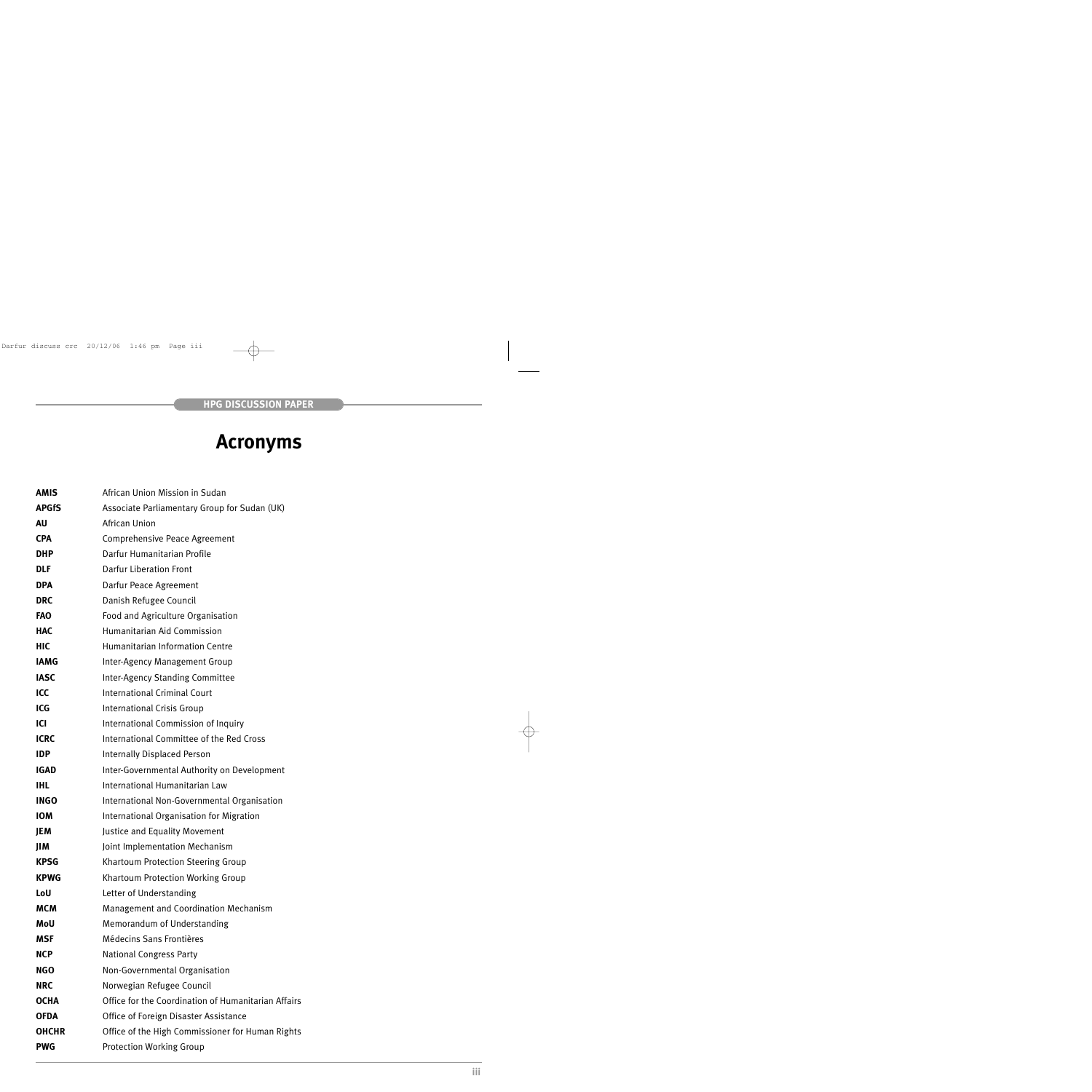| <b>RTE</b>    | <b>Real Time Evaluation</b>                        |
|---------------|----------------------------------------------------|
| <b>SD</b>     | Sudanese Dinar                                     |
| <b>SGBV</b>   | Sexual and Gender-Based Violence                   |
| SLM/A         | Sudan Liberation Movement/Army                     |
| SPLM/A        | Sudan People's Liberation Movement/Army            |
| <b>SRSG</b>   | Special Representative of the UN Secretary-General |
| <b>ToRs</b>   | Terms of Reference                                 |
| UN RC/HC      | United Nations Resident/Humanitarian Coordinator   |
| <b>UNDP</b>   | United Nations Development Programme               |
| <b>UNDSS</b>  | United Nations Department of Safety and Security   |
| <b>UNFPA</b>  | <b>United Nations Population Fund</b>              |
| <b>UNHCR</b>  | United Nations High Commissioner for Refugees      |
| <b>UNICEF</b> | United Nations Children's Fund                     |
| <b>UNMIS</b>  | United Nations Mission in Sudan                    |
| <b>USAID</b>  | United States Agency for International Development |
| <b>WFP</b>    | World Food Programme of the United Nations         |
| <b>WG</b>     | <b>Working Group</b>                               |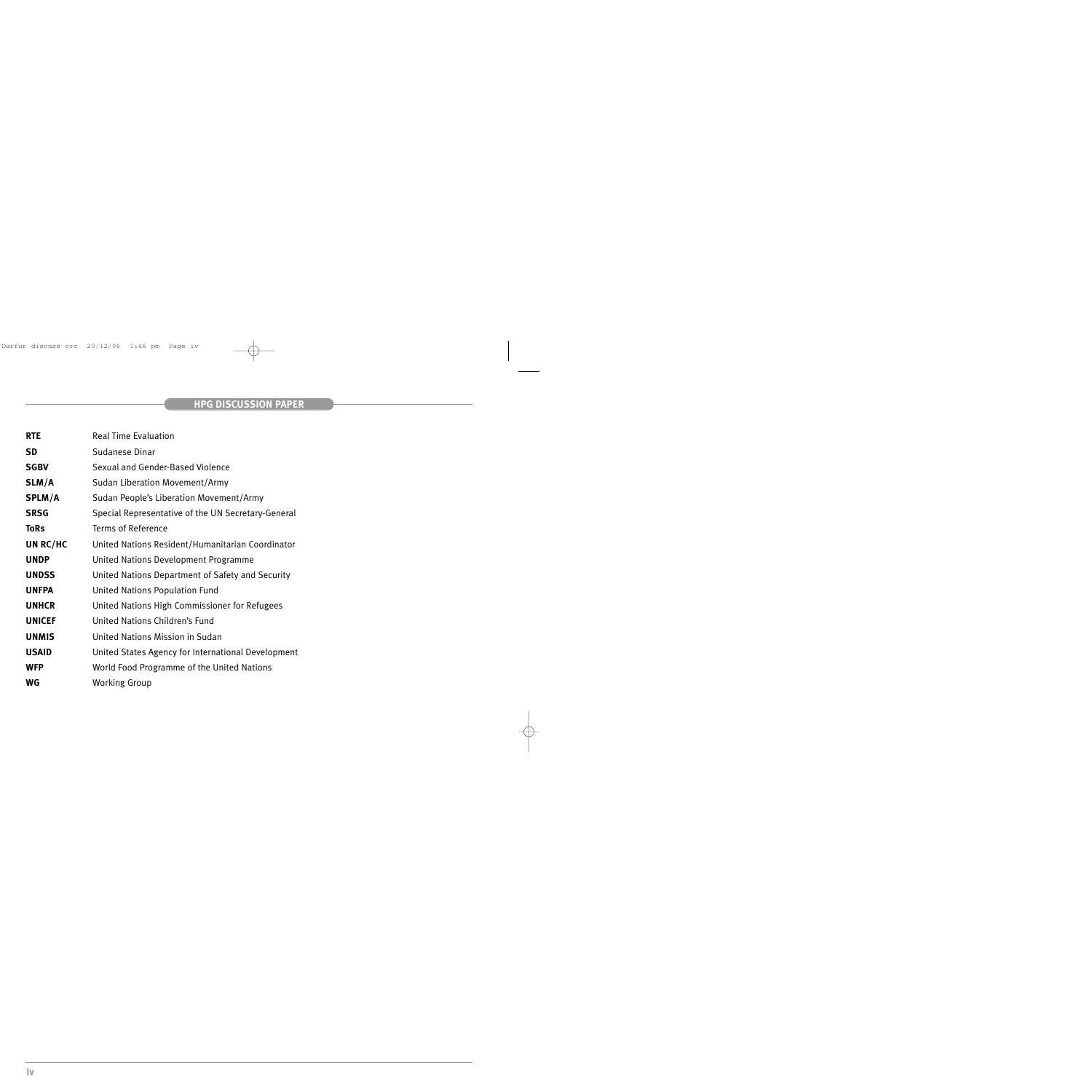### **Chapter 1 Introduction and background**

This Discussion Paper is part of a study on 'protection in practice' by the Humanitarian Policy Group (HPG) at the Overseas Development Institute (ODI). The study aims to examine current practice in humanitarian protection and explore strategies, programmes and initiatives undertaken in different contexts to support the protection of civilians. Focusing on roles, outcomes and the internal and external limitations of humanitarian actors, the purpose of the research is to draw lessons and elicit best practice, rather than evaluate specific programmes or agencies. This Discussion Paper on Darfur, which is complemented by two Background Papers on Colombia and northern Uganda, will inform a comprehensive HPG report on field-based strategies for humanitarian protection due for publication in mid-2007. This work forms part of a wider body of research by HPG on the subject of civilian security and humanitarian protection, which includes separate studies aimed at understanding different concepts of protection (political, human rights and humanitarian) as well as the relevance and application of protective status (refugee, IDP, civilian) for people's security.

The Discussion Paper is based on an extensive review of published and grey literature on the Darfur crisis and the protection response by humanitarian actors. Documents include relevant academic material on the region, policy briefings, conflict analysis reports, humanitarian assessments and evaluations, NGO and UN internal documents, reports by human rights organisations, media coverage and official papers by the International Commission of Inquiry (ICI) on Darfur. The material reviewed informed questionnaires discussed with key informants and community groups. Primary data collection included extensive in-depth qualitative interviews with representatives from the Sudanese government, armed opposition groups, international and national humanitarian organisations, Sudanese academics, Sudan analysts, representatives from diplomatic missions and donor agencies and Darfuri communities in Khartoum, Nyala, Zalingei, Al Fashir and surrounding villages, undertaken during June 2006.

The conflict in Darfur is the first emergency to be characterised as a 'protection crisis'. This Discussion Paper demonstrates how this emphasis has fundamentally shaped the nature of the humanitarian response. An unprecedented number of agencies have engaged in protection in Darfur, giving rise to an unparalleled level of protection programming and coordination initiatives. The findings highlight how these developments have, in certain instances, helped to save lives or at least reduce the level of threat for many people. However, they also signal the limited role that humanitarian agencies can play in protecting civilians under threat. Many believe that, despite the increased emphasis on protection by humanitarian actors operating in Darfur, there has not been a significant improvement in the overall security of the civilian population.

The Discussion Paper analyses the evolution of the Darfur conflict and its impact on the civilian population, as well as the measures civilians have taken in response to the different threats they face. The Paper explores the conceptual framework behind humanitarian protection, and discusses the response by the international community to civilian insecurity in Darfur. The response is then examined using the ICRC 'egg framework', which divides protection activity into three complementary spheres of action. This description is followed by an in-depth analysis of some of the major challenges encountered by humanitarian agencies undertaking protection programming in Darfur, and of the gaps in the response. Finally, the Paper explores the politics of protection in humanitarian settings, and describes the dilemmas of leadership and coordination in Darfur.

#### **1.1 History of the conflict**

The Darfur<sup>1</sup> conflict has often been portrayed by the media as a struggle between 'Arabs' and 'Africans', sparked by ethnic tension and competition over resources. However, as with many other conflicts in Sudan, there is no simple or singular root cause. A complex set of interrelated factors is driving the war. Historical grievances, local perceptions of race, demands for a fair sharing of power between different groups, the inequitable distribution of economic resources and benefits, disputes over access to and control over increasingly scarce natural resources (land, livestock and water), the proliferation of arms and the militarisation of young people, the absence of a democratic process and other governance issues – all of these factors have contributed to the conflict, but none of them is a sole or primary cause. In the last few years, though, the new wave of conflict in Darfur has changed traditional relationships between ethnic groups and politicised them, giving local conflicts much wider political dimensions.

The current conflict started in 2003, after several years of sporadic fighting between different Darfuri groups, particularly the Masalit and the Rizeigat and the Zaghawa and the Awlad Zeid. By the end of 1999, these clashes had displaced over 100,000 people and turned 40,000 into refugees in Chad. Although the government dismissed the fighting as 'tribal' clashes, in reality old animosities and local fractures were being increasingly politicised and mobilised by different forces, including the government itself, for military

<sup>1</sup> The correct transliteration from the Arabic is Dar Fur. However, the common spelling used by most aid organisations and the media, 'Darfur', is adopted in this report.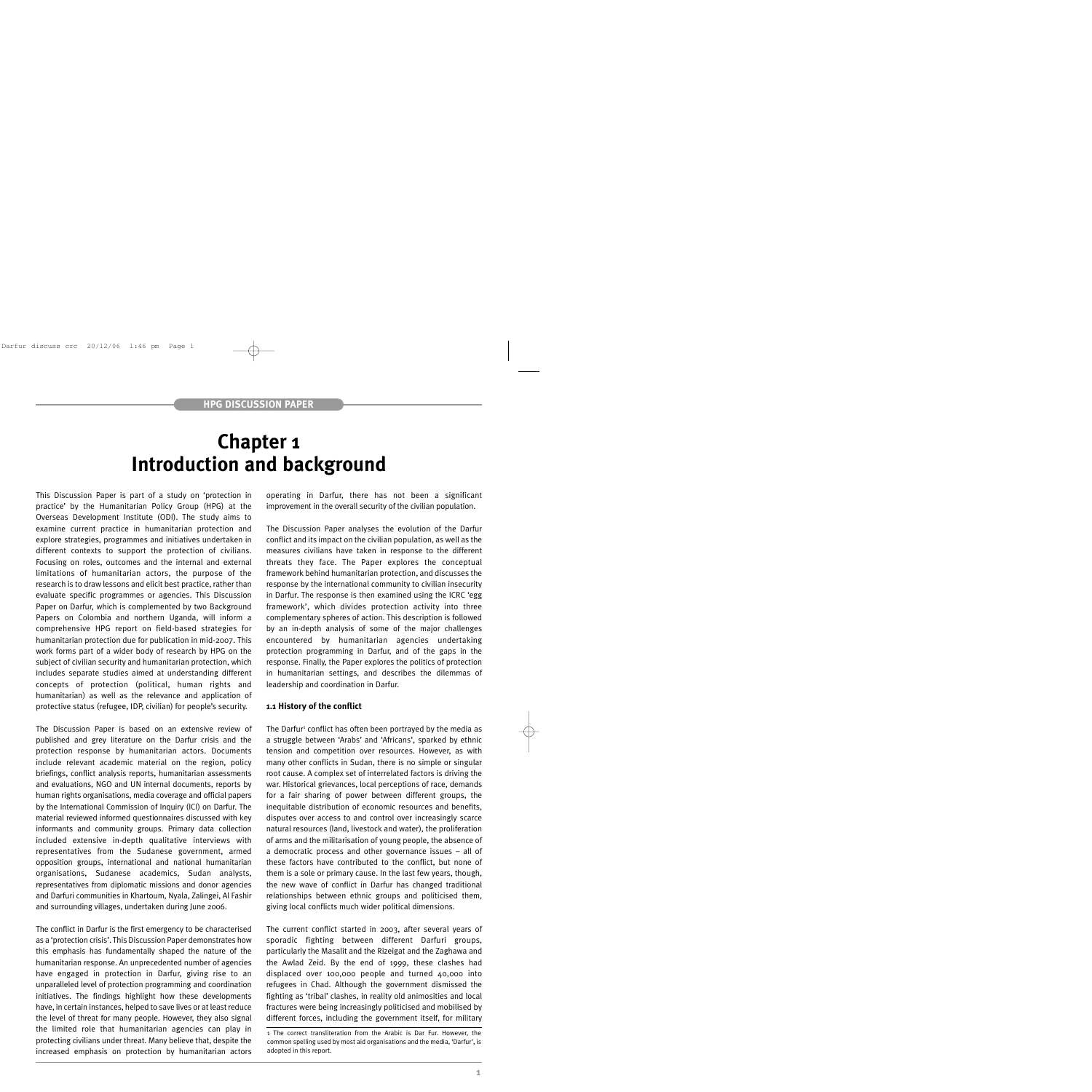and political purposes (Johnson, 2003: 141; Flint and de Waal, 2005). Starting in mid-2002, the self-proclaimed Darfur Liberation Front (DLF) conducted a series of attacks on police stations and other government targets. The DLF insurgents, mainly belonging to the Zaghawa and Fur ethnic groups, changed their name to the Sudan Liberation Movement/Army (SLM/A) and stepped up the scope of their attacks in early 2003. In a joint operation with the newly formed Justice and Equality Movement (JEM) in April 2003, the border town of Tine was captured, and Al-Fashir airport was attacked.

The crisis in Darfur was exploited by hardliners in the government, many of whom were opposed to the IGAD peace process aimed at resolving the conflict in southern Sudan. The government decided to fight the rebellion outright but, mindful of the talks on the south and aware of the weakness of its army, 'outsourced' the counter-insurgency to local militia forces. Impoverished camel herding nomads from the northern Rizeigat, groups like the Zayadia, the Tarjam and the Beni Halba, small African tribes like the Gimir and the Tama and former Islamic Legionnaires<sup>2</sup> were reportedly provided with supplies and armaments and given a free hand. These militias have come to be widely known in the international media and among aid agencies and human rights organisations as the '*Janjawiid*'.3 The counter-insurgency they waged was conducted largely through attacks on the civilian population, designed to curtail support for the insurgents and occupy land. Meanwhile, despite repeated claims by the government that it did not back the militias and was unable to rein them in, the Sudanese army consistently supported militia raids on villages, sometimes with helicopter gunships or fixed-wing aircraft (ICI, 2005: 54).

Violence continued throughout 2004 and 2005, despite intermittent peace talks and the deployment of an African Union force (the African Union Mission in Sudan (AMIS)) in August 2004 to monitor the N'Djamena Humanitarian Ceasefire Agreement signed the previous April. The conflict was further exacerbated in late 2005 by divisions within the main insurgent group, the SLM/A, which frustrated peace negotiations in the Nigerian capital Abuja. On 5 May 2006, the Sudanese government reached an agreement with the Zaghawa-dominated faction of the SLM/A, led by Minni Arcoi Minnawi. The Darfur Peace Agreement (DPA), as the agreement was called, was rejected by the Fur-dominated faction of the SLM/A, led by Abdel Wahid Mohammad Nur, as well as by the JEM, on the grounds that it did not meet fundamental demands concerning political representation for the Darfuris, did not offer adequate compensation to the civilian victims of the counter-insurgency and had insufficient guarantees with regard to the disarmament of progovernment militias. The signature of the DPA was followed by

#### **Box 1: Land and conflict**

Most Arab groups in Darfur do not own land on the basis of the *hakura* (landholding) system, the prevailing land tenure management system in Darfur. This system, which dates back to pre-colonial times, was built upon by the British administration which allotted *dars* (homelands) to various settled and transhumant tribes. Several Arab transhumant camel herding groups, especially in North Darfur, were not assigned any land, though access to land and water along transhumant routes was generally accepted through customary practices. The breakdown of co-operative relations with their settled neighbours, particularly after the devastating droughts of the 1970s and 1980s, left many pastoralists impoverished and deprived them of a sustainable livelihood base. When the conflict broke out in Darfur, landless Arab groups saw an opportunity to expand their access to land and water. The conflict therefore became partly a violent assault by landless tribal groups against groups with land. The competition over essential livelihoods sources, which political marginalisation and poor governance have left unaddressed over the past three decades, has increasingly assumed racial aspects, and many people in Darfur now perceive the current violence in a racial context. However, larger, richer and more powerful cattle herding Arab Baqqara tribes of South Darfur (the Rizeiqat, the Ta'isha, the Ma'alia, the Habbaniya, the Beni Hussein and part of the Beni Halba) have not, as tribes, taken part in violent activities against non-Arab groups. The Baqqara Rizeiqat enjoy good trading relations with the Zaghawa and the Fur, and have greater access to land (Tanner, 2005: 22).

a renewed wave of violence (ICG, 2006: 4). On 31 August 2006, the UN Security Council expanded the mandate of UNMIS, the UN peacekeeping operation overseeing the implementation of the Sudan Comprehensive Peace Agreement (CPA), and authorised its deployment to Darfur to replace AMIS. However, its deployment in Darfur is conditional on Sudanese consent. From the outset, the Sudanese government has strongly opposed plans for a UN force on Darfur territory.

#### **1.2 The impact of the conflict on the civilian population**

Since the fighting began in earnest in February 2003, an estimated 200,000 people have been killed and a further two million displaced. The Sudanese army and pro-government militias have burnt and looted villages, raped women and killed men, forcing the survivors to flee across the border into Chad or to seek refuge in government-controlled towns and camps. Atrocities against civilians and human rights violations have also been perpetrated by the armed opposition movements, although on a smaller scale. This is believed to be a reflection of capacity, rather than will: some of the violence inflicted by the insurgents on civilians has been no less ferocious than that meted out by the pro-government militias (Flint, 2006a; Amnesty International, 2006). The scale of

<sup>2</sup> The 'Islamic Legion' was created by Libyan President Muammar Qadhafi in the 1980s to prosecute Libya's war against Chad and pursue Qadhafi's pan-Sahelian 'Arab belt' ambitions.

<sup>3</sup> The term '*Janjawiid*' was used for the first time in 1989 to denote groups of Arab camel herders engaged in militia fighting.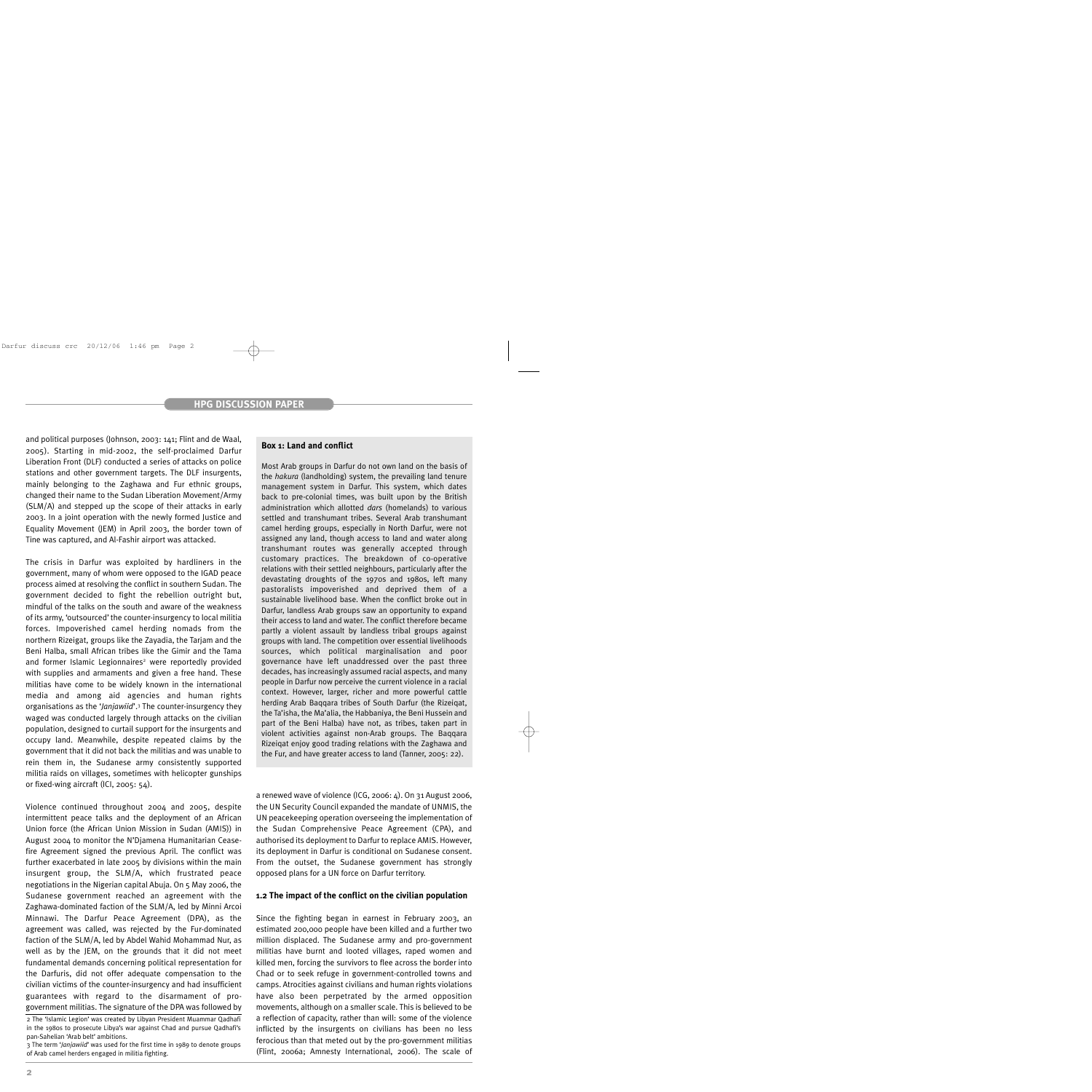sexual violence against women has been a particularly brutal feature of the conflict.

In certain areas, people in camps remain vulnerable to militia violence, and many have inadequate access to external assistance. The pro-government militias have deliberately aimed to destroy the food-producing capacity of their non-Arab neighbours, inflicting serious and lasting damage on the livelihoods base of the local population and their livelihoods strategies. Crops and food supplies have been torched and people have been systematically stripped of their financial and physical assets. Access to markets and opportunities for labour migration (and related remittances) have been curtailed by insecurity, both within Sudan and between Sudan and neighbouring countries. Journeys to obtain firewood, cultivate land or access markets expose civilians to the risk of murder, rape, looting and forced taxation at checkpoints. The conflict has also affected pastoralist groups: livestock has been looted and wells and ground water have been poisoned. Livestock migration routes have become increasingly inaccessible and livestock trade is collapsing throughout the region (Young et al., 2005).

Most landless pastoralists saw in the government counterinsurgency a chance to seize land. The bestowal of secure land tenure has been a long-standing demand of the nomadic tribes in North Darfur, who have never had any entitlement to a *dar* (homeland). The local government has never been able to adequately address this issue, and the central government in Khartoum has manipulated the predicament of the nomads and used them to tackle security problems in the region. Many analysts believe that the pastoralist groups engaged in counter-insurgency operations have been promised an entitlement to the land of settled farming communities in return for their services in the war (de Waal, 2004a, 2004b; Polloni, 2005; Tanner, 2005; Pantuliano, 2005). Internal UN documents, interviews with Sudanese academics and analysts4 and research conducted by NGOs show that the secondary occupation of land has taken place in western and south-western Darfur, where nomadic Arab groups like the Mahariya, the Missirya, the Salmat, the Beni Halba and the Beni Hussein have occupied grazing land originally inhabited by non-Arab sedentary groups such as the Masalit and the Fur (Intersos, 2006). The area around Awalla-Nankuseh, near Garsila, hosted more than 50,000 non-Arab communities before the conflict, but is today inhabited by nomadic groups of Arab origin (*ibid*.: 12).

<sup>4</sup> Interviews in Fasher and Khartoum, June 2006.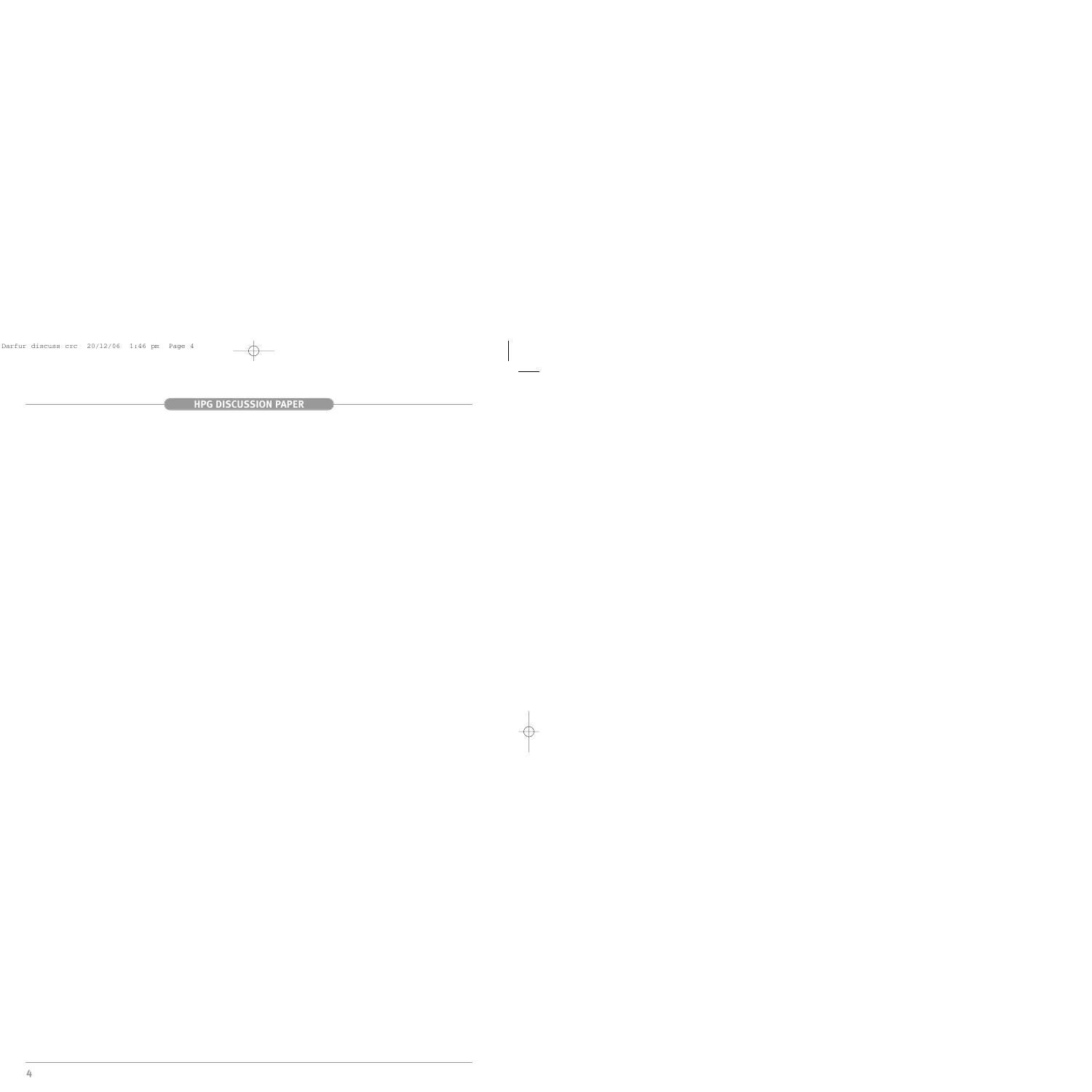### **Chapter 2 The protection crisis**

#### **2.1 Insecurity and protection in Darfur**

The two main determinants of civilian (in)security in any violent conflict are the actions and motives of the parties to the conflict, and the steps that civilians take to protect themselves from the direct and indirect consequences of this (Darcy and Srinivasan, forthcoming). If the Sudanese government and the other warring parties were adhering to their obligations under international law, or if Darfuri civilians were able to find viable ways of remaining secure in their home environments or in a place of refuge, the need for thirdparty intervention to protect civilians might not arise. Unfortunately, neither of those conditions applies in Darfur.

The conflict in Darfur has been waged in direct contravention of international law. The International Commission of Inquiry (ICI) – which investigated violations of international humanitarian and human rights law in Darfur in 2004 – established that the Sudanese government and its allied militias were responsible for serious violations of their responsibilities under law, and that these violations may amount to war crimes and crimes against humanity (ICI, 2005: 3). The Commission found that government forces and militias had systematically conducted a lengthy catalogue of horrific crimes against Darfuris, including targeted and indiscriminate attacks on civilians, murder, torture, destruction of villages, rape and other forms of sexual violence and forced displacement. The Commission also reported that the insurgents had committed serious violations of international human rights and humanitarian law, indicating that these too may amount to war crimes. As the majority of insurgent attacks were, at the time, against government installations and personnel, the ICI found no evidence that violations were widespread or systematically targeted at civilians (*ibid*.: 69). However, the conflict has evolved significantly since the ICI investigation, as have insurgents' tactics, which increasingly involve the direct targeting of civilians.5

The second determinant of civilian security – the actions taken by civilians to survive or withstand violence – is often ignored (Bonwick, 2006: 274). Insecurity generally has the effect of limiting, but not entirely removing, the choices that people can make to stay safe. Even under extreme duress, a range of selfprotection choices are often available to maintain assets, escape violence and mitigate threats. Faced with actual or imminent insecurity, people will tend to adopt risk-avoidance strategies that may themselves be highly risky. Especially in

situations of active conflict, no safer options may be available (Darcy, 2005).

The main response of those who survived the attacks in Darfur was to flee. Some travelled short distances, to nearby hills or caves, where they sheltered from the violence before returning to their villages or moving to the relative safety of Darfur's three state capitals (Young et al., 2005: ix). Others walked to nearby villages, only to face attack and flight once again, sometimes up to three or four times before reaching a place of sanctuary.<sup>6</sup> Those with money paid to be transported straight to Khartoum or Darfur's capitals, or found refuge in the large displacement camps on the outskirts of government-controlled towns. An unknown number of families fled to areas under the control of rebel groups, with reports of population increases of up to 60% in some rebel-held areas (Buchanan-Smith and Jaspars, 2006: 78). Many of these families are divided, with women and children seeking the assistance offered in the estimated 230 displacement camps littered across the three states (OCHA, personal communication, 2006).

Less is known about the degree to which communities have joined the conflict in an effort to stay safe. There is a high level of popular backing for the insurgency in Darfur, with many communities providing military support. Reports indicate that there is also widespread forcible recruitment and abduction by many of the parties to the conflict. The UN estimates that thousands of children are actively involved in conflict in Darfur, many of them recruited against their will (United Nations, 2006a: 4). In areas under SLA control, communities pay taxes in cash or food to support the fighters and pay for protection. Others have sought to contain the violence. One example cited by local Darfuris is the negotiation of 'independent areas', secured by community defence forces. In these locations, communities obtain assurances from the warring parties that they will not deploy their forces in these areas, thus decreasing their military or strategic value. In areas such as Al Fashir, Dar As-Salaam and Umm Kaddada localities in North Darfur, agreement has been obtained from the *Wali* (the State Governor) that no government military or police personnel will deploy, with corresponding agreement sought from commanders within the insurgent groups to avoid these areas.7 Different strategies have been employed in other locations, such as Mahla in North Darfur, where community *shaikhs* have *encouraged* authorities to deploy military or security personnel in order to reduce the risk of attack by pro-government militias. As described below, others have less bargaining power and have no choice but to pay so-called 'protection' money to aggressors to avoid being attacked.

6 Community Meeting, Mershing, South Darfur, June 2006. 7 Interview, Darfuri humanitarian official, Khartoum, June 2006.

<sup>5</sup> The UN Secretary-General's Monthly Report on Darfur of 26 September 2006 (S/2006/764) reported that SLA-Minawi elements had attacked villages in North Darfur in July, looting livestock and killing at least 100 civilians. These and other clashes resulted in almost 20,000 internally displaced persons arriving in North Darfur camps in July.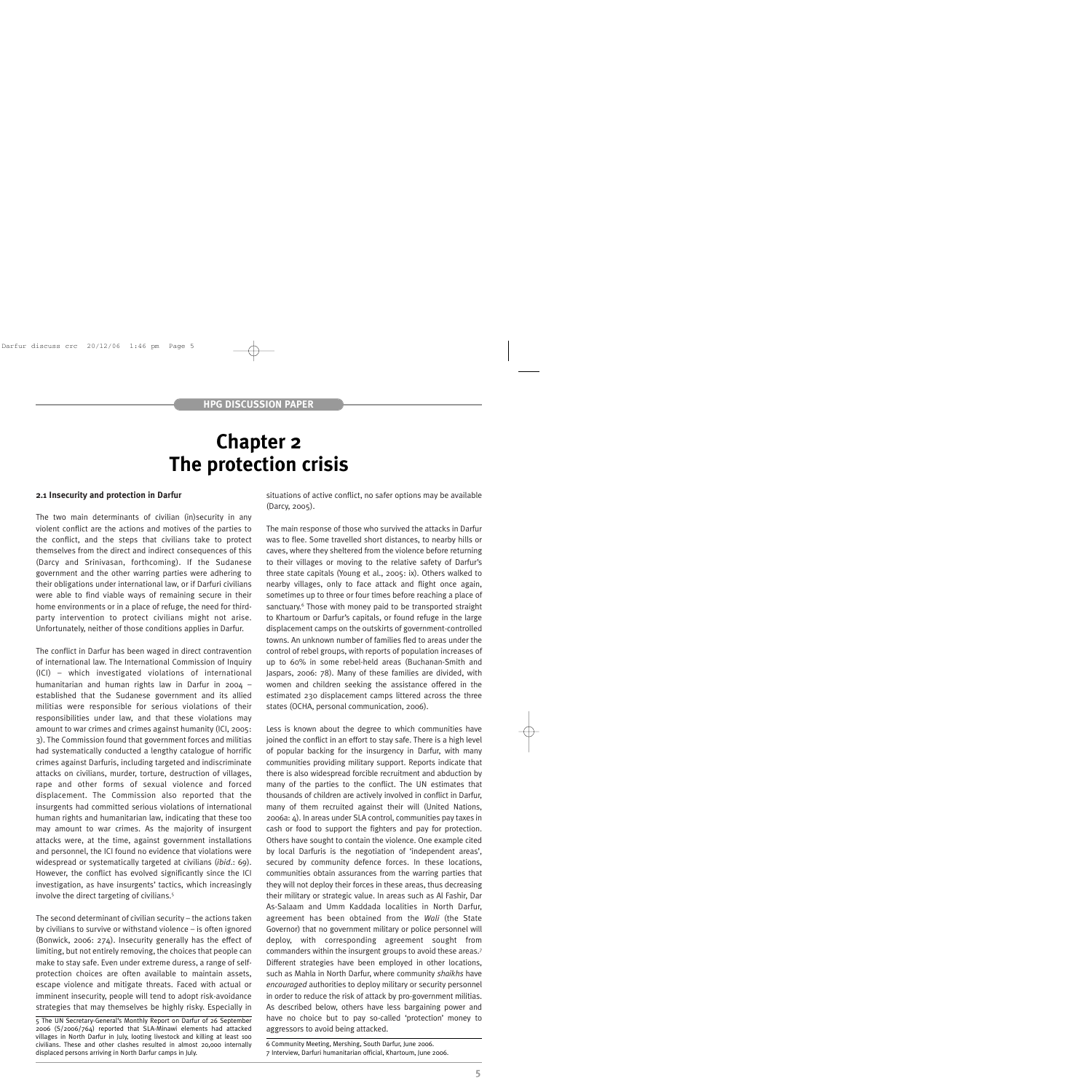#### **2.2 Protection concepts and responsibilities**

The fundamental objective of protection strategies is to reduce the risk and extent of harm to civilians by seeking to minimise threats of violence, coercion and deprivation, as well as enhancing opportunities to obtain security. The achievement of civilian security, or at least a reduction in *insecurity*, thus lies at the heart of protection (Darcy and Srinivasan, forthcoming).

To the extent that there is a global framework for the protection of civilians, it is principally enshrined in IHL, human rights law and refugee law. The fact that the conduct of warring parties is the primary determinant of the threats faced by civilians in conflict is reflected in IHL, which is concerned with limiting the effects of armed conflict on designated categories of protected persons and property, chiefly through setting limits on the methods and means of warfare. The protection of civilians, whether understood primarily in physical or legal terms, remains first and foremost the duty of governments, a reflection of their sovereign authority over, and responsibility for, all those living within their territory. In situations of armed conflict, IHL imposes duties on *all* the parties to the conflict.

Whereas IHL is concerned to regulate the conduct of warring parties, human rights law has a primary focus on individuals and their general (not conflict-related) entitlements. International law also includes a number of treaties which are intended to prevent and punish specific violations of human rights in conflict, including torture and genocide. Refugee law provides essential safeguards for those fleeing conflict and its effects, including the provision that such people should not be forcibly returned to their place of origin if doing so would jeopardise their safety.

A growing concern for the effects of internal – as opposed to international – conflict on civilians has led to increased international awareness of the need to reinforce the protection of civilians of *other* countries where governments are incapable or unwilling to do this. International concern for the plight of civilians in conflict has, over the past ten years, been increasingly recognised in human rights and political arenas. The role of humanitarian actors in ensuring civilian protection was, in the past, largely understood as the responsibility of UNHCR, the ICRC and UNICEF, whose mandates included upholding the rights of refugees, non-combatants and children. However, the increasing deliberate targeting of civilians in conflict (including by their own government) has led many to conclude that other humanitarian organisations too have a role to play in civilian protection in light of the fact that, in many crises, the over-riding threat to civilians is a lack of safety.

The humanitarian community has broadly adopted the following *concept of protection*, elaborated during a series of protection workshops hosted by the ICRC in the 1990s. This defines protection as follows:

*all activities aimed at obtaining full respect for the rights of the individual in accordance with the letter and the spirit of the relevant bodies of law (i.e. human rights law, international humanitarian law and refugee law). Human rights and humanitarian organisations must conduct these activities in an impartial manner (not on the basis of race, national or ethnic origin, language or gender) (ICRC, 1999).*

Three forms of humanitarian protection activities are envisaged: *responsive action*, which prevents or halts a specific pattern of abuse or mitigates its immediate effects; *remedial action*, which restores people's dignity and ensures adequate living conditions through reparation, restitution and rehabilitation; and finally *environment-building*, which fosters an environment conducive to respect for the rights of individuals in accordance with the relevant bodies of law (Giossi Caverzasio, 2001: 21). These activities should be taken forward in parallel with other actors (political, military and human rights) as part of what is considered to be a collective responsibility to protect civilians when the responsible actors fail to do so.

These all-encompassing concepts and activities have often confused humanitarian actors searching for practical measures to help alleviate the suffering of civilians in conflict. Legal frameworks render protection obscure or intimidating for some, and the lack of clearly delineated roles and responsibilities can make the relationship between protection and other humanitarian activities unclear. Debates continue on the scope of protection as it concerns humanitarian actors. Can *all* humanitarian programming be termed 'protective'? Is protection a new *approach* to be integrated across all humanitarian work, or is it a new sector of activity with a set of attendant programming options? This confusion has made it difficult to translate protection into practice in complex emergencies such as Darfur.

#### **2.3 Why the '***protection* **crisis'?**

While the level of insecurity faced by civilians in Darfur is acute, the nature and scale of the violence are not without precedent, either within or outside Sudan. However, the way in which this situation has been characterised by the humanitarian community is different: Darfur is the first emergency to be labelled a 'protection crisis'. This description is now so widely accepted that even displaced people in camps in Darfur have adopted the term, speaking about the absence of security as a 'lack of protection'.8

The emphasis on protection reflects the growing international recognition of a collective responsibility to protect civilians caught up in conflict. However, it also stems from a coincidence of other factors, which between them ensured

8 Community meeting, Kass, South Darfur, June 2006.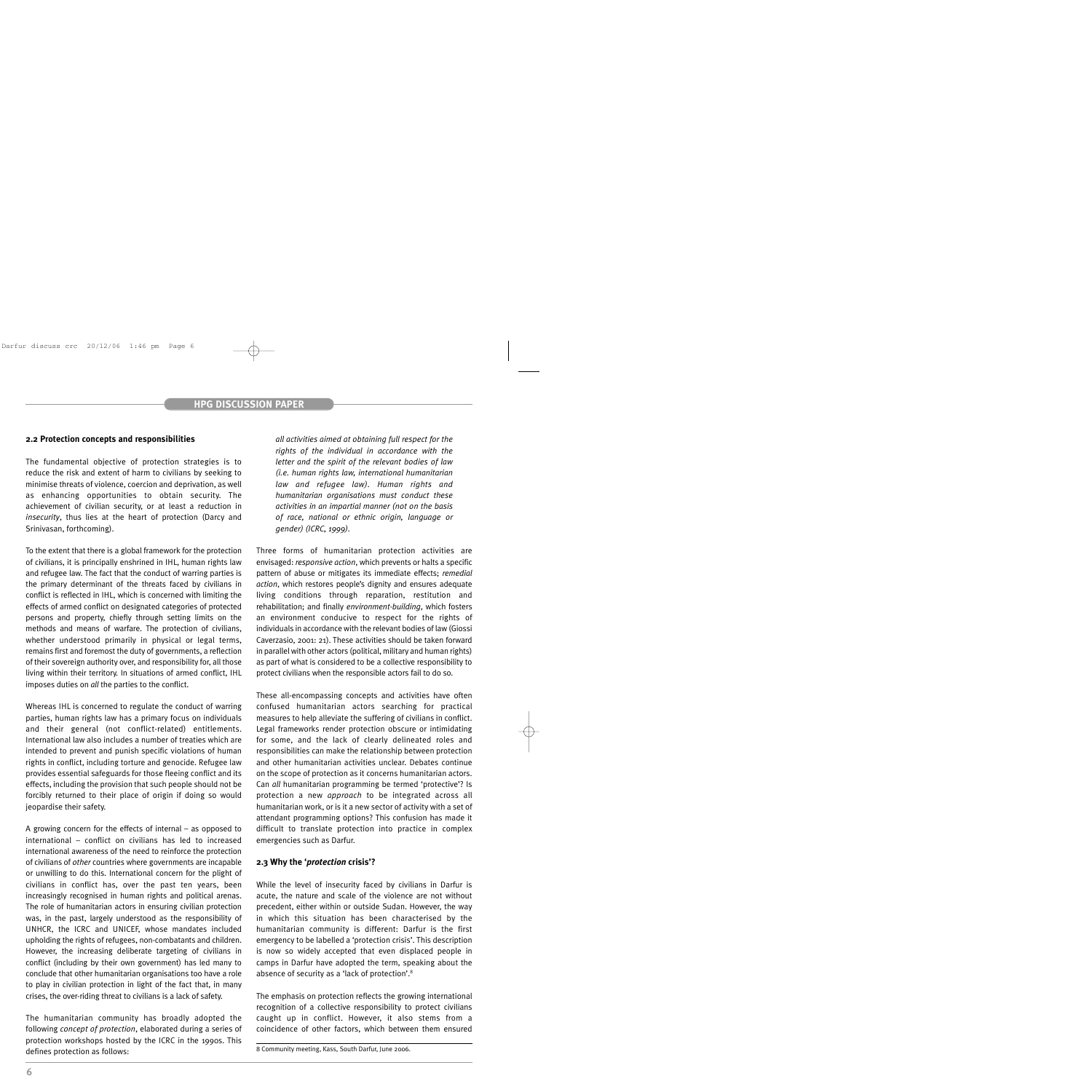



that protection was central to the international response. The most significant has been the level and type of violence experienced by civilians, including widespread sexual violence against women (Minear, 2005: 88). Comparisons between events in Darfur and the genocide in Rwanda in 1994, drawn first by the UN Resident/Humanitarian Coordinator for Sudan, then by the UN Secretary-General, Kofi Annan, meant that the role of the international community in protecting civilians in Darfur has been put firmly on the agenda.

#### **2.4 The international response to the 'protection crisis'**

Despite the importance accorded to protection, almost all of the humanitarian actors in Darfur were late in responding to the crisis, and slow in scaling up in the face of overwhelming and escalating needs (Minear, 2005: 77). Most arrived after the conflict peaked in 2003 and early 2004, when hundreds of villages were burnt to the ground, hundreds of thousands of people were killed or displaced and there was widespread loss of subsistence and large-scale relief needs. Major humanitarian operations did not get underway until after the government eased visa restrictions in May 2004, by which point over one million people had fled their homes (see Figure 1).

The timing of the response determined the type of protection activity that agencies prioritised, and established a template of activities that persists today. The severity of the crisis and limitations in capacity meant that agencies directed their lifesaving assistance to areas of high need and population density, where impact could be maximised. The approach involved targeting displaced populations squatting in makeshift encampments on the outskirts of Darfur's capitals and large towns, or populations across the border in Chad. Although the agreed strategy was one of 'protection by presence' (see Section 4.3), in practice activities were largely

focused on camp, rather than rural, settings. In protection terms, this facilitated the (necessary) option of flight for civilians at risk, but little analysis was undertaken to determine whether other protection options could be supported, particularly for rural, non-displaced communities. With the number of conflict-displaced civilians continuing to escalate, this pattern has continued.

The implications of Darfur being characterised as a 'protection crisis' are still playing out today. One of the most obvious outcomes is the unprecedented number of international humanitarian actors involved in protection programming. Forty-one humanitarian agencies are currently listed in OCHA's quarterly report on humanitarian activities, the *Darfur Humanitarian Profile* (United Nations, 2006b), as having protection programmes; the figure in April 2004 was two.

Three organisations in Darfur have specific protection mandates under international law: the ICRC, which is involved in monitoring, training and confidential dialogue with parties to the conflict to encourage compliance with IHL; UNHCR, which coordinates protection activities in West Darfur, and is active in returns monitoring and camp coordination; and UNICEF, which is engaged in its traditional child protection functions.9 The Office of the High Commissioner for Human Rights (OHCHR), which since January 2005 has been subsumed into UNMIS Human Rights, has an agreement with the government for the deployment of up to 100 human rights monitors to investigate and respond to violations in Darfur, and the UN Population Fund (UNFPA) leads on issues relating

9 ICRC's mandate derives from the four Geneva Conventions of 1949 and their two Additional Protocols of 1977, the Statutes of the International Red Cross and Red Crescent Movement and the resolutions of the International Conferences of the Red Cross and Red Crescent; UNHCR's derives from the Refugee Convention of 1951 and UNICEF's from the Convention of the Rights of the Child, 1989.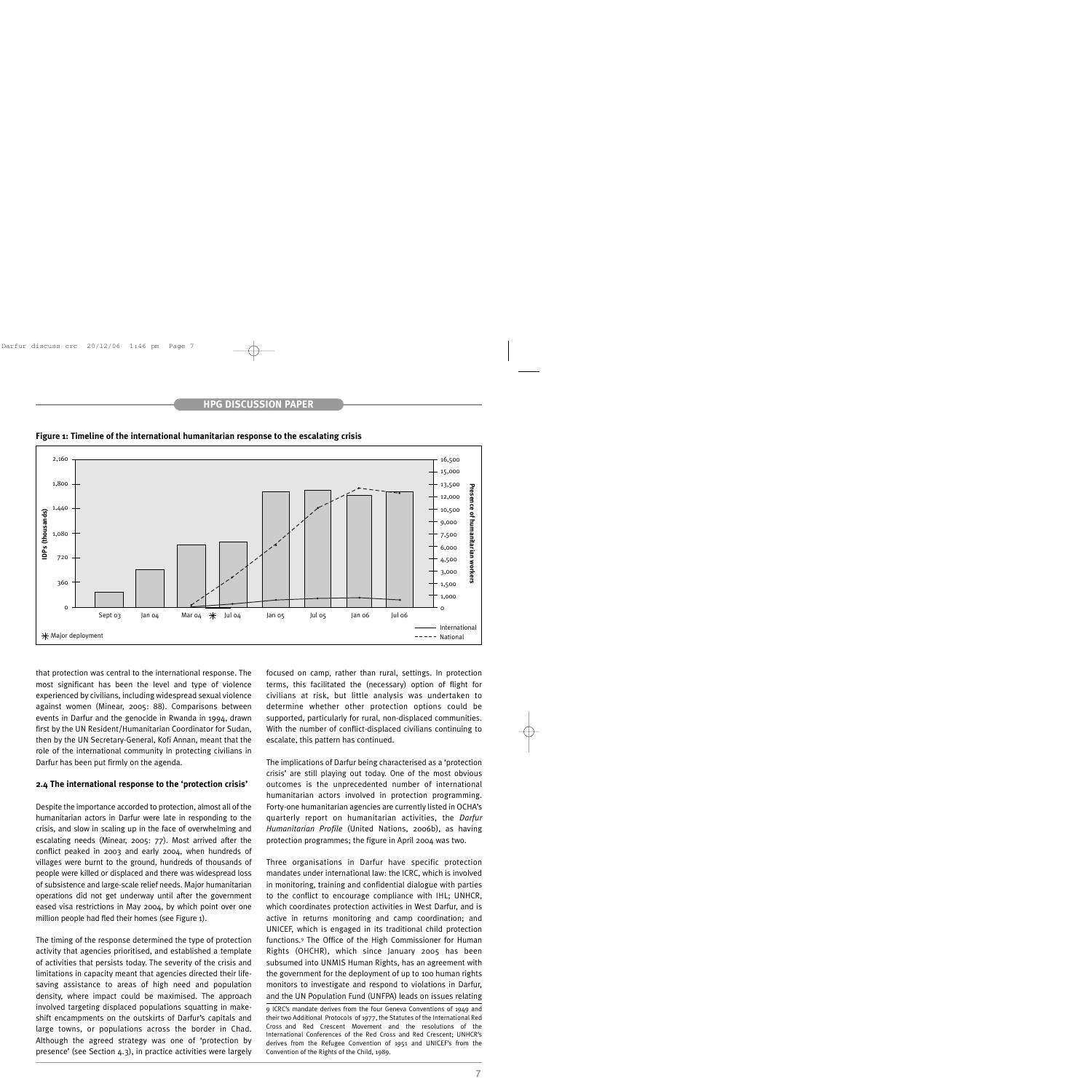to sexual and gender-based violence. The International Organisation for Migration (IOM), like UNHCR, is active in returns monitoring as well as camp coordination, and UNDP and FAO are involved in issues relating to access to justice and land respectively. The level of penetration of UN agencies into Darfur was very limited in the early days of the conflict, with most confining themselves to the state capitals or Khartoum. While the situation has improved a little, very few UN personnel are based outside Darfur's three capitals.

There are over 100 international and national NGOs working in Darfur, around 30 of which carry out protection activities. Large INGOs with experience in protection undertake a range of stand-alone protection activities, including women and child protection programming and access to justice projects. Many have also mainstreamed protection approaches across their relief activities. Working on protection has resulted in antagonistic relations with the Sudanese authorities, and as a result many other agencies have limited their engagement in protection to less contentious programming, such as the provision of fuelefficient stoves (described in Section 3.2). The crisis in Darfur has also attracted a large number of 'new entrants' to protection, many of whom are engaging in protection programming for the first time (see Section 4.5).

Humanitarian organisations share the protection field with a number of other actors. The most significant of these is the 7,700-strong AMIS. AMIS's mandate includes the protection of civilians 'whom it encounters under imminent threat and in the immediate vicinity, within resources and capability' (African Union, 2004). This relatively weak mandate, coupled with inadequate troops and funding, lack of experience, poor logistics and popular hostility (stemming from the AU's role as mediator of the DPA) mean that the protection it can provide is very limited. Furthermore, Darfur is host to the first fieldbased donor protection officer – an OFDA staff member based in Nyala – and local diplomatic and donor representatives have also engaged in initiatives to support the protection of civilians, although this activity has decreased during the lifetime of the crisis (see Section 6.5).

At a fundamental level, this proliferation of protection actors has drawn humanitarian organisations into a highly-charged and politicised arena. As roles have not been clearly defined or communicated, responsibilities and accountabilities have become blurred. On a conceptual level, there are concerns that the emphasis on protection in Darfur has meant a focus on the actions of third parties, rather than the behaviour of the warring parties and the responses of civilians at risk. Commentators believe that the emphasis on humanitarian activities has resulted in limited efforts to advance more direct political solutions. There are reports of unrealistic expectations being placed on 'unarmed humanitarian actors' to prevent abuses in Darfur. From an operational perspective, the scale of humanitarian protection activities, and in particular of monitoring and reporting, is unparalleled in any other emergency and is accompanied by a constellation of different mechanisms to coordinate this work across Darfur. As described later, these developments have in certain instances helped save lives or at least reduce the level of threat for many people. For the most part, however, this has not been achieved through obliging the parties to the conflict to meet their responsibilities towards civilians.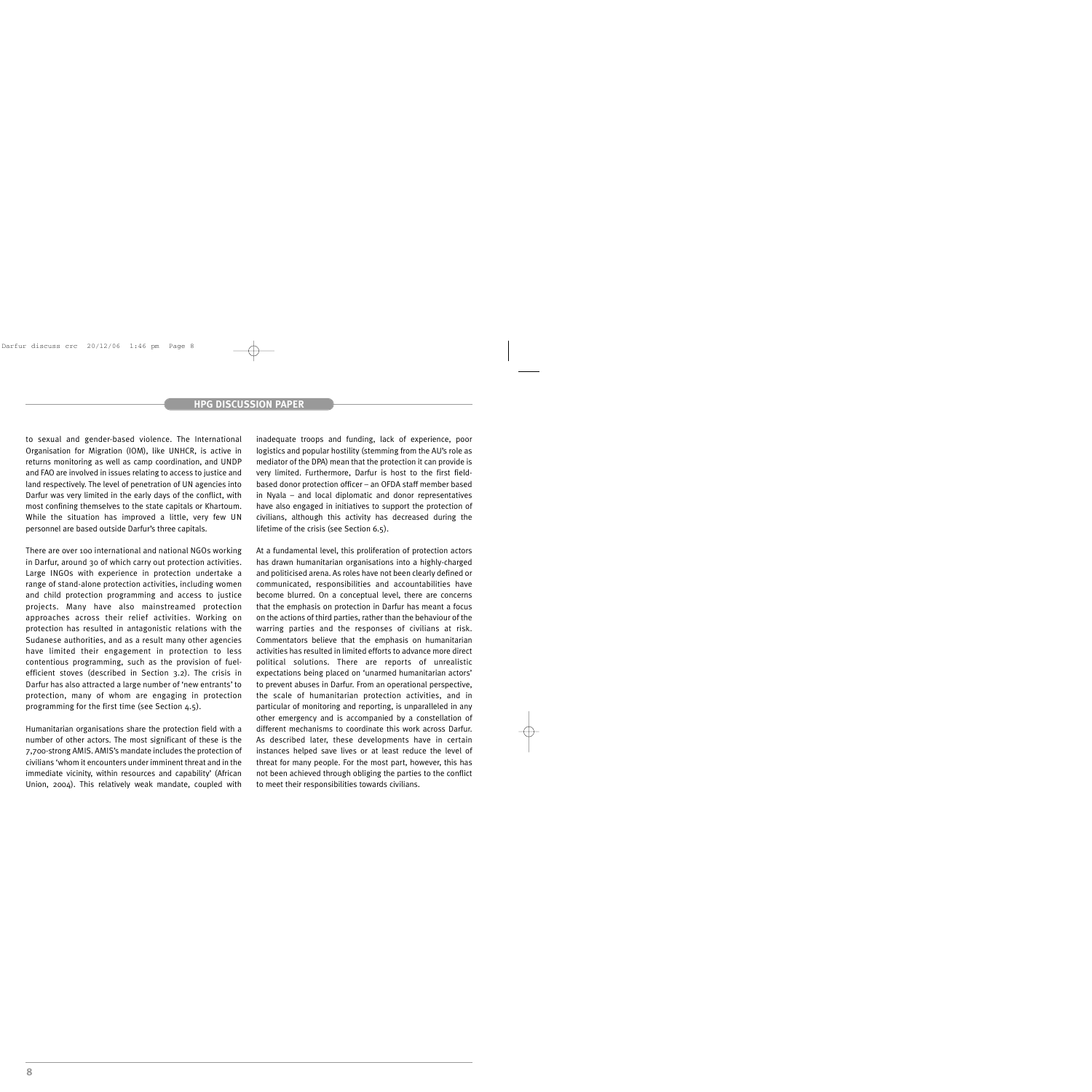### **Chapter 3 Protection in practice in Darfur**

#### **3.1 The protection 'egg' and protection activities**

Figure 2 (page 10) shows the ICRC's 'egg framework', which was developed in the late 1990s to depict the relationship between patterns of abuse and protection activities (responsive, remedial and environment-building), as well as the interdependent and complementary nature of these protection interventions. The main protection activities undertaken in Darfur have been positioned against this 'egg' in order to illustrate the breadth and focus of activities.

According to this framework, **responsive action** involves any activity undertaken in order to prevent abuse resulting from violence, coercion or forced deprivation, or alleviate its immediate effects. These activities are carried out when abuse is threatened or in its immediate aftermath to try to mitigate their effects on civilians. Activities are urgent, and are aimed at reaching a particular population suffering the immediate effects of a violation (Slim and Bonwick, 2004: 43). Action is also intended to pressure the relevant authorities, either through dialogue or public disclosure, into taking measures to stop the abuse and prevent its recurrence (ICRC, 2004). Examples of responsive action include: 1) providing direct services to victims of abuse by being present in affected areas, transferring or evacuating people out of affected areas and providing information and communications (e.g. assisting family members to contact each other); and 2) alleviating victims' *immediate* suffering through the provision of emergency material, medical assistance and psychosocial care (*ibid*.).

**Remedial action** focuses on assisting and supporting people while they live with the effects of abuse. These activities are aimed at ensuring adequate living conditions subsequent to violence through rehabilitation, restitution, compensation and repair. These actions can be similar to *responsive* activities but are longer-term, and are concerned with helping people to recover and restore their dignity. Examples of remedial action include: 1) providing direct services to victims of abuse by being present in affected areas, helping to bring about repatriation, resettlement, integration or final arrangements and establishing systems to track down missing persons and reunite families; and 2) providing appropriate material, medical and psychosocial assistance or care, promoting justice for victims and due process for perpetrators and supporting and protecting organisations working to defend rights (*ibid*.).

The third sphere of protection activity is **environment-building**. This relates to fostering an environment conducive to respect for the individual's rights. It is concerned with moving society as

a whole towards political, social, cultural and institutional norms that prevent or limit violations and abuse. Examples of environment-building action include promoting knowledge and respect for human rights and humanitarian principles, supporting the drafting and adoption of treaties, assisting in the implementation of international law at national levels and in the development of a fair system of justice and helping to develop and establish such organisations at national and international levels, capable of enhancing respect for human rights and international law (*ibid*.).

As might be expected in a conflict involving such a high level of civilian insecurity, protection activities have been undertaken across these three areas. Many, such as IHL dissemination, reporting and persuasion, are difficult to categorise as they fall under the three different spheres of action, illustrating the extent to which protection activities are interdependent. However, as the conflict is ongoing, the focus has been on responsive and, to a lesser extent, remedial actions, in an effort to prevent violence and mitigate its effects on civilians. Environment-building activities do not feature as prominently in the current response, reflecting the limited potential of such activities during the height of a crisis as well as the difficulties in implementation when the primary duty-bearer, the Sudanese government, is a party to the conflict. As Figure 2 indicates, ongoing analysis which examines the evolving behaviour of warring parties, trends and patterns in civilian insecurity and different opportunities to support the protection of civilians is central to an effective protection response. Unfortunately, such analysis and understanding were often lacking amongst humanitarian actors working in Darfur (see Section 4.1).

#### **3.2 Responsive activities in Darfur**

Both mandated and non-mandated humanitarian agencies have tried to put pressure on the parties to the conflict to prevent or reduce the level of violence inflicted on civilians. The ICRC in particular engages directly with the warring parties to encourage adherence to the rules of war through IHL dissemination, monitoring and education. Given the impact of the conflict on civilians, monitoring IHL compliance and confidential dialogue with the relevant parties to indicate where breaches have occurred and to encourage action to limit their recurrence has been an area of intensive activity. Other actors, such as UNMIS Human Rights, UN agencies and some INGOs, have also undertaken 'responsive' action, for example by advocating directly with the government to rein in the militias, or working with the warring parties at a local level to encourage the release of children associated with the fighting forces. This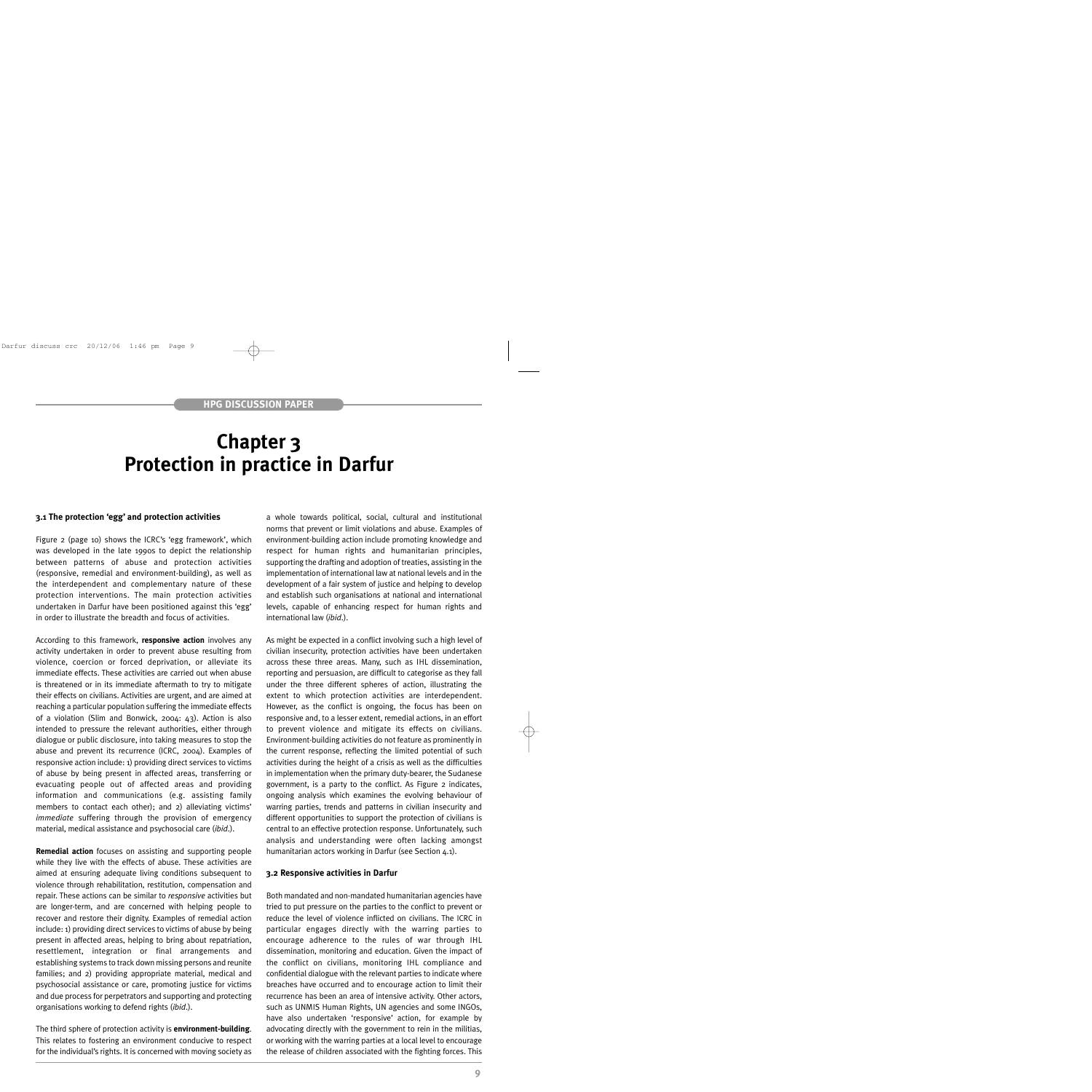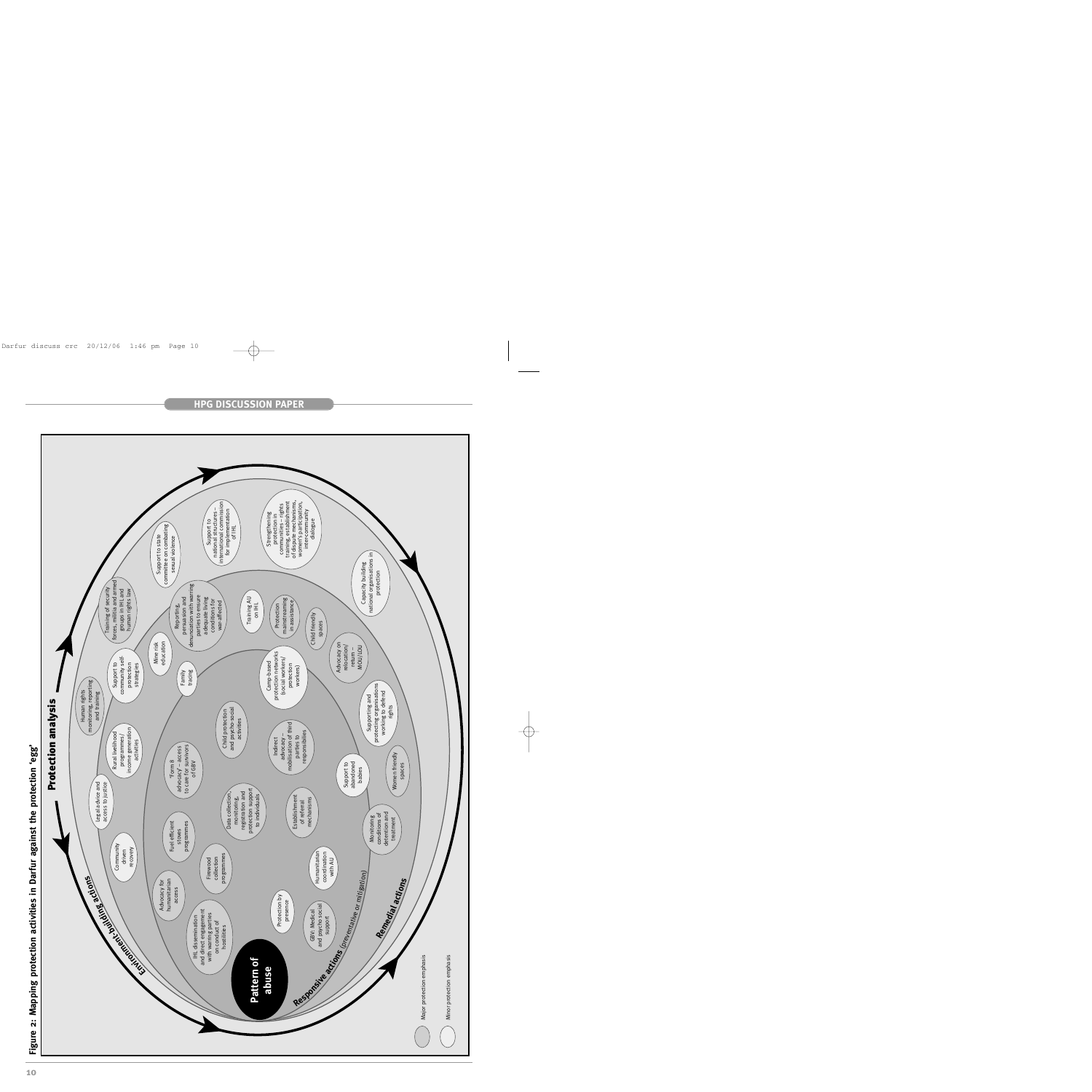work has been complicated by the fact that the number, profile and political allegiance of the warring parties have changed substantially during the conflict. Combatant parties have also demonstrated differing levels of interest in IHL, and as a result levels of interaction have not been uniform.

'Protection by presence' was accepted by the UN in 2004 as the concept underlying all protection-related activities by humanitarian organisations in Darfur. The thinking behind this is that humanitarian actors, by their very presence, may have a deterrent effect on the behaviour of belligerents towards endangered communities. Fourteen thousand aid workers poured into Darfur when humanitarian access was granted, but the protective benefit of their presence has been questionable (see Section 4.3).

One disappointing characteristic of the protection response in Darfur has been the limited emphasis on understanding and supporting community self-protection strategies. One example of working with communities has been the arrangement of patrols to protect women from sexual violence and abduction by militia while searching for firewood around camps. Humanitarian agencies have collaborated with AMIS to organise weekly or bi-weekly firewood patrols from the major camps. For the individuals involved, these patrols had a significant protective effect, but they were only carried out in a limited number of camps and were not consistently undertaken.

Another attempt to reduce the risk of sexual violence women face has been the provision of fuel-efficient stoves. Fashioned from clay and water, these stoves cut down on firewood usage by up to 40%, thereby reducing the frequency with which women have to travel outside the relative safety of camps in search of fuel. Although such stoves had been introduced with great success elsewhere in Sudan and in northern Kenya, humanitarian organisations spent over a year debating whether they would be appropriate in Darfur on the grounds that women who supported themselves by selling firewood would lose income – arguably a secondary consideration set against the risk of rape, and one that could have been addressed through complementary income generation. When the concept was finally adopted, further time was lost selecting the stove model. Today, nearly every NGO engaged in protection runs fuel-efficiency programmes, though concerns have been raised over the level of coverage of these programmes, with complaints that communities in larger camps such as Abu Shouk are receiving repeat attention, while many others have not been targeted at all.

Other methods to prevent or reduce threats have been more indirect, with humanitarian actors mobilising third parties to take action. While AMIS offers the most potential to intervene directly to help protect civilians, its restricted capacity and limited coordination with humanitarian actors have reduced the scope for complementary action. Nonetheless, some successes have been reported. At times, humanitarian

#### **Box 2: Protection in action: lifting the siege of Kailek**

In late February and March 2004, villages in Shattaya and Hamiya in South Darfur were attacked by pro-government militias, with reports of between 11,000 and 13,000 people fleeing to Kailek, a larger town in the area (United Nations, 2004). These people, along with the resident population of Kailek, were virtually imprisoned in what remained of the destroyed town. Reports indicated that about 1,700 people were trapped in Kailek for up to 50 days, during which time they were subjected to abuse including the summary execution and torture of men, the repeated rape of women and girls and deliberate deprivation of food (ICI, 2005: 75).

A CARE International emergency assessment team visited Kailek on 4 April 2004, and reported the abuse to the UN. Weeks passed before the local authorities granted a UN inter-agency mission permission to visit. The UN report on the visit accused the government of deliberately misleading the UN as to conditions in the town, and charged it with a 'strategy of systematic and deliberate starvation' against the people trapped there (United Nations, 2004).

On 28 and 29 April, shortly after the mission's visit and the high level of pressure on the government of Sudan that ensued, the government moved 1,000 people to Kass camp in South Darfur. Others were reportedly taken there by relief agencies (Human Rights Watch, 2005b: 15). Many are still there, and while conditions may not be ideal, the camp has offered a measure of sanctuary and assistance. The presence, however transitory, of humanitarian workers in Kailek and the advocacy that resulted from their reports succeeded in saving lives and certainly alleviated the terrible suffering of the people held there.

agencies have passed on information about impending attacks, enabling AMIS to undertake 'preventive' patrols.

One of the predominant features of the response to the Darfur crisis has been the level of advocacy undertaken by humanitarian actors to draw attention to the crisis, facilitate humanitarian access and encourage action to protect civilians. Work has been done at local, national and international levels, with humanitarian agencies mobilising influential actors to put pressure on the parties to the conflict. This advocacy, which is described in more detail in Section 5.1, has attracted a great deal of attention to the Darfur crisis, and has resulted in some significant achievements, not least the deployment of AMIS troops and the referral of the Darfur situation to the International Criminal Court (ICC).

For humanitarian agencies to act directly or indirectly to prevent or reduce violence, in-depth knowledge is required of the risks that communities face. Evidence is also needed to support local, national or international advocacy efforts. The level of advocacy in Darfur has in turn created a significant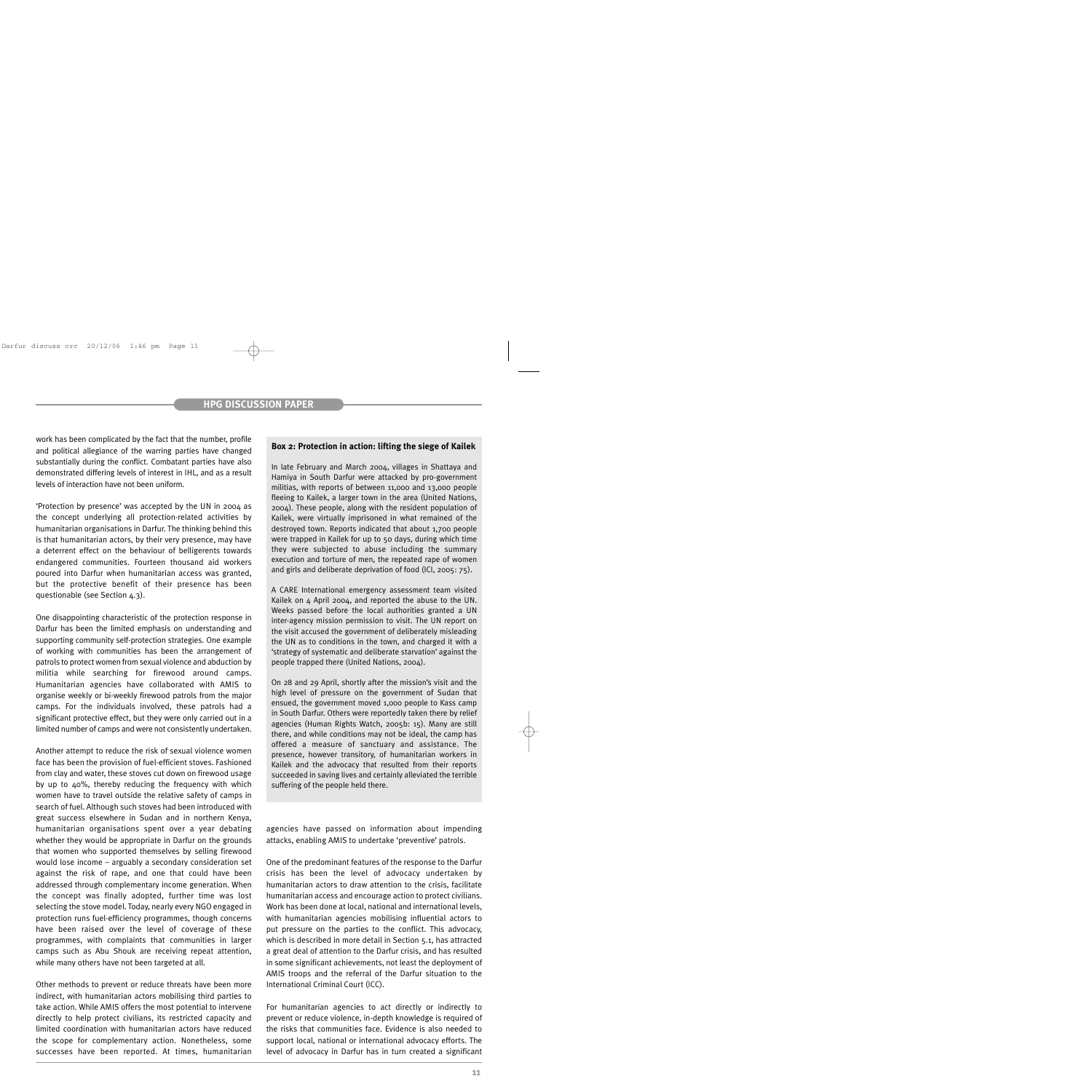#### **Box 3: Information uncertainties in protection**

In early 2005, OCHA launched a 'protection database' to house information on protection incidents in Darfur. The aim was to develop an accurate picture of violations and abuse in Darfur in order to inform analysis, advocacy and programming. Despite specific requests for this service, and the months of work involved in setting up the system, the database was soon abandoned because of lack of use. Humanitarian organisations were concerned about the potential risk to themselves and to the victims of abuses in the event of breaches of confidentiality. In the absence of a centralised system, agencies developed different methods and models for collecting and sharing information, but these are *ad hoc* and unsystematic. The failure to agree on a common model exposes a lack of consensus within humanitarian organisations on their role in witnessing and reporting on violations, and points to a need for greater discussion on the potential of different models in future protection crises.

demand for and emphasis on data collection and monitoring violations. An unprecedented number of protection officers are involved in this work. Some of the more experienced protection NGOs have developed networks among the displaced population to provide details of threats and incidents.

Another important aspect of the protection response in Darfur has been its emphasis on dealing with the aftermath of abuse, and efforts to mitigate its impact on civilians. Arguably, this reflects the limited capacity of humanitarian actors to directly prevent or reduce insecurity during active conflict. While there has been a large amount of mitigation work under the 'remedial' sphere, the most tangible 'responsive' activity has related to post-rape assistance, an area where medical agencies have been very active. In some camps, referral mechanisms have been developed between different actors to ensure that survivors have swift access to services.

Advocacy has been successfully undertaken to remove legislative obstacles to assistance for rape survivors. Under Article 48 of Sudan's Criminal Code, rape victims were obliged to report the incident to the police in a 'Form Eight' report before they could receive medical treatment. This was a major barrier to treatment as victims frequently did not trust the authorities, and rapes were generally not reported (a fact which the authorities used to substantiate their position that claims of sexual violence were fabricated). Sudanese medical staff were also concerned about retaliation from the authorities, including harassment, intimidation and even prosecution, if they did not comply (Human Rights Watch, 2005a). Advocacy by UNICEF, the UNFPA, UNDP and the IRC, with support from local diplomatic representatives, led to the reporting requirement being removed. While poor communication of this change in policy by the Ministry of Health has limited its effect, in areas where people are informed it has allowed medical staff to treat survivors without fear of repercussions from the authorities.

Child protection programmes have also featured in the Darfur response, but to a lesser degree than SGBV programming. Camp-based activities have included direct support to abandoned 'rape babies', and education activities on this issue. ICRC has also been active in family tracing, which can be viewed as both a responsive and a remedial activity as it spans short- and medium-term programmes. While the number of unaccompanied minors is low relative to the scale of the violence, thanks to strong kinship ties within communities, significant resources have been invested in this area.

Similarly, monitoring the conditions of detention and treatment of detainees is both a responsive and a remedial action, in that it is critical to the prevention of 'disappearances' and also helps people live with the effects of conflict. This too has been an area of intense activity by the ICRC and by UNMIS Human Rights.

#### **3.3 Remedial action**

Examples of remedial action in Darfur include advocacy, dialogue and persuasion, either directly with belligerents or indirectly through third parties. The aim has been to ensure consistent humanitarian access to war-affected populations, and to prevent efforts to deprive civilians of their rights. During 2004, the government repeatedly sought to forcibly move displaced people, in contravention of IHL. These efforts, which occurred for example in Otash, Al Geer and Kalma camps in

#### **Box 4: The LOU and MOU: preventing involuntary return and relocation**

Following the signature of the N'Djamena agreement in April 2004, the government exerted increasing pressure on displaced people to return to their land for the planting season, in some cases using intimidation, harassment and force. In response, a Memorandum of Understanding (MoU) was signed in August 2004 by the IOM, the government and the UN. This set out a policy and procedures for the voluntary, safe, dignified and sustainable return and reintegration of IDPs. Subsequently, a similar Letter of Understanding (LoU) was entered into by the government and UNHCR. These agreements also put in place a Management and Coordination Mechanism (MCM) to monitor and verify whether movement adhered to these arrangements. The MoU and LoU were significant protection achievements: only a handful of isolated cases of forced movement were recorded following their signature. Many believe that it was the combination of an agreed mechanism around which to engage, as well as the involvement of local officials in developing and implementing it, which were the key to success in this area.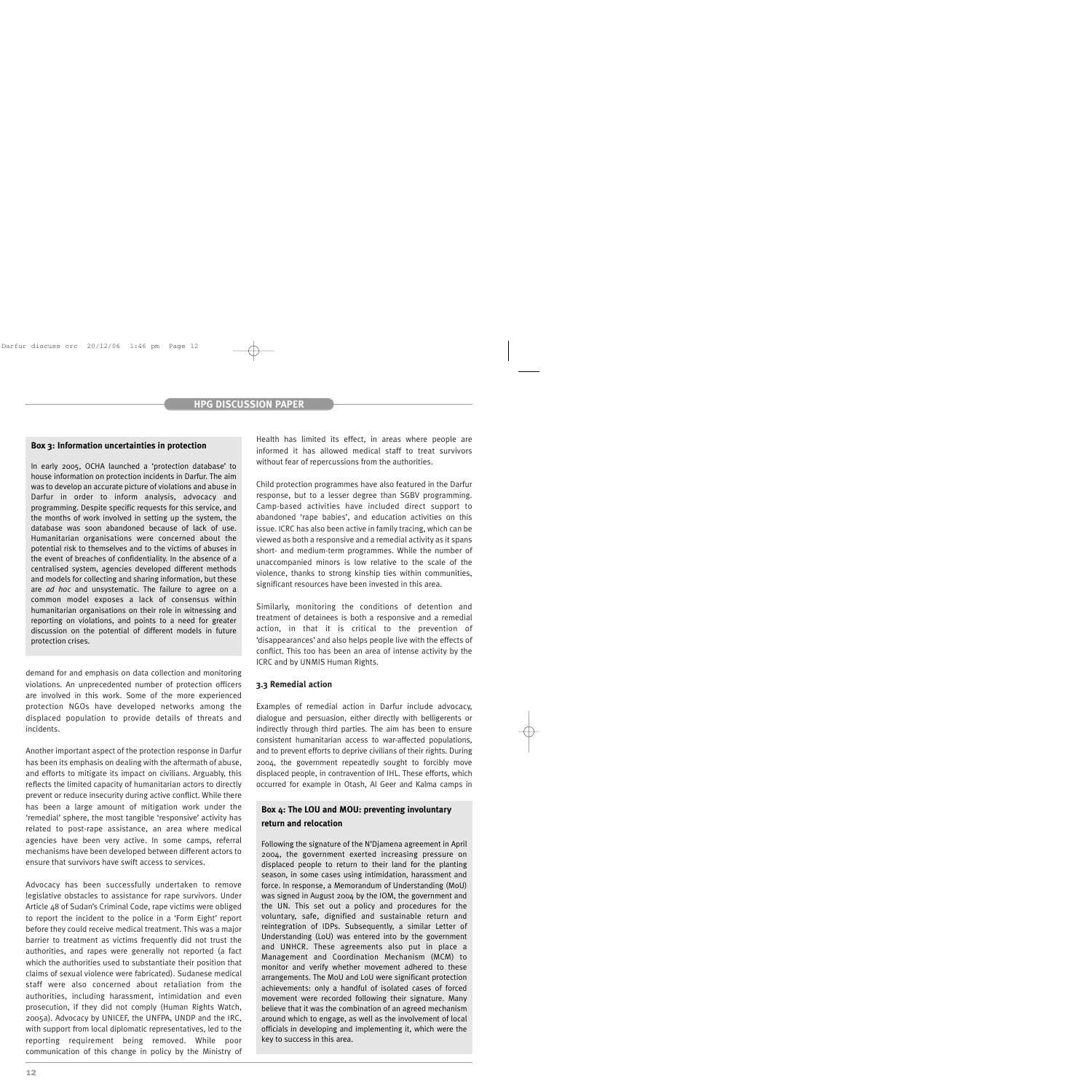South Darfur, were frequently accompanied by force. OCHA drew up principles on relocation, engaging with the local authorities to encourage compliance and using advocacy to apply further pressure on the authorities to end this practice.

Much work has been done to help conflict-affected people in Darfur deal with the effects of violence. Child protection programmes provide targeted medical, psychosocial and other forms of support to those most at risk. According to UNICEF, 431 'child friendly spaces' have been created in Darfur's camps, serving around 155,000 children. These programmes provide learning, recreational and other activities for pre-school children and young people. Similarly, women's centres have been established in many camps across Darfur where social and recreational assistance is available. These centres provide a supportive environment where women can interact with each other, and attend classes in literacy, nutrition, income generation, health and hygiene. They operate as an effective entry point for engagement with women, many of whom have suffered sexual or other forms of violence. Medical, legal and psychosocial referral is also available in many centres.

Rule of law programmes constitute one of the more innovative areas of work in Darfur. These initiatives train local actors on human rights and international law, establish community-based paralegal networks and information centres and support access to legal aid for war-affected communities. This emphasis on rule of law is unusual during active conflict, and there has been significant opposition from the local authorities, which have closed down centres in some locations. Nonetheless, a number of cases have been brought to court, including the successful conviction of a military officer for rape.

In addition to this 'stand-alone' protection programming, many humanitarian agencies are also 'mainstreaming' protection in their humanitarian interventions. 'Mainstreaming', 'protectionoriented programming' or 'applying a protection lens' involves integrating protection analysis and approaches into the design and implementation of assistance programmes. Humanitarian interventions are framed in such a way that they maximise the positive protection benefits that might accrue from assistance, and mitigate or prevent any related harm. Examples in Darfur include providing additional water points (beyond the requirements of the SPHERE standards) in key locations, to lessen potential conflict between opposing groups, and choosing to work in rural areas to reduce the need for resident populations to move to access assistance. The challenges associated with this form of protection programming are described in Section 4.4.

#### **3.4 Environment-building**

A number of different initiatives are underway in Darfur to build a more protective environment for civilians. Training on

#### **Box 5: Mainstreaming protection in camp coordination**

Violence in one of Darfur's largest IDP camps significantly increased in June 2006. Men on horseback were entering the camp at nightfall, firing gunshots and terrorising and injuring camp residents. The men, camel herders from a local village, were reportedly operating as government-aligned militia. An international NGO, which had developed a large network of protection officers within the camp, established that the incursions were intended to retrieve camels stolen by residents. With camel meat in short supply and prices high, butchers in the camp's market were no longer insisting on seeing people's papers before selling meat. Some camp residents used this as an opportunity to sell meat from camels stolen from Arab pastoralists. The NGO called a meeting with the butchers who – in an environment of such constrained means – had become powerful figures. They forcefully rejected the idea that they had any role in providing for the security of the camp, but later accepted their share of responsibility in the violence and agreed to be more vigilant in asking for papers. The NGO's in-depth knowledge of the camp, coupled with protection-oriented camp coordination and supported by appropriate analysis of risks, meant that a significant security threat was mitigated.

human rights and international humanitarian law has been conducted with government officials and members of the insurgent groups; UNDP and its partners, for instance, trained over 6,000 people in a 12-month period in 2005. While these efforts are not having a significant impact on levels of violence, reports suggest that some individuals have changed their behaviour as a result of the training. Work is ongoing with displaced communities to foster a greater understanding of rights and to develop or reinforce social mechanisms which allow rights to be recognised, such as the increased involvement of women in decision-making. Humanitarian actors have established or strengthened women's committees which are consulted in relation to issues regarding food distribution and sexual violence. Humanitarian agencies in Darfur are also implementing programmes aimed at building the knowledge and capacity of national organisations to undertake work in support of human rights and international law. One concern in this regard is that international organisations do not have the capacity to protect local organisations from the heightened threats they face as a result of their increased involvement in protection work.

At a policy level, the ICRC, UNICEF, UNMIS Human Rights and others work to provide training, capacity-building and support to build knowledge on rights and develop policies and institutions, where they are recognised. The ICRC is also working with the Sudanese National Commission for Incorporation of IHL, which was established in 2003, and offers technical advice on drafting national IHL-related legislation.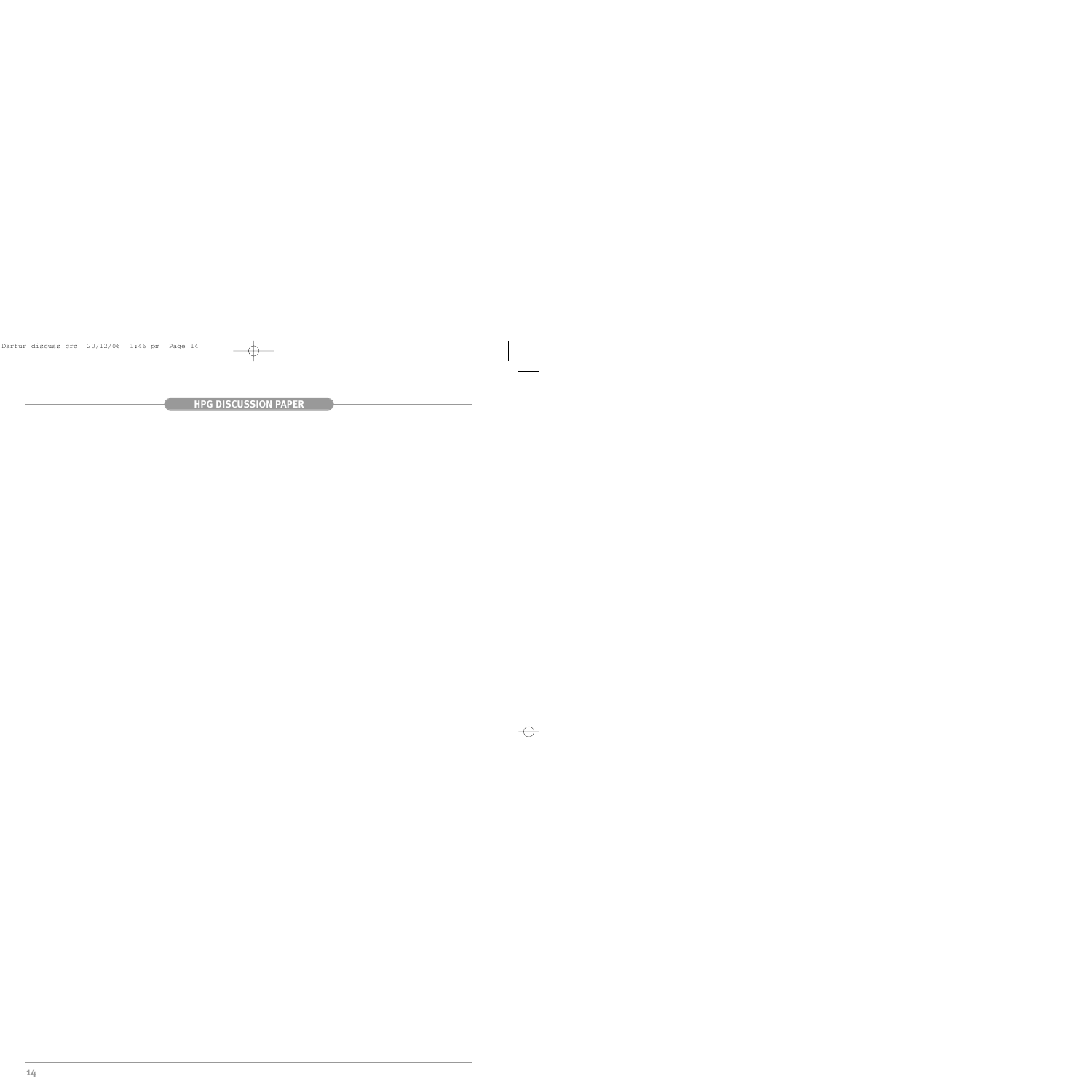### **Chapter 4 The challenges of protection programming**

#### **4.1 Lack of strategy and inadequate analysis**

The difference in focus amongst the various protection initiatives undertaken by humanitarian agencies in Darfur reflects not only the scale of the crisis, but also the lack of a clear, shared protection strategy. The inter-agency Real Time Evaluation (RTE) of the humanitarian response highlighted the fact that, although major efforts were (belatedly) made to develop a protection strategy in late 2004, there was 'a lack of UN leadership and expertise on this issue' (Broughton et al., 2006: 5). Senior UN staff in Khartoum recounted how, at the outset of the crisis, agencies vied amongst themselves to define roles and responsibilities around protection. Three different system-wide protection strategies were drafted between 2004 and 2006, but none has been translated into collective action. Agency personnel interviewed for this study complained that these strategies were drafted without the adequate involvement of field staff. More importantly, they have failed to prioritise and sequence the most urgent protection concerns, focusing instead on specifying roles and responsibilities. State-level strategies agreed in the field through Protection Working Groups (see Section 6.3) were more effective and better informed.

The absence of a common protection strategy has partly stemmed from insufficient analysis of the threats civilians face, and of the political economy of the conflict. While a phenomenal amount of data has been collected, the emphasis of humanitarian actors has been on collating incident reports, rather than on political, social and livelihoods analysis. One donor representative commented that, ICRC aside, there was no actor on the ground during the earlier stages of the emergency with the capacity and expertise to adequately analyse protection issues. The human rights and political analysis undertaken by UNMIS since 2005 has not been adequately shared with the humanitarian community. The absence of in-depth analysis is not uncommon in the early stages of an emergency response. However, despite continued urging by the RTE and others, humanitarian agencies in Darfur have only recently begun to invest in the requisite analysis in the form of the Inter-Agency Management Groups (IAMGs), state-level bodies set up to undertake research, analysis and priority-setting. The responsibilities of the IAMGs do not, though, include dedicated protection analysis relating to the levels of risk and threat facing civilians.

The lack of informed analysis, and in particular the inadequate understanding of the interrelations between nomadic, transhumant and sedentary groups, was recognised by the RTE to be 'the single biggest impediment to informed planning and effective action in Darfur' (Broughton et al., 2006: 7). Sudanese academics interviewed for this study commented that most

#### **Box 6: Undermining protection: deadly 'safe areas' in Darfur**

On 5 August 2004, the UN Secretary-General's Special Representative to Sudan (SRSG) signed a Plan of Action with the Sudanese Foreign Minister, establishing seven 'safe areas' across Darfur. The government pledged to provide security in these areas through the deployment of armed forces and police. The Plan of Action also stated that the Sudanese government 'would provide secure routes to and between these areas'.

The Plan of Action was, however, signed without consulting the AU, the SLA or the JEM (African Union, 2004a: 2). It also contradicted the security arrangements of the N'Djamena agreement reached earlier in the year. Rather than increasing safety for civilians, the Plan of Action sparked new violence between the government and the SLA. The designated safe zones overlapped with SLA-held areas in North Darfur, thus arguably entitling the government to break the ceasefire and reclaim territory from the SLA in order to honour its commitment to the plan. Government forces were drafted into the areas as part of a so-called 'road clearance exercise' aimed at consolidating and expanding areas under government control. Air attacks on Hashaba and Gallab villages, for example, which resulted in civilian deaths and displacement, were found by the AU Ceasefire Commission to be directly linked to the implementation of the Plan of Action (*ibid*.). The insurgents counter-attacked in many areas, resulting in fresh ceasefire violations which were seen as a major factor in the failure of the first round of peace talks in Abuja (ICG, 2005: 7). The UN sought government commitments that it would not deploy forces in rebel territory, but very quickly the entire policy was abandoned. As a bilateral agreement with the government, the Plan of Action ignored the stipulations of IHL, which state that such arrangements can only be undertaken with the consent of all warring parties. It also revealed an acute lack of understanding of the Sudanese context. A widely criticised policy of 'peace villages' had been employed in the mid-1990s in South Kordofan, which had been used to keep displaced populations in government-controlled camps (APGfS, 2004: 63).

humanitarian agencies knew effectively nothing about Darfur and its socio-economic dynamics. Although they recognised the difficulty of gaining such an understanding at the height of an emergency, they also felt that expatriate managers had made very little effort to involve national staff and Sudanese academics in analysis of the context and in the design of the response.

Inadequate situation analysis and the absence of a common protection framework have reportedly led agencies, whether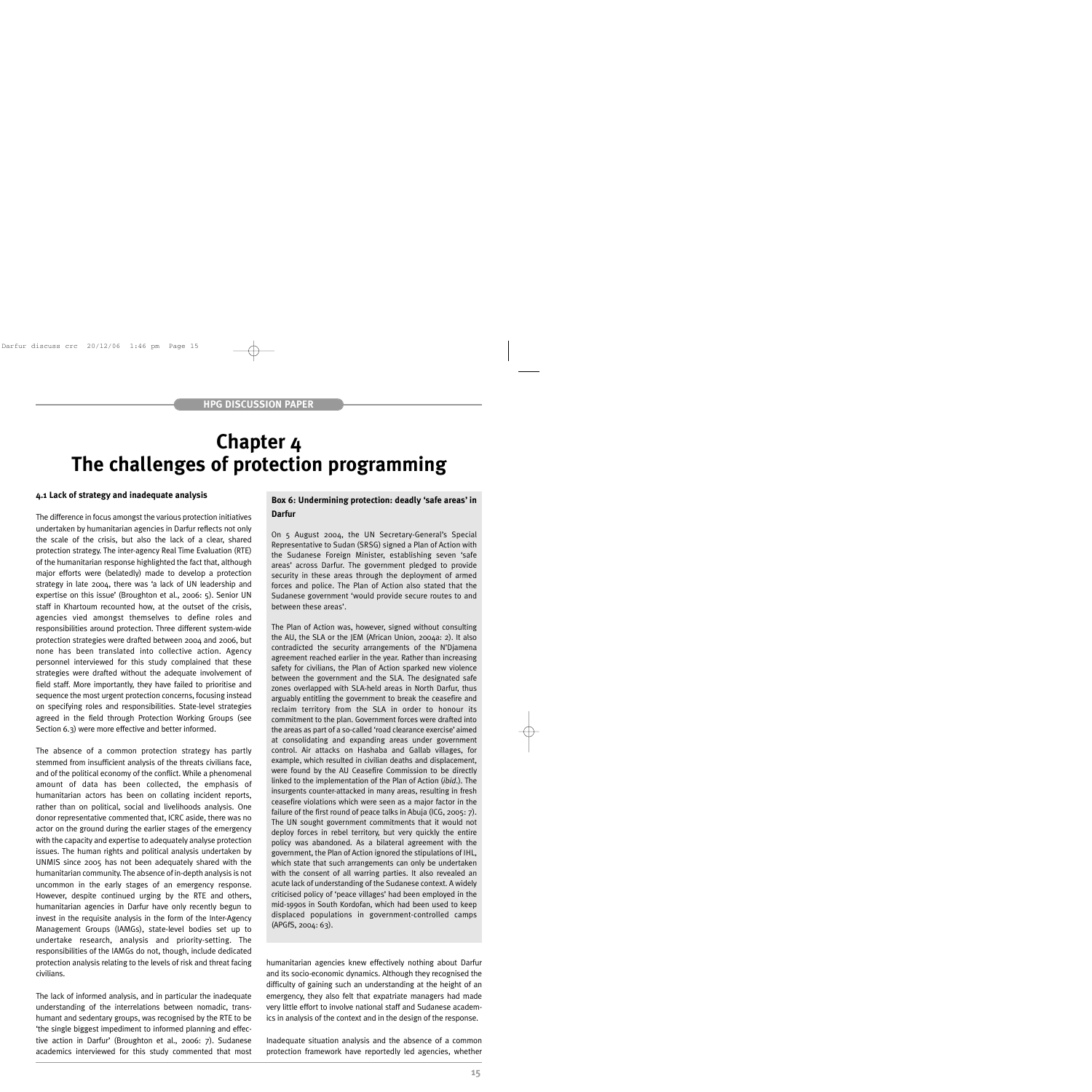consciously or not, to collect information selectively, predetermine protection issues and prioritise needs on the basis of their own capacity to address them. Whilst some interagency assessments have been conducted, these have tended to be mono-sectoral and have often lacked a protection dimension. Protection issues were given some consideration during assessments, but reports generally lacked practical suggestions for action. Even UNICEF, a mandated agency, did not carry out a specific situation analysis until December 2005.

#### **4.2 The 'explosion of substitution'?**

As discussed in Section 2.2, the Sudanese government has the primary responsibility for the safety and protection of its civilians. However, the role played by the government in the conflict and its involvement in attacks on civilians has made it difficult for humanitarian organisations to engage with the government around civilian safety and risk, especially as it was felt that this would compromise the neutrality of these organisations. At the same time, the deployment of AU forces to Darfur created the (false) expectation that AMIS would take over full responsibility for the protection of civilians. This has led to the widespread perception that the failure to protect civilians in Darfur is the fault of the AU, rather than the Sudanese government. The focus on AMIS, itself poorly mandated and inadequately resourced, reduced political pressure on the government to improve its protection actions, above all by restraining militia attacks on the civilian population. It has also led humanitarian actors – with the exception of the ICRC – to scale down their efforts to work alongside the government and the armed forces to assist them to fulfil their obligations under IHL. As one informant remarked, efforts to responsibilise the authorities were replaced by 'an explosion of substitution'. In other words, international actors have worked on the assumption that third parties could substitute for the protective role of national duty-bearers.

Whilst humanitarian agencies and other actors have sought to educate the government about its protective responsibilities through training, capacity-building, reporting, persuasion, denunciation and other means, there has been a reluctance to work with the government on joint initiatives. The involvement of government officials from the Humanitarian Aid Commission (HAC) and other relevant bodies in coordination structures such as the state-level Protection Working Groups and the Khartoum Protection Steering Groups, for example, was strongly opposed by the majority of the INGOs participating in such mechanisms. In turn, this has given rise to deep suspicions in government circles of agencies' protection work, and protection staff are perceived as pursuing a political agenda aimed at undermining the government's authority. By contrast, all the government officials interviewed for this study praised the ICRC for dealing with the government in a 'transparent' and 'constructive' manner. Through sustained interaction, ICRC delegates had 'managed to reach consensus' with the government authorities on several issues related to the protection of civilians. While the involvement of political actors in the co-ordination groups may not be desirable, there are creative ways around the problem. In Liberia, for instance, two separate Protection Groups were established, one public, the other more private.

Problems in the relationship between agencies and the government have been particularly acute in IDP camps, where humanitarian organisations felt that working in close collaboration with the government would have put their staff at significant risk, given the level of anger of IDPs against the government. At the same time, however, this has made collaboration on less contentious technical issues more difficult. Long-standing partners such as the Ministry of Social Affairs were kept out of the development of the response, and only recently have agencies started to re-engage with government social workers and other partners in technical ministries. This breakdown in relations with the government has extended to key issues such as camp coordination. In many areas, the UN has outsourced camp management to international NGOs, such as the Norwegian Refugee Council (NRC) in Kalma and the International Rescue Committee (IRC) in Kass. Some 30 NGOs are involved in camp coordination. Agreements have been drawn up between OCHA and the NGOs concerned, excluding the HAC and other government counterparts, which strictly speaking are responsible for assisting and protecting IDPs, including in the camps. As a result, any action undertaken by NGO camp coordinators relating to IDP protection puts them in jeopardy.

Although the anxiety felt by many humanitarian organisations is understandable, it is important to emphasise that the government is not uniform in its approach to the Darfur crisis, and that a nuanced evaluation of potential 'reformers' within government, both at the central and local levels, would have helped to identify possible partnerships to promote more sustainable protective strategies (Mahony, 2006: 50). On some occasions, where engagement with certain government authorities has been sought, practical results were obtained. The MoU/LoU on voluntary returns, described in Box 4, is one such example. Other examples have, however, been less successful. The State Committee for Combating Sexual Violence in Darfur, for example, was set up in early 2005, but many consider it at best an empty gesture, at worst a mechanism deliberately designed to restrict humanitarian activities in this area.

As this experience shows, engaging with the authorities on sensitive issues is difficult and not always fruitful, though collaboration on less contentious questions such as returns is possible and can be useful. Where opportunities exist to create more effective partnerships with the government and other duty-bearers, it is important that these are built upon constructively. It should be recognised that the impact of these initiatives will often be limited, as they will not be able to change fundamentally negative policy environments. At the same time, however, substitution is not sustainable. While it may be necessary in the emergency phase, ultimately the safety and protection of civilians is in the hands of their government.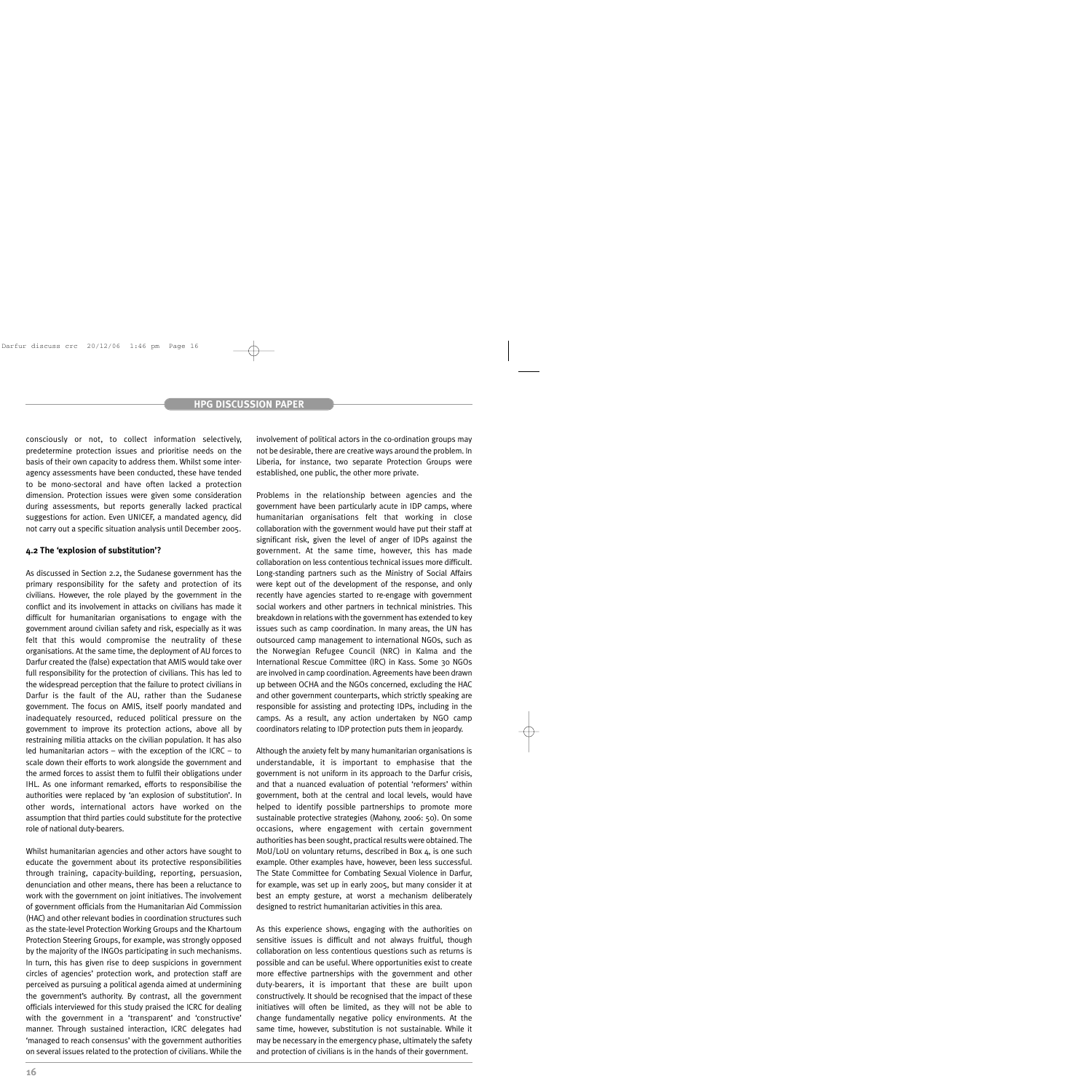#### **4.3 Protection by presence: myth or reality?**

Many organisations and donors are of the view that the simple presence of humanitarian organisations on the ground has protective benefits for the local civilian population. Whilst the presence of international organisations can add a layer of protection, the extent to which this is an effective and advisable strategy must be analysed on the basis of recent experience in Darfur. As discussed earlier, the paradigm of 'protection by presence' was accepted by the UN as the underlying concept of all humanitarian protection-related activities in Darfur. However, no strategy was developed and little analysis was carried out to ascertain the protective potential of this approach.

International presence can have a protective impact by deterring belligerents, inspiring confidence in communities and attracting global attention to a crisis (Mahony et al., 2005: 20). It is felt to be particularly effective when it involves expatriate staff. In West and North Darfur, agencies reported that harassment of civilians had decreased, freedom of movement had increased and there was a heightened sense of safety among local communities. These gains appeared to be more widespread in areas where agencies had been present for a long time, with a substantial number of expatriate staff. Specific examples included Orakuma, in Wadi Salih, where apparent decreases in the rate of sexual violence and a reduction in payments of protection money were linked to the presence of expatriate humanitarian personnel. The increase in the number of international staff in Mukjar was also said to have been accompanied by a corresponding decline in security incidents in the area. Unsurprisingly, it appears that presence is likely to have greater potential value in areas which are not of strategic or military priority to belligerents. One case in point is Gereida, where the presence of the ICRC and some INGOs, in addition to active dialogue with progovernment militias, is thought to have deterred attacks. However, following the renewed violence which has accompanied the signing of the DPA, Gereida has been the site of intense fighting with severe consequences for the civilian population, despite the presence of the ICRC and other international agencies. This underlines how difficult it can be to quantify protection benefits and demonstrate a causal link between civilian security and the presence of expatriate staff.

Whilst protection by presence may deliver a benefit in certain circumstances, it is difficult to establish whether this constitutes deterrence, or whether the threat is simply delayed or deferred to a different area. The degree of protection afforded is, obviously, limited to periods when humanitarian staff are present, which in the context of Darfur can often be quite circumscribed. As Sudanese interviewees commented, international organisations tend to restrict their presence to safer areas and avoid areas where there is active violence. Almost one-third of South Darfur has been declared a no-go area by the UN Department of Safety and Security (UNDSS),

and agencies tend to concentrate in IDP camps or in large urban centres. Representatives of IDP communities consulted in South Darfur observed that agencies quickly remove their expatriate staff in response to increases in the level of violence. Even where agencies are present, this presence is often limited to daylight hours, with any corresponding protection similarly limited. Nor can humanitarian workers protect civilians when armed groups are perpetrating violence against them and they should not be put in a position where their security is compromised (Broughton et al., 2006: 16). The risk to aid personnel is very real in Darfur: in the summer of 2006, 12 humanitarian workers were killed, often in deliberate attacks on humanitarian organisations or convoys.

The emphasis on the protective impact of humanitarian personnel through their mere presence in a given area can create a false feeling of security in the local civilian community, which may actually make them more vulnerable to violence and threats. The strategy also risks transferring responsibility from the Sudanese government to humanitarians. There is equally a danger of creating a false impression that the international community is fulfilling its responsibilities towards the people of Darfur by deploying young protection officers, a fact that was reinforced by comments of many donors in Khartoum who felt that there was pressure from their domestic constituencies to be seen to be 'doing something' in Darfur.

#### **4.4 Protection and assistance: the difficulties of mainstreaming protection**

'Protection mainstreaming' is the expression used to describe the integration of protection principles and concerns into assistance programmes. Humanitarian interventions focused on assisting people to meet basic needs, such as food, shelter or primary healthcare, may help mitigate or prevent harm to civilians related to the induced deprivation which often accompanies conflict. However, the delivery of assistance does not necessarily have a protective benefit unless careful consideration is given to analysing threats, risks, community assets, livelihoods strategies and other elements in the development of adequate protection policies and strategies. This means that, for assistance to be protection-sensitive, protection considerations must be purposely integrated into the design and implementation of assistance programmes from the outset (Interaction, 2004: 8). Protection can thus be considered 'as much an orientation and a way of approaching one's humanitarian work as it is a set of particular activities' (*ibid*.: 4).

In Darfur, the ICRC and NGOs with more experience in protection have prioritised protection in their delivery of humanitarian assistance. This approach has determined how and where they work, resulting for instance in the targeting of remote rural areas to reduce the flow of people to camps, or greater engagement with Arab pastoralist groups to reduce perceptions of bias. For humanitarian actors new to protection discourse, using a 'protection lens' in their assistance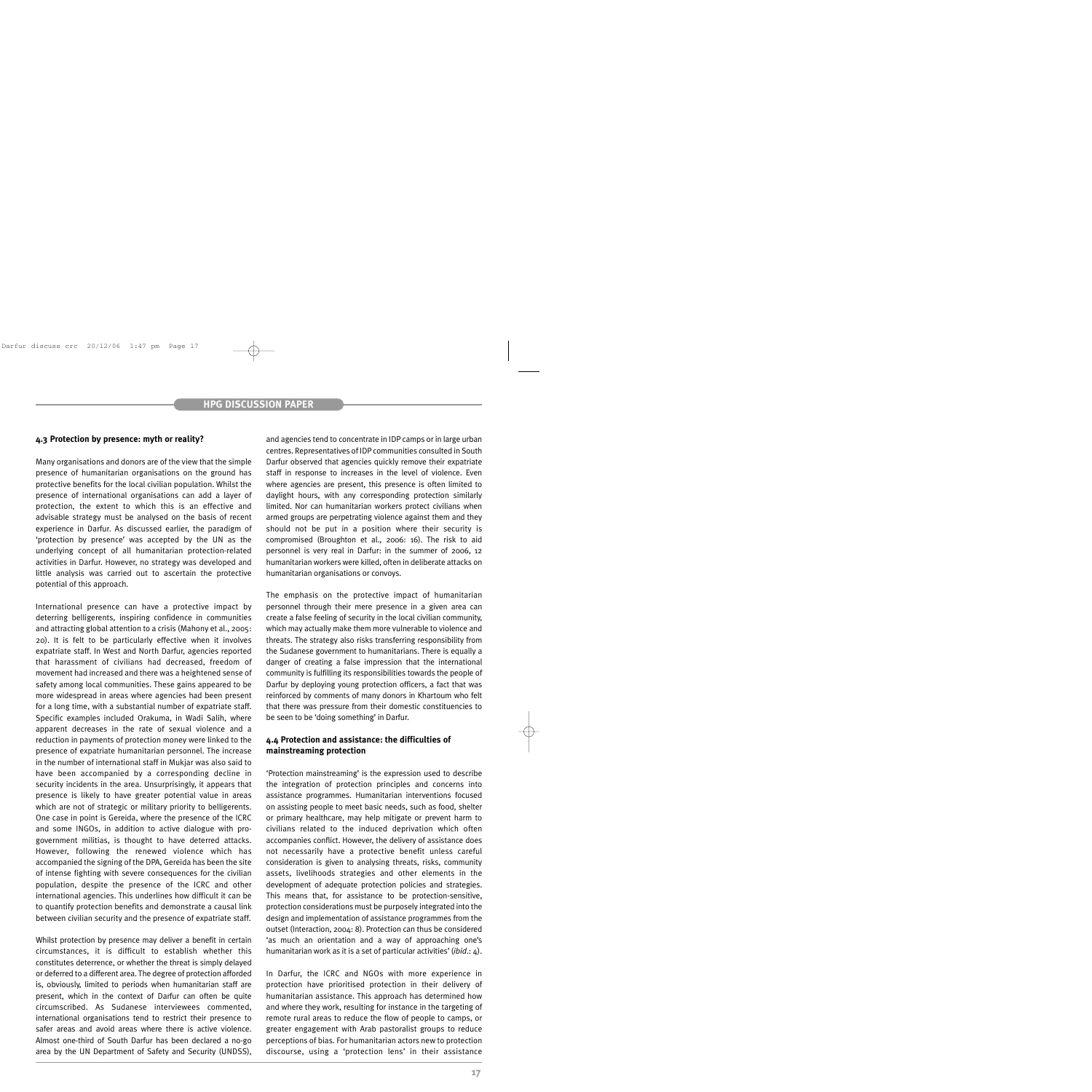programmes in Darfur has proved challenging. Many nonprotection staff and managers interviewed admitted to being at a loss about how to translate protection into action, and knowing what their responsibilities should be. One CARE evaluation, for instance, noted considerable uncertainty within the organisation about how to develop or implement a protection strategy, and how to assess the risks associated with engaging in protection work (Minear, 2005: 89). Some agencies complained about the lack of practical guidelines and manuals on protection programming.

The difficulties around the practical application of protection in Darfur have meant that many agencies have been reluctant to allow protection officers and advisors to interact with other departments and inform programming. There is a belief that protection programming is political, and that doing it would jeopardise the work of the agency. Agencies and individuals have been threatened, and fears of repercussions on the wider assistance programme have led some agencies to reject the idea of integrating protection into programming in order to avoid conflict with the authorities. As a result, rather than being integrated into the country programme as mainstreaming requires, protection officers have often been isolated and marginalised, and have ended up focusing on data collection and reporting. Many people in organisations new to protection programming have been deployed with unclear ToRs and an ambiguous scope of work. Some humanitarian workers, particularly national staff, have even come to perceive protection officers as spies, especially where agencies have been less open and clear about the role these officers were meant to perform. In other instances, sectoral staff have felt that trying to integrate protection and assistance is too time-consuming. At the other end of the spectrum, there is a perception among some donors that a number of agencies, particularly INGOs, have placed too much focus on protection, particularly advocacy and reporting, to the detriment of their assistance programming.

The difficulty of mainstreaming protection into assistance suggests a clear need to enhance understanding of what the concept means, and its application in practice among humanitarian staff. A range of actions are needed to strengthen internal agency capacity to engage in more meaningful protection-sensitive programming. These actions include careful consideration of attitudes and competences during staff recruitment, training for specialists and non-specialists and greater institutional support. Managerial backing is particularly important to ensure that protection concerns inform needs assessments and assistance strategies, and that monitoring and evaluation systems are able to assess the multi-sectoral integration of protection issues.

#### **4.5 Problems of skill and expertise**

Mobilising enough experienced personnel has remained a significant hindrance to the expansion of protection programming throughout the Darfur crisis. Very few agencies and organisations have been able to recruit appropriate capacity in a timely manner. Constant staff turnover has resulted in communications gaps and poor institutional memory. Whilst staffing issues have been a general problem for the wider response, they appear to have been particularly challenging for protection programming, an emerging field where identifying and recruiting qualified protection personnel is already difficult. Many of the protection staff deployed in Darfur, particularly by organisations new to protection programming, have been junior officers, when the sensitivity and complexity of the situation demanded staff with a greater understanding of the normative frameworks behind protection, and with previous experience of designing and implementing protection initiatives. Even UN-mandated agencies have admitted finding it difficult to recruit qualified and experienced protection staff willing to serve in Darfur. These new and invariably junior officers have been offered little institutional support and even less appropriate induction or training, particularly by new protection actors. Some medical NGOs have been more successful than organisations with a multi-sectoral focus in training their protection personnel and helping them integrate their work within ongoing programmes. Medical agencies have long been faced with protection concerns relating to sexual violence, and so protection personnel typically have clear roles in terms of ensuring appropriate treatment and support, monitoring cases and referral to other actors where necessary.

There is a general perception that some organisations have been re-fashioning their traditional assistance programmes in protection language because they have detected that protection is a new funding fashion. Others have added protection elements to their programmes without a clear sense of direction or desired outcomes, often ending up focusing on monitoring and reporting violations. Mandated actors feel that the confrontational style adopted by some of the new organisations in raising protection issues has made it generally more difficult to operate in Darfur since their antagonism to the government has made the authorities more reluctant to acknowledge and discuss protection issues. These actors are also worried about the lack of knowledge of normative frameworks by the new protection personnel and by their misinformed references to IHL, the ICC and human rights law in meetings with the authorities.

The most important concern raised by the mandated actors has been the overload of reporting to the authorities about specific incidents. They point out that government authorities presently receive up to five different reports about violations (from the ICRC, the AU, UNMIS Human Rights, UNMIS Protection (including the Child Protection Unit) and, depending on the violation, OCHA or an INGO in charge of camp coordination). Arguably, this proliferation of reporting has provided the authorities with a justification to progressively ignore reports. Furthermore, the fact that these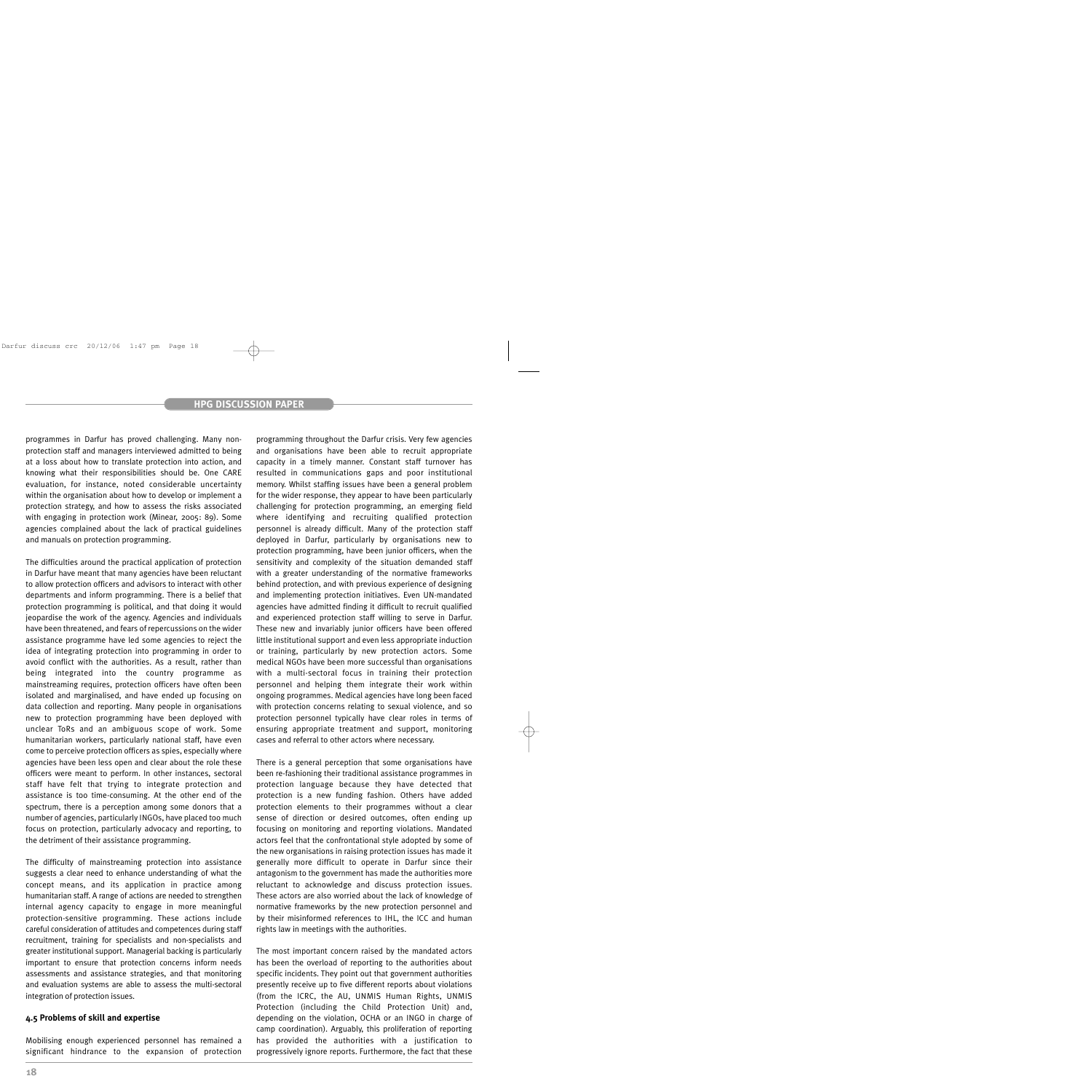reports are often based on individual testimony means that, in some cases, victims may be interviewed by an array of different actors, raising concerns about confidentiality and the risk that repeated questioning may increase trauma and leave victims bewildered. There is a general perception that multiple actors are gathering the same information, and that in most cases this process is unfocused and lacks a clear sense of purpose (Henry, 2006:17).

The inexperience of the new protection actors has translated into a lack of appreciation of indigenous protection responses, and an associated failure to build on them. Civilians have rarely been involved in the development of protection responses, often including those developed by mandated agencies, and there have been very limited attempts to support indigenous protection strategies such as those described in Section 2.1. Engagement with Sudanese academics and civil society has been very limited, both because of the constraints imposed by their limited capacity and their vulnerability particularly when based in Darfur, but also because many of the new protection actors have addressed the crisis with a focus on external protective capacities, rather than those of civilians themselves, or other Sudanese. Senior national staff who have been operating in Darfur with international organisations for over a decade spoke of being sidelined in internal discussions on protection and reporting, especially in the early stages of the crisis.

#### **4.6 Protection in camps**

Most of the humanitarian agencies in Darfur, with the notable exceptions of the ICRC, WFP and NGOs such as MSF Holland and France, Oxfam GB and the Danish Refugee Council (DRC), have worked mainly in IDP camps in government-controlled areas of Darfur. Camps allowed a 'safe flight' option for many IDPs as part of a deliberate strategy aimed at saving the greatest number of lives at a time of acute emergency. However, little has since been done to counterbalance this focus on the IDP population with a greater presence in the rural areas, especially as conditions changed in different parts of Darfur and opportunities to operate in specific areas arose, particularly between late 2004 and the signing of the DPA in May 2006. A better understanding of protection concerns and their integration into needs assessments would probably have encouraged greater efforts to address the vulnerable resident population in rural areas throughout Darfur. Greater provision of assistance in rural areas, wherever feasible in terms of security and access, would have helped residents make choices about remaining or returning to their home areas, instead of being compelled to move to or stay in urban centres or IDP camps to receive aid. A survey conducted in mid-October 2005 by the ICRC (2005: 116–17) showed that, in all three Darfur regions, targeting beneficiaries who had relatively secure access to farmland with staple- and cashcrop seeds helped them sustain their livelihoods, even though the harvest still did not match pre-conflict levels.

Agency action was skewed campwards to some extent by the earmarking of funding for camps. Faulty analysis, including suggestions that rural areas had been emptied of their populations, is also partly responsible (Mahony et al., 2005: 13). Inadequate analysis of the security situation has also prevented humanitarian organisations from reaching more remote areas. This is particularly true of UN agencies, which have been prevented from using routes travelled daily by some INGOs and the ICRC because UNDSS has been unable to provide regular and comprehensive security updates. This lack of balance in the provision of assistance has had a lasting negative impact on the sizeable populations who are still in rural areas, and has contributed to the perception that humanitarian agencies are biased (see Section 5.3). Whilst the needs of resident communities continue to grow and remain largely unaddressed, some camps have seen an overconcentration of agencies, particularly INGOs; Kalma and Abu Shouk camps have 16 and 20 organisations respectively.

The absence of a strategy governing the progressive encampment of the civilian population, the lack of site planning, ill-informed engagement with the IDP population and shortfalls in camp management have contributed to volatility in the camps, which now poses significant risks to NGOs. Senior UN officials have admitted that insufficient thought was given to preventing or mitigating violence in the camps, reducing the density of the population and advising the government about appropriate forms of intervention. There has been an assumption that maintaining the camps as they organically developed would allow greater control of the threat posed by pro-government militias.

Within the camps themselves, a self-appointed and often highly politicised leadership has emerged, which is often abusive towards camp inhabitants. These new camp *shaikhs* have replaced traditional leaders and established a power base which is often premised on the control or manipulation of relief assistance. In Kalma, for instance, many of these 'fat cat *shaikhs*', as they were called, were said to have 50 ration cards each before an appropriate registration was carried out. In any crisis, there is always a certain element of manipulation of assistance, especially food. Nonetheless, greater efforts should have been made to ensure that distribution mechanisms would not inflict further damage on already traumatised communities, undermining their traditional leadership and encouraging a shift in power to younger leaders (Mahony et al., 2005: 14). Some of the camps have become sanctuaries for criminals,<sup>10</sup> with no governance and no law and order; the police and AU forces are not allowed entry. People who kill and loot outside the camps seek refuge inside them safe in the knowledge that their impunity will be guaranteed. Agency staff in Darfur spoke of alarming levels of domestic violence and SGBV within camps, but admitted that humanitarian organisations were doing very little to draw attention to or address these violations.

10 Interview, UN official, Khartoum, June 2006.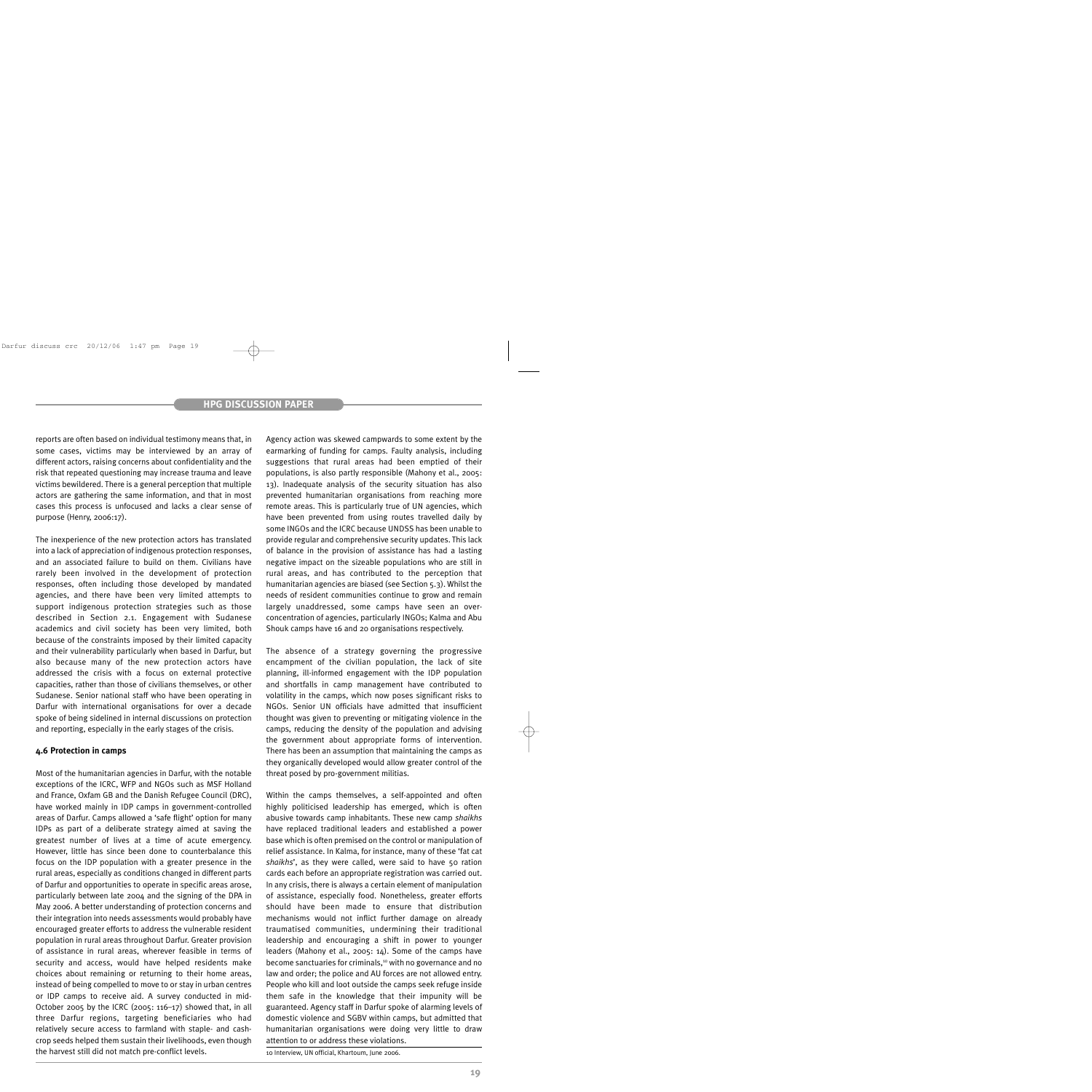#### **4.7 Protection gaps: extortion and land**

A key 'forgotten' protection issue is the payment of 'protection money'. IDPs in Kass reported that they had to pay substantial amounts before fleeing from Kailek to Kass to seek refuge from militia abuse in January 2005. These payments have become common in most areas. They can be in kind (payments of up to 50% of the harvest were reported in Kebkabya) and cash (SD100, or approximately \$0.40 for a woman and SD200 for a man in return for 'permission' to move outside villages, for instance to go to the market). Movement outside of camps is also subject to these payments; in these cases, the currency is humanitarian aid. In several locations, communities appear to be paying protection money to guarantee freedom from attacks on their village. In Umm Kher, Bendisi, Garsila and other nearby areas, people talked of a 'tax' of SD75,000 (approximately \$300) per village. Similar problems were reported in West Darfur, for instance in Treje, while in North Darfur people reported paying a 10% levy on their produce to the SLA. At checkpoints along main roads in North Darfur, for instance between Zam Zam camp and Al Fashir, progovernment militia and SLA soldiers exact 'tolls' of between SD200 and SD500. Some humanitarian organisations admitted buying security along roads in critical areas.

A plan to allow greater support to resident communities from humanitarian organisations needs urgent consideration. The current enclavement is reshaping the ethnic geography of Darfur, as populations are redistributed on ethnic lines, with the indirect support of humanitarian agencies. This process is aggravated by the secondary occupation of land in areas from which IDPs and refugees have fled. Land was recognised as a major protection issue at the Inter-Darfur Protection Working Groups meeting held in Nyala in November 2005 $11$ , which provided an excellent analysis of secondary land occupation by nomadic groups in South and West Darfur. Yet no clear steps appear to have been taken to address land issues. Once again, there seems to be a lack of clarity as to which agency is responsible for leading on land and protection issues, and the valuable information and analysis gathered by organisations is not acted upon. Throughout the field research for this study, national staff proved considerably more aware of key protection issues related to land and new power structures in the camps; expatriate personnel would rarely refer to these problems unless prompted. National staff also reported with alarm that a reassignment of land titles had been endorsed by the authorities in South Darfur, where Fur land has allegedly been officially bestowed upon Bul Bul Arabs through the creation of a new nazirate.

#### **4.8 Assessing impact**

To date there has been little analysis of the effectiveness of the protection response by humanitarian actors in Darfur. This is unsurprising, for a number of reasons. Measuring significant change and attributing such change to particular actors or activities is always difficult. This is especially the case in a field such as protection, which involves behavioural changes which are very difficult to attribute to specific activities, apart perhaps from stand-alone protection interventions focused on remedial action. The protection discourse is also very young and there is a limited understanding of mechanisms to assess the impact of protection work. While recognising these challenges, it is also fair to say, as many observers did during this study, that Darfur is acutely lacking in protection-related indicators and developed mechanisms to assess protection work. Where efforts have been made to develop benchmarks, as with the Darfur PWGs, these have been poorly supported at the national and headquarters levels.

The urge to show results, particularly to donors, has led several organisations to focus on protection activities which have quantifiable deliverables, such as numbers of people trained. However, there are initiatives whose impact, while less quantifiable, is still felt to be significant. These include, to name a few, the increased international awareness of the Darfur crisis; the elimination of the reporting requirement for rape victims; positive perceptions about the effectiveness of child and women friendly spaces; the effectiveness of paralegals mediating disputes in areas of South Darfur; and notably the ending of forced relocations and returns as a result of the MoU/LoU with the Sudanese government (see Box  $4$ ).

In any attempt to work towards assessing the effectiveness of protection work, it is important first to clarify expectations of what can reasonably be achieved by humanitarian actors. However, no such framework has been put in place. Efforts to that end by the Protection Working Groups (see Section 6.3) have not been operationalised. The last iteration of the RTE emphasises the role of the Inter-Agency Management Group (IAMG) in analysis, benchmarking and evaluation, and highlights the need for the Protection of Civilians Unit in UNMIS to link its work with the IAMG. There is clearly an urgent need for a much more considered approach to developing mechanisms for tracking the progress of protection efforts if learning is to be collectively captured and utilised.

<sup>11</sup> Copy of the minutes, on file with the authors.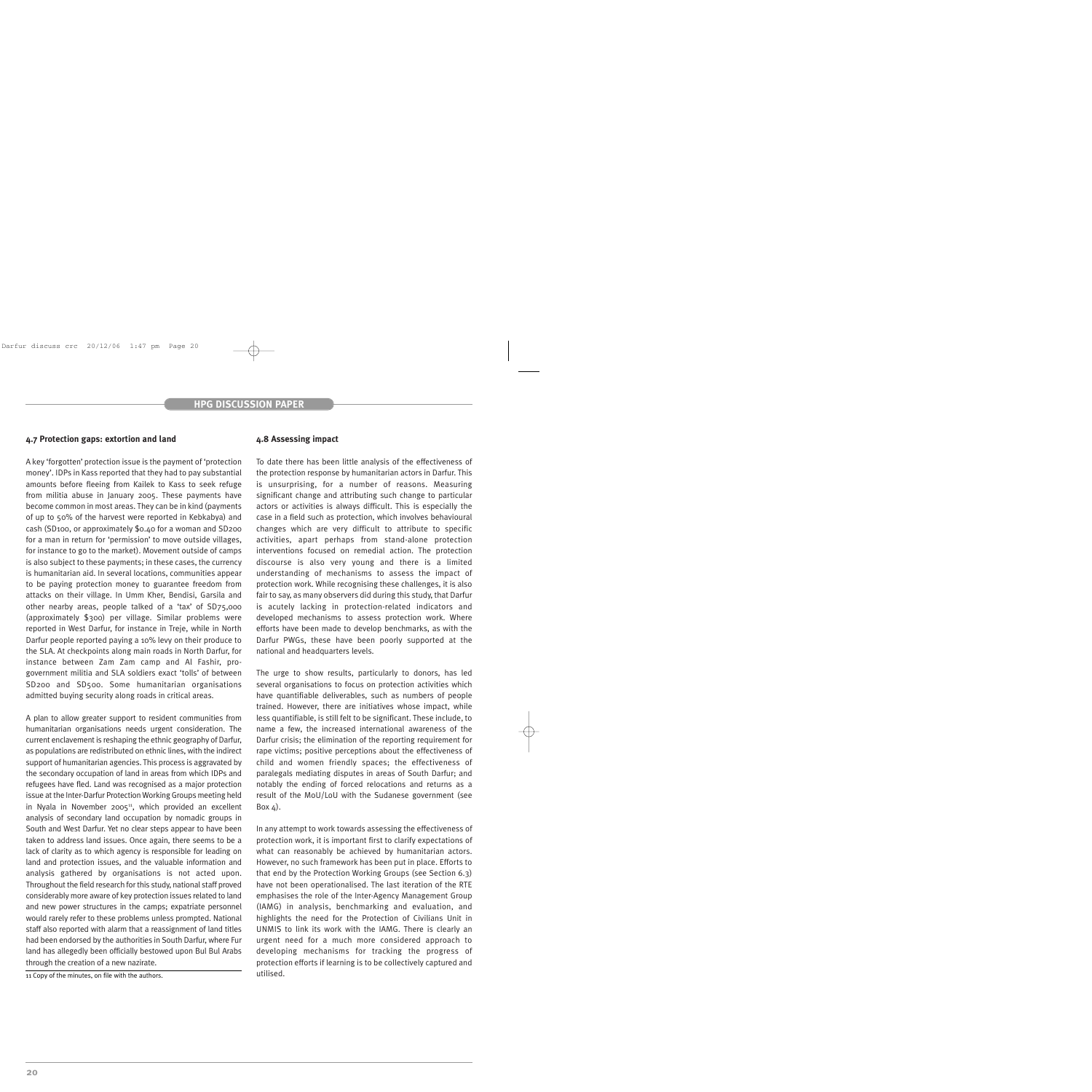### **Chapter 5 The media, politics and protection: a dangerous interface**

#### **5.1 Politics and protection advocacy in Darfur**

The role of advocacy in humanitarian action has given rise to debates about the politicisation of humanitarianism, and concerns that greater engagement in advocacy undermines humanitarian principles and threatens humanitarian space (de Torrente, 2004; O'Brien, 2004). Experience from the Darfur crisis highlights how perceptions of politicisation can play out in practice, and underscores the difficulties engaging in advocacy can present for operational humanitarian agencies. While it is difficult to demonstrate causality, the work of humanitarian agencies in channelling information to the outside world has certainly increased international attention to the crisis in Darfur, and has ensured a focus on civilian protection. Public attention has in turn mobilised political action. However, these political achievements have, as yet, done little to improve security for ordinary civilians.

There was a dearth of information about the conflict in Darfur during 2003 and early 2004. The international community was, albeit hesitantly, embarking on a new period of rapprochement with the Sudanese government following progress in the peace negotiations in the south.12 Consequently, *any* advocacy on the conflict in Darfur threatened the position of the Sudanese government. Advocacy on protection issues was particularly sensitive because it exposed how the war was being conducted and raised questions about the sincerity of the government's commitment to peace. Control over the amount and type of information emerging from the crisis became, and has remained, a major point of contention between humanitarian actors and the government.

The first major dispute concerned humanitarian access. In early 2004, when air and ground attacks were at their most intense, humanitarian visas and customs clearances for Darfur were taking up to three months to process, and humanitarian organisations were able to reach only 15% of those in need (UN OCHA, 2004). High-level advocacy, most of it behind the scenes, resulted in a progressive easing of these restrictions. The existence of established advocacy mechanisms, such as the Joint Implementation Mechanism (JIM – see Section 6.5) and the UN Secretary-General's monthly report to the UN Security Council, has meant that local efforts to relax

12 For example, then US Secretary of State Colin Powell suggested in 2003 that the US would renew diplomatic ties and lift sanctions if Sudan reached a peace accord on the north–south conflict and took further action against terrorism. Powell, quoted in ICJ's Chronology of Darfur, http://www. africaaction.org/resources/darfur\_chronology/CIJ\_Complete\_Darfur\_Chron ology.pdf.

restrictions on humanitarian access have been backed up by higher-level pressure. This has, for example, increased access to war-affected populations in Shar'ia in West Darfur, and helped to end a fuel embargo on SLA-controlled areas. However, problems have regularly resurfaced.

The sustained and high-level attention from political actors on humanitarian access has caused some to ask whether adequate attention has been given to political issues (Minear, 2005: 101). The sight of government ministers concentrating their efforts on getting aid agencies' vehicles out of customs, while the situation in Darfur was at its most alarming and demanded greater political engagement, would lend credence to this view. That said, these actions reduced the need for humanitarian agencies themselves to engage in advocacy work over access, and this has been a much less sensitive issue than protection.

Interaction with political actors, either through persuading governments to take up their responsibilities or by mobilising international actors to encourage them to do so, is critical to protection. When humanitarian agencies began to advocate on sensitive protection issues and call governments to account, the fundamental tensions, risks and repercussions associated with this form of humanitarian action were exposed. Press releases decrying 'diplomatic dithering' over Darfur led to the threatened expulsion of Oxfam GB's head of agency; similar threats were made against Save the Children-UK following a press release reporting the aerial bombardment of Tawila in November 2004. An MSF-Holland report documenting rape in West Darfur led to the arrest of two of the agency's senior managers. Public advocacy dramatically diminished thereafter. Between December 2004 and April 2005, at least 20 aid workers, most of them from organisations publicly advocating on IDP issues, were arrested or detained (Human Rights Watch, 2005).

#### **5.2 Darfur in the media: playing to an international audience**

Like humanitarian personnel, the media had very limited access to Darfur until June 2004, when restrictions on humanitarian access were finally lifted. Since then, the crisis has been regularly reported in the global media, and Darfur has become a household name around the world. Highly evocative reports by Amnesty International and Human Rights Watch highlighted the human rights issues, and the tenth anniversary of the Rwandan genocide helped build a compelling storyline for the crisis, and one which continues to underpin media coverage today.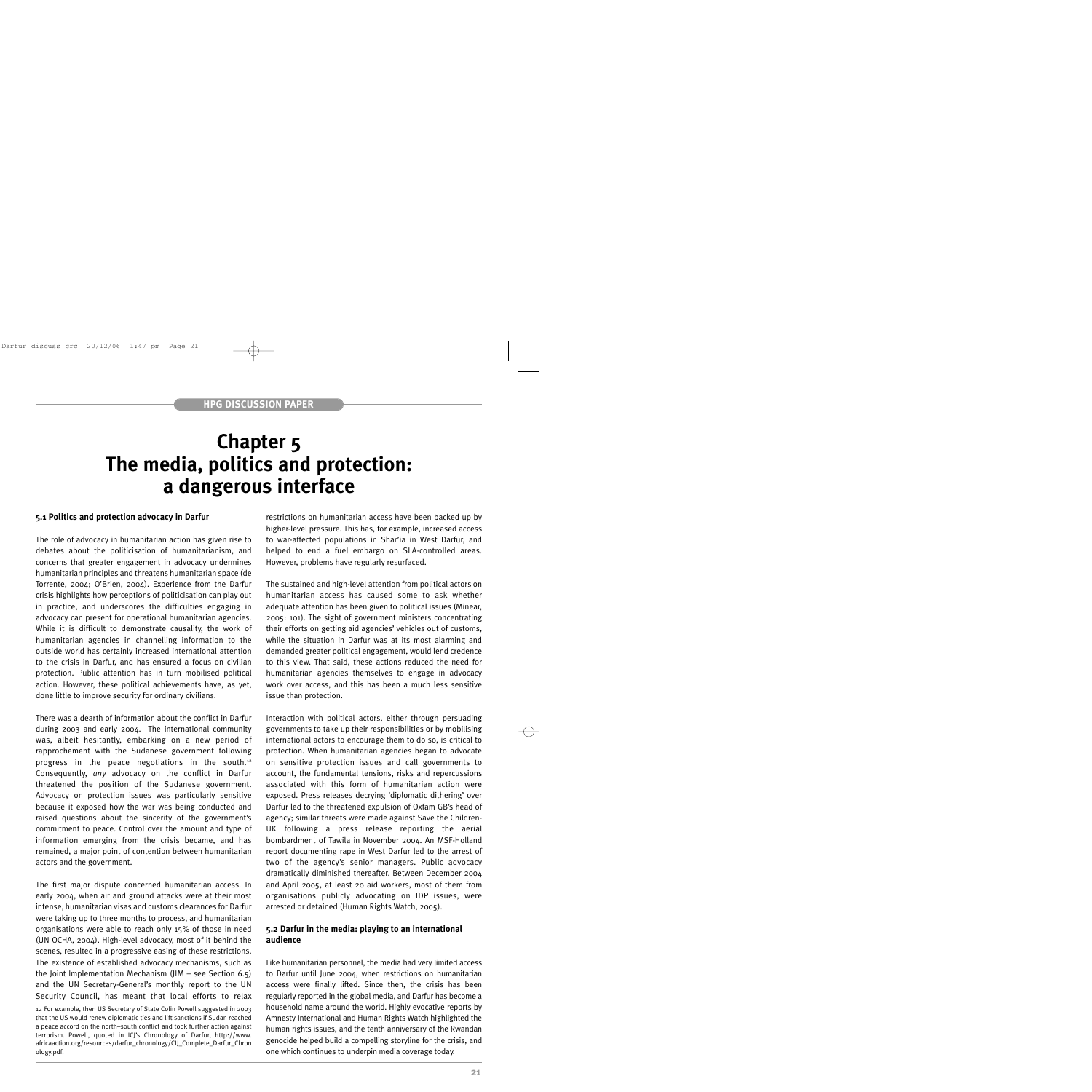In order to sustain engagement with the media, several humanitarian organisations recruited communications personnel who worked closely with protection officers and other advocacy staff on media activities. Many have courted media coverage, with the use of celebrities and high-profile events which, while successful in attracting public attention, have been of little strategic value to the protection agenda. The continued engagement of humanitarian organisations with the media has been criticised. During the research for this study, Sudanese academics and politicians suggested that the way the crisis has been portrayed has helped to polarise the conflict, and has influenced the attitudes of humanitarian actors towards the civilian population. Interviewees referred in particular to the distinctions between Arab and African habitually made by the media, and their effect on the way humanitarian assistance has been provided. National and international political dynamics meant that this stereotyping has resulted in a degree of unquestioning sympathy for the insurgents' cause.

One of the consequences of the internationalisation of the conflict has been to bolster the armed opposition movements and raise the level of their political demands, making a solution to the conflict all the harder to find. The insurgents have used the international media very effectively, and the increasing publicity they received contributed to the divisions within the main rebel movement. It has also been suggested that the desire to attract media attention may have increased civilians' exposure to violence. INGO personnel involved in camp management also commented that, in some camps, IDPs are very aware of their public position and have learned to play to the media.

The most significant impact of increased media attention on the humanitarian operation has undoubtedly been the effect it has had on humanitarian agencies' drive for visibility. For many humanitarian agencies, public advocacy is partly seen as a way of maintaining profile. Darfur has become a priority country for the media and communications departments of most humanitarian actors, and many have used advocacy not just to effect policy change, but also to gain exposure, not least for fundraising purposes. In some cases, headquarters staff have exerted pressure on managers on the ground to engage in protection work, especially around SGBV, for which these managers felt expertise was lacking. One interviewee complained that his colleagues in head office had little appreciation of the impact that media exposure had on staff security in the field. Many staff members we spoke to believed that the priorities of headquarters staff were driven more by external pressure than by the advice and needs of personnel on the ground.

#### **5.3 The politics of protection**

As discussed above, the bulk of the humanitarian response in Darfur has focused on IDPs and refugees living in camps in government-controlled areas. This has created a widespread perception, both in Darfur and in Khartoum, that humanitarian organisations are somehow siding with the IDP population and neglecting resident communities, particularly Arab ones. The protection bias towards non-Arab IDPs and the apparent solidarity with their 'cause' have meant that Arab pastoral communities have been overlooked, both in terms of assistance and protection. Yet Arab pastoralists, especially those without a *dar*, have always been amongst the most impoverished and marginalised communities in Darfur. Insurgent attacks, displacement and livestock losses during the conflict have only made the situation worse; migration and trading routes have become inaccessible and complementary livelihoods sources, such as labour migration and remittances, have been curtailed. Recent media reports citing the pastoralists themselves suggest deathrates of up to 20% in some areas and livestock deaths of 40% (Flint, 2006b: 2). The amount of humanitarian assistance these groups have received is minimal at best. In some areas, pastoralists complained that international aid was partial and prejudiced, with all assistance going to 'African' groups (Young et al., 2005: 158). This has often been a consequence of the stillwidespread but inaccurate perception in humanitarian circles that all Arab groups are involved in the perpetration of crimes in Darfur. The neglect of the needs of Arab groups extends to their rights; one relief worker was told that UNMIS Human Rights had 'never investigated a single incident of violence against an Arab' (Flint, 2006b).

The perception of bias has been reinforced by recruitment policies, particularly amongst NGOs. There is a marked preference for employing Fur, especially as administrative and support staff. NGOs claim that personnel from Arab groups would not be accepted in IDP camps, and Arab staff have indeed been attacked and threatened by IDPs. There is however an obvious need for humanitarian organisations to apply clear standards, and ensure that they gain a nuanced understanding of the ethnic dimensions of the conflict, and how these factors affect staff dynamics and local perceptions. If humanitarian aid fails to reach affected Arab groups and the perception of bias is not redressed, this will almost certainly inflame tensions and could contribute to the further harassment of humanitarian workers. Several groups have apparently resorted to banditry, including looting and carjacking, for instance in the area between Gome and Gildu in West Darfur. Over the last year, agencies including WFP and some INGOs have begun to operate in pastoralist areas, but a more significant and collaborative effort is urgently required to address the needs of Arab groups and non-displaced populations.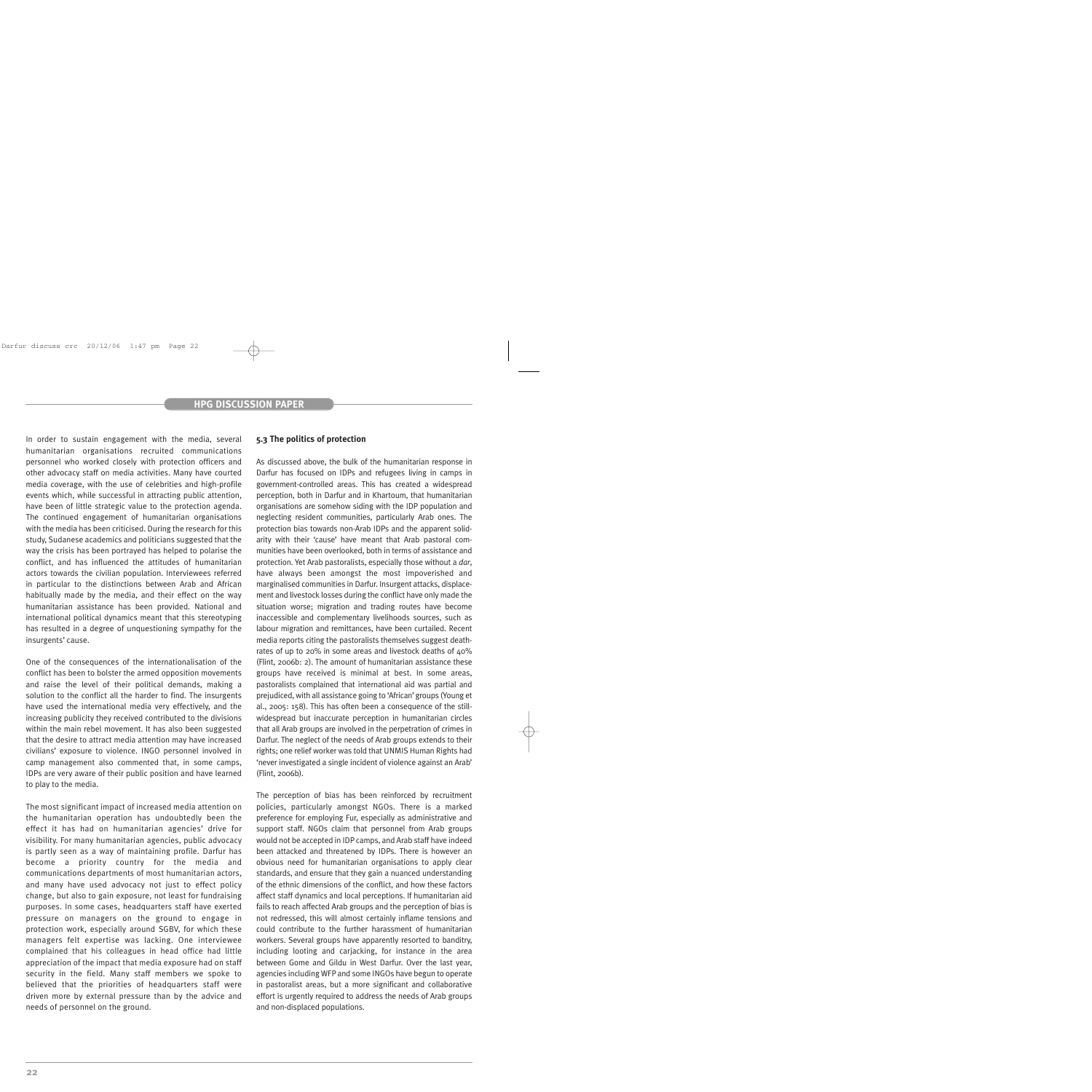### **Chapter 6 Coordination, collaboration and confusion**

#### **6.1 The evolution of the UN's role in protection in Darfur: turf battles and lack of leadership**

Acknowledging Darfur as a protection crisis presented a dilemma for the UN system. At the outset of the crisis, no UN agency had a clear mandate for protecting IDPs, although UNHCR has since been designated as the lead under the cluster approach for the protection of conflict-generated IDPs.13 The weaknesses of the 'collaborative approach'14 to protection were thrown into stark relief by the fact that none of the three mandated UN agencies (UNHCR, UNICEF and OHCHR) was prepared to take the lead in civilian protection. After much dithering over roles and responsibilities, OCHA eventually took on a coordinating function in early 2004. UNHCR later took the lead on protection, but only in West Darfur, a decision which has been criticised by senior protection staff.

Reviews of OCHA's performance are mixed. Remarkably, not least given the outspoken position of the agency's head, Emergency Relief Coordinator Jan Egeland, OCHA did not deploy senior protection staff to Khartoum, and only relatively junior protection officers were deployed to the field. OCHA's limited influence within the UN family made it difficult for the agency to raise protection issues, or to encourage the UN Resident and Humanitarian Coordinator (RC/HC) to prioritise protection. At a field level, however, the agency appeared more effective, and both donors and NGOs commended its dynamism. The high level of trust built up with operational agencies meant that OCHA had very high-quality information and analysis, which it often used to good effect, particularly on issues such as humanitarian access, the relocation of IDPs and involuntary return. However, in the absence of a central capacity to analyse this information, opportunities for advocacy and programming may have been missed.

OCHA was not the only UN agency that struggled to find its footing in the protection quagmire of Darfur. In fact, as the RTE evaluation reports, the lack of UN presence, and in particular the lack of leadership by mandated UN agencies, transferred responsibility for shaping and driving the humanitarian response onto a core group of INGOs and the ICRC. This lack of presence critically undermined the UN's ability to act as a buffer between hostile authorities and NGOs working on protection (Broughton et al., 2006: 5). Despite some improvements in UN coverage, NGOs are still exposed. For instance, agencies reported access to justice programmes being closed by security officials, and then reopened following representations by visiting UN officials, only to be closed again once the officials had departed.

This lack of presence and capacity has also made proactive and practical responses to critical protection concerns difficult. The RTE evaluation highlights how, despite the appalling impact of the crisis on children, there was little attention to child protection issues. While UNICEF is now scaling up its programming in Darfur, commentators report that its protection capacity is still significantly weaker than in other crises, such as in Sri Lanka. Leadership on SGBV was even more challenging. The decision to confer the role to UNFPA in the context of widescale abuse, gross impunity and an absence of medical, psychosocial and legal support for survivors and their families was widely questioned. Senior UN staff noted that the level of operationality that this role required was unprecedented for UNFPA, and the agency 'struggled to coordinate or inform activities due to its lack of headquarters commitment, institutional experience, staff capacity and protection expertise'.15 Others pointed to the agency's lack of presence in Darfur, with staff deployed to Zalingei, for instance, only in February 2006. Faced with this lack of field capacity, UNFPA has tended to concentrate on policy issues, and work in collaboration with other actors with greater presence on the ground. Despite successes such as the lifting of the Form Eight reporting requirements for rape victims, translating policy achievements into practical improvements in the lives of Darfuri women and girls has proved difficult. From an operational perspective, SGBV has been viewed as a reproductive health issue, rather than a protection concern (Broughton et al., 2006: 65). The result has been a focus on medical treatment, with limited attention to psychosocial and legal support. In effect, SGBV has been stripped of its thorny protection dimensions.

Individual agencies' confusion over protection roles and responsibilities reflects an overall lack of leadership on the issue by the RC/HC, who in Sudan also performs the role of Deputy Special Representative of the Secretary-General (DSRSG). Senior UN staff bemoaned the RC/HC's lack of emphasis on protection, despite its status as a specific function of the post under the Revised Terms of Reference for Humanitarian Co-ordinators.16 Under these Terms of Reference, protection work is meant to encompass promoting respect for humanitarian access and other elements of IHL and

15 Interview with senior UN humanitarian official, Khartoum, June 2006. 16 Adopted by the Inter-Agency Standing Committee on 29 August 2003.

<sup>13</sup> For more discussion of UNHCR's cluster lead on protection, see UNHCR, Working Session on Building Capacity for the Protection of IDPs, Geneva, 14–16 December 2005.

<sup>14</sup> The collaborative response was initially outlined by the IASC in its Policy on the Protection of Internally Displaced Persons (December 1999). It was subsequently reaffirmed by the IASC as the preferred means of responding to situations of internal displacement in the Supplementary Guidance to HCs and/or on their Responsibilities in Relation to Internally Displaced Persons (April 2000) and the Guidance Note on the Collaborative Approach (March 2003). The collaborative approach to protection has been replaced by the cluster approach in conflict situations.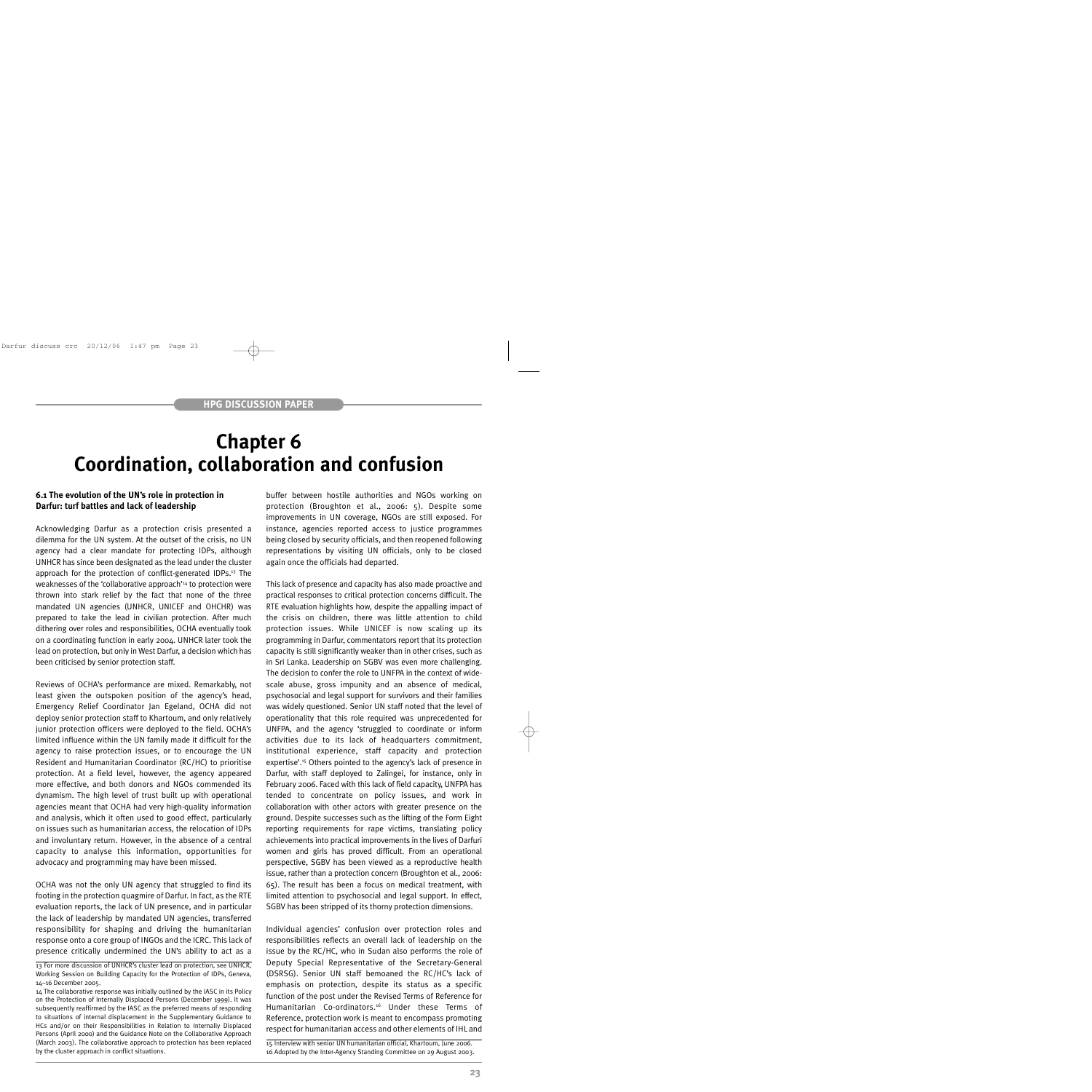human rights law, and advocacy with the local and international media. Many observers believed that combining humanitarian and political functions in the position of the HC/DSRSG resulted in the demotion of humanitarian, and particularly protection, issues, and felt that the HC was reluctant to highlight IHL concerns for fear of jeopardising political relations with the government. This is reportedly a common characteristic of HCs, especially in contexts involving peacekeeping operations (Paul and Bagshaw, 2004: 44).

#### **6.2 The dilemmas of UNMIS' leadership in protection**

UNMIS is the first integrated mission to have a *humanitarian* protection role.17 This was fashioned out of Security Council Resolution 1590, which established a UN mission in Sudan with the primary function of supporting the implementation of the Comprehensive Peace Agreement. The inclusion of a Protection of Civilians Section within UNMIS, rather than in a humanitarian agency such as OCHA, reflects a more 'coherent' approach to humanitarian protection, where the humanitarian arm can coordinate with political and military actors and leverage greater influence. It can also result in strategy on civilian protection being led by the objectives of a politicallydriven mission, rather than strictly by humanitarian imperatives. This, as we will see later, has resulted in significant differences in interest and approach between UNMIS Protection and its humanitarian counterparts.

Unlike OCHA, UNMIS created a dedicated Protection Section in Khartoum from the outset in late 2005, with up to 15 international and national positions, to coordinate general protection and child protection activities in Darfur and the rest of the country. Like many actors working in Sudan, the Protection Section was beset with recruitment difficulties, especially as most OCHA staff did not elect to transfer into UNMIS; in June 2006 many positions were still vacant.

There was widespread concern about the role of UNMIS in humanitarian protection. At the field level, other humanitarian actors generally felt that it had very limited practical relevance. The assumption was that UNMIS was primarily concerned with monitoring and reporting. However, given the integrated nature of the mission, most humanitarian agencies preferred not to share information with UNMIS Protection due to concerns that this information would be used for political purposes. NGOs were under the impression that UNMIS's agenda was driven by political rather than humanitarian considerations. As evidence, NGOs cited the mission's emphasis on returns, which was felt to be misplaced in a context of continuing insecurity and displacement, and its reluctance to engage with the protection issues emerging from the UN-facilitated DPA. Mandated protection actors suggested that working with an integrated mission with a political oversight function undermined their perceived neutrality and independence.

UNMIS's focus on monitoring and reporting, in addition to its core coordination role, has led to overlapping activities, and has shifted the emphasis of humanitarian protection away from practical interventions and towards a UN-focused information system. This has left operational actors more, rather than less, exposed as they deal with local authorities hostile to protection work and without practical support in the form of tools and guidance. Most organisations have as a result continued to work with OCHA, but this is unsustainable given OCHA's reduced capacity under the new configuration.

Implementing this new protection function within a UN mission has been further complicated by a lack of clearly defined roles and functions within UNMIS itself. The responsibility for protection lies with the humanitarian arm of the mission, while human rights and rule of law come within the remit of its political component. However, senior protection and human rights officers, both within and outside the mission, remain confused about the different responsibilities of the Protection of Civilians Section and the Human Rights Section. This conceptual ambiguity has translated into a tug-of-war in practice, with the lack of cooperation and coordination resulting in what Henry (2006) calls a 'non-negotiable divide' between the two Sections. Indeed, at a field level, shared information and analysis and joint planning were absent, with an observable lack of cooperation on specific incidents.

In many ways, UNMIS's difficult experience in Darfur is unsurprising given that this is the first time that a civilian protection component has been incorporated into the humanitarian arm of an integrated mission. Issues of mandate, roles and responsibilities take time to clarify. The mission's mandate is also undeniably complex, addressing as it does both the implementation of the CPA in the south and the ongoing crisis in Darfur. These difficulties are compounded by the fact that missions are developed *in situ*, without the benefit of institutional experience and support. However, the unclear division of roles between humanitarian, human rights and political actors also has an impact. The focus of humanitarian actors is on the security of civilians, while human rights and political actors focus more heavily on the state and its institutions. Humanitarian protection is thus necessarily focused on the daily experience of war-affected communities. UNMIS Protection's lack of operationality, coupled with its limited field presence in Darfur and lack of engagement with field-based actors, makes it difficult for UNMIS to coordinate protection activities, provide practical solutions to field-based problems and maintain the level of analysis required to serve as an effective actor in humanitarian protection. In this instance, these difficulties do not appear to have been offset by the greater political leverage that the integration of humanitarian, political and

<sup>17</sup> MONUC in DRC has a Human Rights Section whose objectives include 'to provide advice, training and assistance on international human rights standards to human rights NGOs and others in civil society and to provide advisory services related to the promotion and protection of human rights'.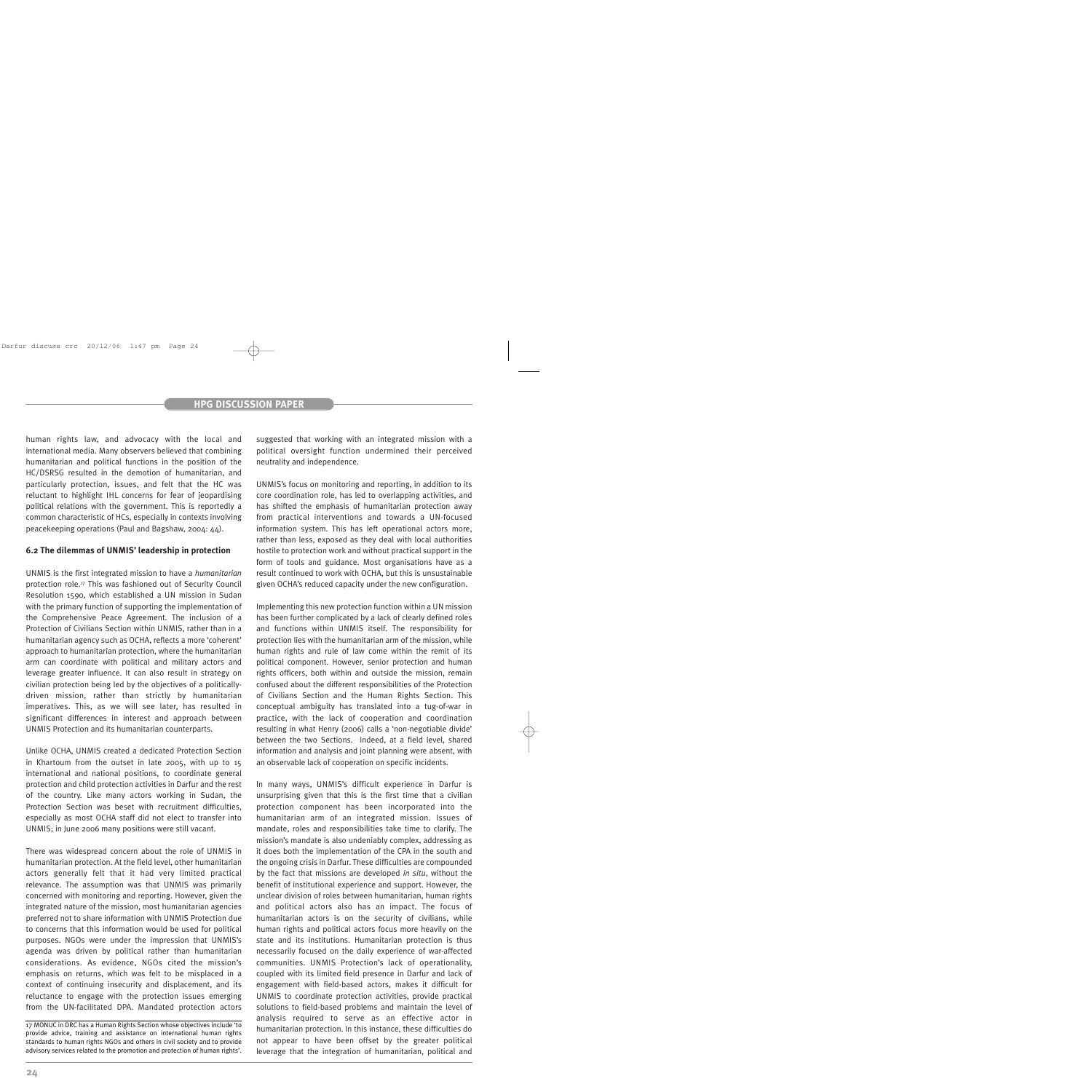military functions is intended to achieve. Given the difficulties UNMIS has confronted in incorporating humanitarian protection within an integrated mission, repeating the approach in future missions will need careful consideration.

#### **6.3 The experience of the Working Groups**

In early 2004, OCHA established the Khartoum Protection Working Group (KPWG) and subsidiary Protection Working Groups (PWGs) in the three Darfur states. By mid-2004, subgroups focusing on child protection and SGBV were also taking shape, and there were efforts to establish regular protection coordination meetings with the government's Humanitarian Aid Commission (HAC). The aim of the PWGs is to share information and analysis on protection, provide practical guidance, facilitate joint assessments and coordinate common action. The role of the KPWG, renamed the Khartoum Protection Steering Group (KPSG) in 2006, is to act as a forum for exchanging information and developing common policy on protection issues across Sudan, including Darfur; address protection issues of common relevance; and develop or support advocacy activities on specific issues requiring high-level action (Khartoum Protection Steering Group, 2005). The groups are constituted differently. In Khartoum, the KPWG, previously led by OCHA/UNHCR and currently led by UNMIS Protection, is made up of senior representatives of UN agencies, UNMIS civilian components, international organisations and international NGOs active in protection. At a field level, the groups have developed more organically, and while all include international agencies working in protection, some also extend to representatives from the AU; others limit attendance to international staff because of the sensitivity and confidentiality of the issues under discussion. UNHCR leads the PWGs in West Darfur, with UNMIS leading in the other two states.

Many positive achievements have been recorded as a result of agencies working together in the PWGs. The *North Darfur PWG Survey on IDP Return* served as an excellent advocacy tool to halt the authorities' efforts to relocate displaced populations without providing the requisite level of security.<sup>18</sup> Collective efforts to support the effectiveness of the AU and examination of the protection implications of cuts in food aid by WFP were all reported as positive outcomes of collaborative action. Further examples are mentioned by the RTE evaluation (Broughton et al., 2005: 35), which points to the more consistent inclusion of protection specialists in assessments, common analysis of trends, case management of specific incidents and joint briefing of visiting delegations. According to reviews, the following characteristics of the PWGs have enhanced collective action: consistent participation from the same individuals (rather than simply the same organisations); specific experience within the group relating to the issues raised; good-quality leadership of meetings, with clear agendas and action points; collective engagement without dependence on a single organisation or individual; the

establishment of taskforces on specific issues requiring more intensive action; and a membership which was allowed by their agencies  $-$  indeed expected  $-$  to devote a significant portion of their time to joint work.

Despite these successes, senior protection staff report that the PWGs have devolved into simple information-sharing fora, with little dynamism or positive impact. The RTE evaluation pointed to the need for consistent support to these groups, so that they can remain useful and relevant, and for them to be 'revitalised' with seminars, strategy sessions and high-calibre guest speakers (Broughton et al., 2006: 77). A combination of reticence to share information or analysis in public, reduced practical coordination as a result of the transfer in leadership from OCHA to UNMIS and the lack of protection experience of attending staff were all highlighted as reasons for decreased impact. Where the PWGs were successful, they appear to have achieved this success without the support or guidance of the Khartoum Protection Steering Group, which was felt to be too UN-centric, lacking practical and field-oriented capacity and not sufficiently influential to ensure that advocacy issues raised at field level would be taken up at higher levels.

#### **6.4 Coordination with the AU: opportunities missed**

In the early days of its deployment in April 2004, AMIS was largely open to engagement with humanitarian actors, and advice was sought and followed regarding locations for deployment and patrols. Despite limited resources, logistics and troops, in certain locations AMIS interpreted its mandate creatively and undertook preventive deployments; in Labado and Muhajaria in late 2004 and early 2005, for example, it succeeded in deterring or reducing attacks (O'Neill and Cassis, 2005: 35). As described earlier, in many places AMIS also engaged in firewood and, to a lesser degree, cultivation and harvest patrols, which have had significant protection results.

AMIS troop numbers have increased progressively over the lifetime of the mission, from 3,320 in October 2004 to approximately 7,700 today. As discussed earlier, the mandate has also changed to include the protection of civilians in certain circumstances. However, the limitations of the mission's mandate, experience and capacity in the face of Darfur's widespread insecurity and vast geographical area have become increasingly evident. With declining credibility and morale, the proactivity which characterised the early days of the AMIS deployment has been gradually replaced with indifference, for which it has been continually castigated by the international community. Interaction with humanitarian agencies and conflict-affected populations decreased, as did engagement in joint initiatives. In May 2006, anti-AU demonstrations took place across Darfur in reaction to the Union's role as mediator in the deeply unpopular Darfur Peace Agreement. AMIS' position has been further undermined during 2006 by inconclusive efforts to replace the mission 18 NGO internal protection paper, 2004, on file with the authors. with a UN peacekeeping force. In the words of one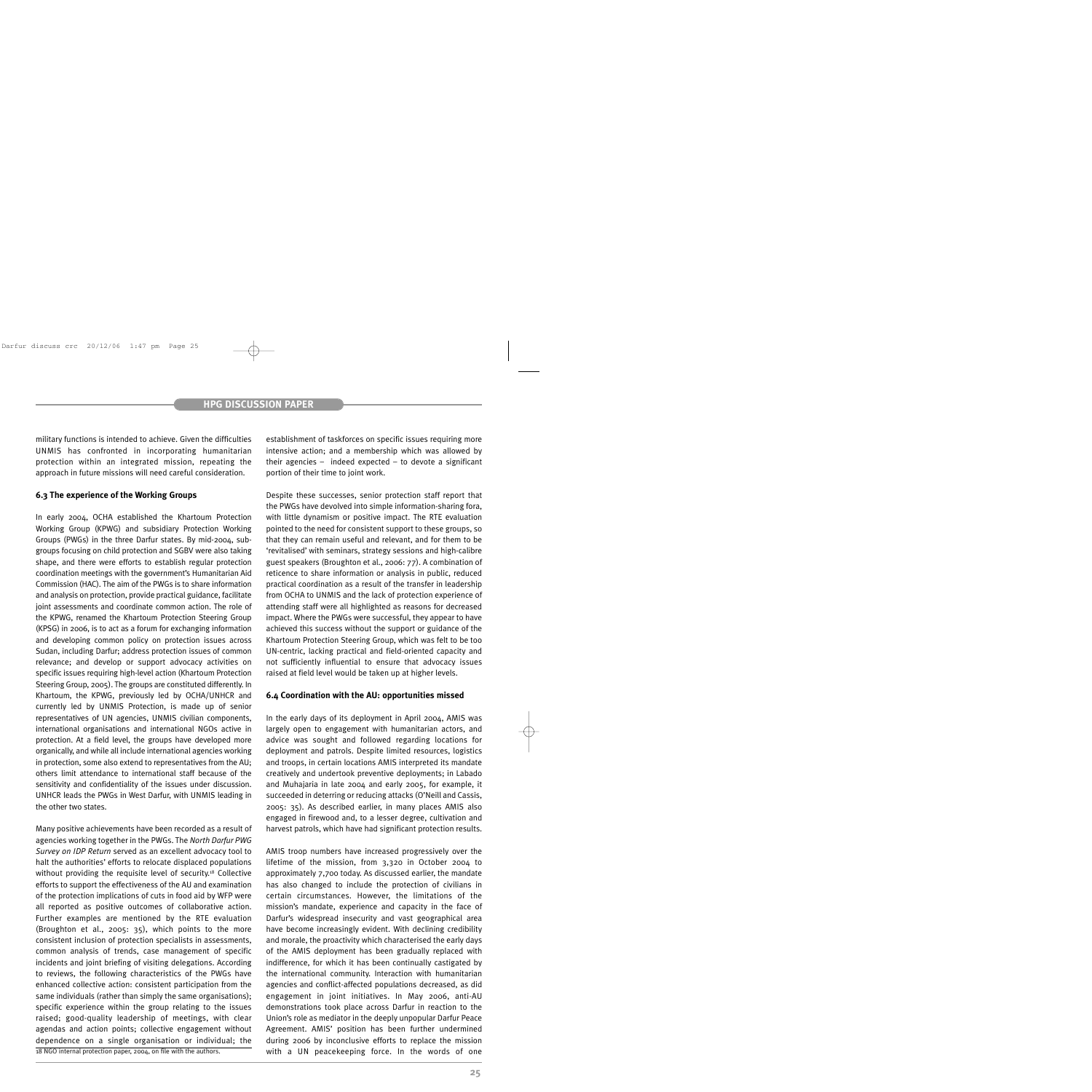experienced aid worker, the troops are now 'essentially holed up in barracks'.

Efforts by OCHA in 2004 and 2005 to establish mechanisms for consistent engagement with AMIS on civilian protection and other humanitarian-related issues were largely unsuccessful. AMIS staff are not members of the KPSG, and their attendance at other humanitarian meetings has been irregular, with complaints from humanitarian agencies about a lack of consistency within the AU on information sharing and follow-up, especially in reports of protection and security incidents in rural areas. The deployment of AU Civil–Military Officers and the creation of AU Civilian, Humanitarian and Human Rights Officers in 2005 has improved communication, as has attendance at the PWGs. However, the lack of a system for coordination has meant that liaison between humanitarian and AU personnel has been largely sporadic and dependent on individuals.

AMIS' deficiencies represent a significant missed opportunity in Darfur, but responsibility for any failings should not be pinned on the AU alone. The lack of a consistent mechanism for engagement on issues relating to civilian protection has reduced mutual understanding and limited opportunities for coordinated action in Darfur. Despite AMIS's unpopularity, in some areas IDPs continue to press for its presence, as well as its involvement in firewood patrols. Given ongoing insecurity, and with the deployment of UN peacekeepers looking increasingly uncertain, opportunities to inject renewed energy and commitment into relations with this key protection actor should be explored. The newly established OCHA-led weekly meetings between NGOs and AMIS are a positive first step, which should be developed across the region.

#### **6.5 Coordination with political actors**

Experience from other contexts indicates that mobilised and informed donors and diplomats can, and often do, play important roles in persuading delinquent governments to fulfil their IHL obligations (Paul and Bagshaw, 2004: 6). Over Darfur, however, the diplomatic community has largely failed to exert its influence effectively.

In early 2004, a monthly Technical Meeting was established, involving the Ministry of Foreign Affairs, the Humanitarian Aid Commission and political and humanitarian actors in Khartoum. These meetings were disbanded shortly after the establishment of the Joint Implementation Mechanism (JIM). The JIM was created in the wake of the UN–Sudan Joint Communiqué of 3 July 2004, an agreement between the Sudanese government and the United Nations on political, human rights and humanitarian issues, reached following a visit by UN Secretary-General Kofi Annan to Sudan on 29 June–3 July 2004. The JIM is meant to report on the implementation of the Communiqué. A Progress Matrix was developed to monitor implementation of specific humanitarian, human rights, security and political agreements. Humanitarian organisations felt that this provided a useful mechanism to press for compliance, at least in the early stages. Joint Verification Missions were undertaken to assess the situation in Darfur, and findings were fed into the UN Secretary-General's monthly report on Darfur to the Security Council. These Missions have turned out to be a crude and unwieldy instrument for evaluating progress, especially given the intimidation and harassment of witnesses in Darfur and the government's failure to acknowledge reported abuse. A subsidiary JIM (Sub-JIM) was later established to monitor human rights and protection issues. Commitment to the JIM has, however, waned. A Verification Mission has not been undertaken since October 2005, and there is disappointment at what is considered diminishing interest on the part of local embassies.

Monitoring and reporting on a large scale is ineffective without prompt and appropriate action on the issues reported. Political actors require detailed information and evidence if they are to remain active and involved in protection issues, and the challenge in Darfur has been to create effective channels for this. The regular reports disseminated by UNMIS Protection are considered informative in this respect, but donor representatives do not believe that they are effectively linked to action. On the other hand, there is disappointment among humanitarian agencies at the level and quality of donor participation and engagement, with complaints that diplomatic missions send junior staff to meetings on protection issues, who have no influence or capacity to effect policy change. Donors for their part feel that the main mechanism for coordination between the diplomatic and humanitarian communities, the Donor Protection Liaison Group, is more focused on information-sharing than on substantive action. This lack of consistent, strategic and coordinated action between the humanitarian and the diplomatic and political communities has reduced the effectiveness of the protection response in Darfur.

Engagement with political actors can present difficulties for humanitarian actors, and interaction in Darfur has not been without controversy. In North Darfur in 2004, a donor representative repeatedly attempted to attend a PWG meeting, but was asked to leave after a vote in favour of expulsion by the humanitarian actors present. Concerns were raised about the use of the sensitive information under discussion and the politicisation of humanitarian activities and fora as a result of such close association with political actors. PWG members were also concerned to ensure consistency in governmental involvement, feeling that if one donor representative was allowed to attend, then the forum had to be open to others, including the Sudanese government. Since then, political actors have not been granted permanent membership of the PWGs.

The protection rhetoric which became the storyline of the crisis during 2004 led several key donors to encourage humanitarian organisations to increase their involvement in protection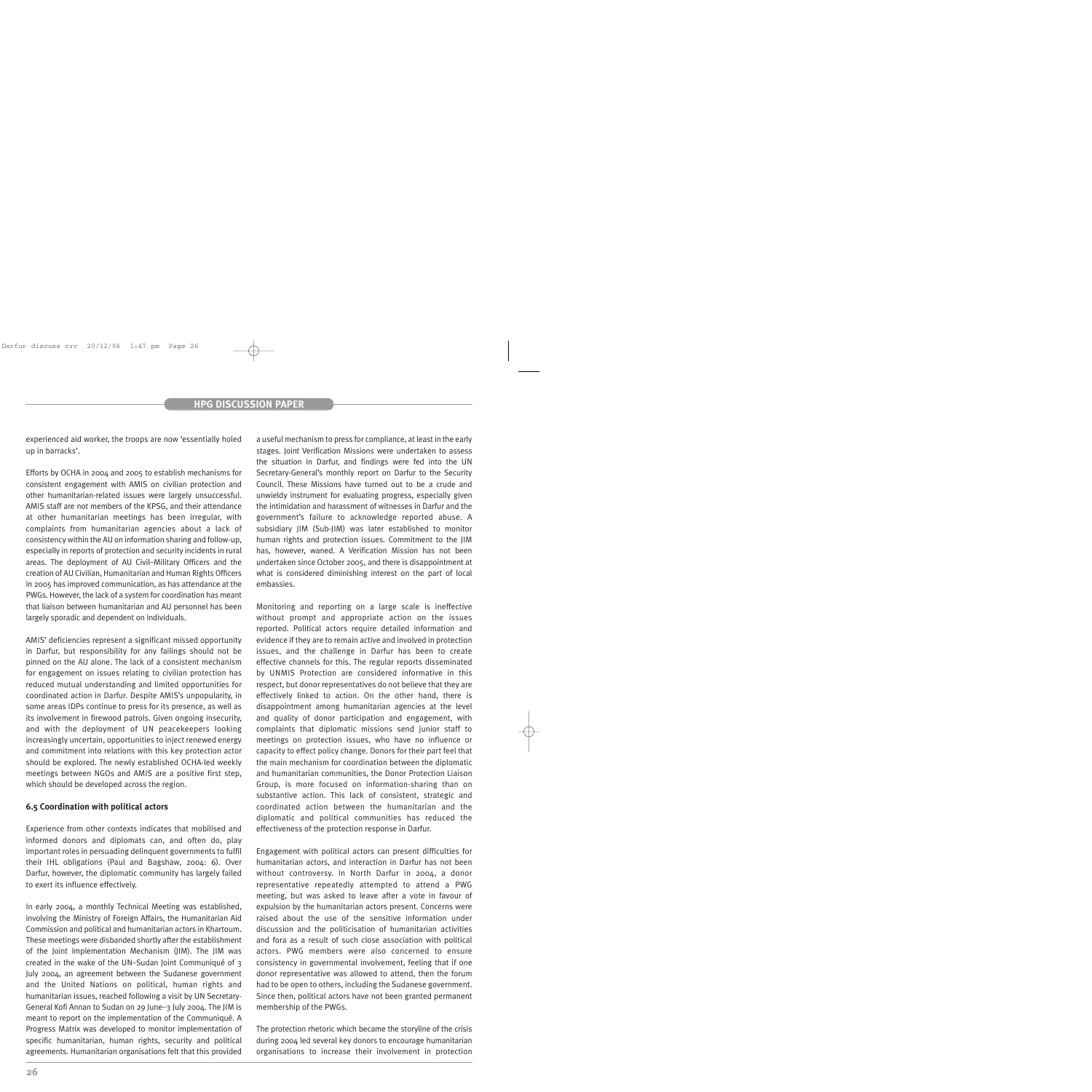activities. Some actors reported that, given the failure to deploy a successful ceasefire monitoring operation or to apply effective pressure on perpetrators to stop the violence, some donors developed unrealistic expectations about the capacity of humanitarian organisations to affect the security situation in

Darfur and protect civilians. Reportedly, it was donor pressure which led many organisations to become involved in protection for the first time, which many believe may signal an attempt on the part of the diplomatic community to substitute political action with humanitarian action.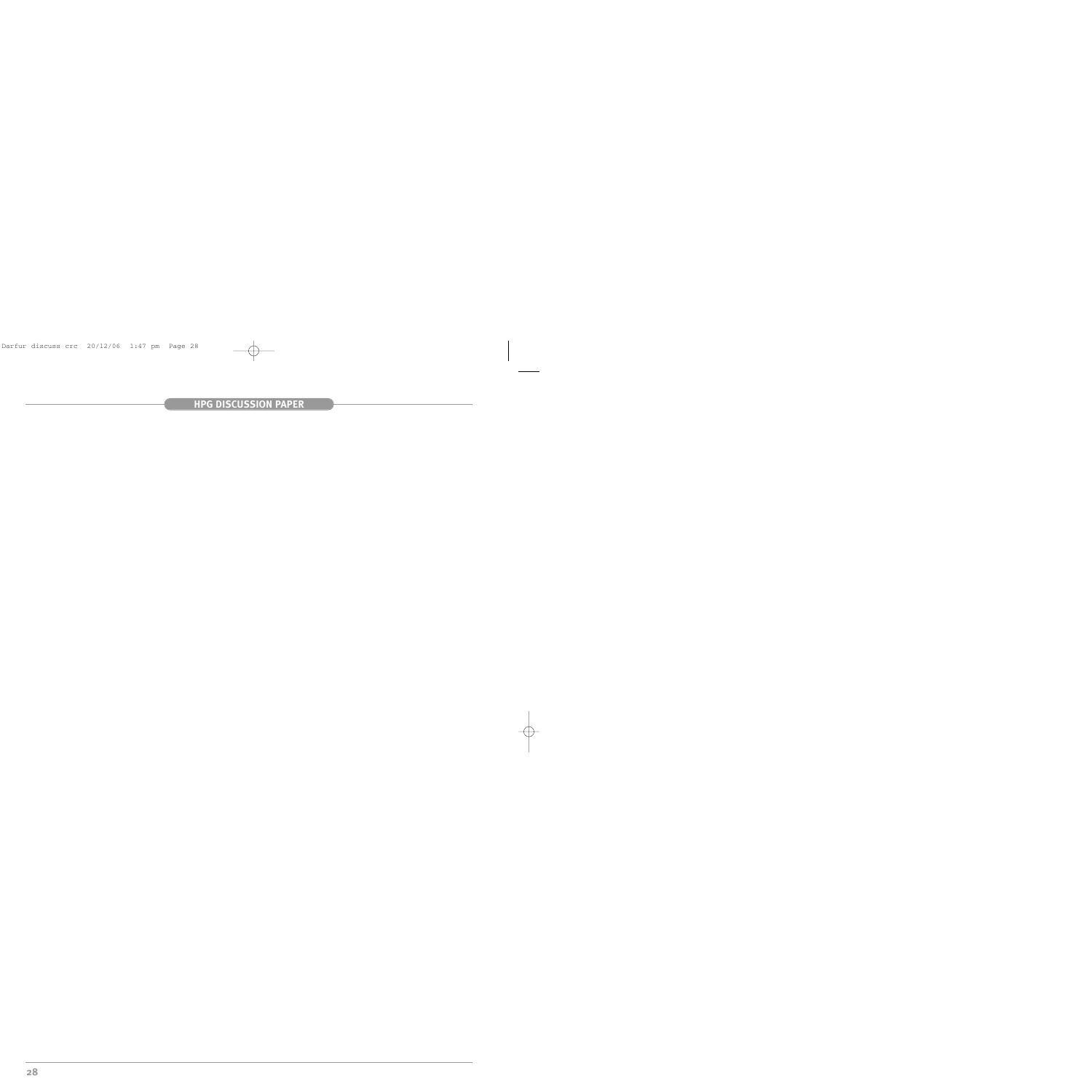### **Chapter 7 Conclusions**

The response to the Darfur crisis has been unprecedented in its focus on protection issues. The attention and level of involvement of humanitarian actors in protection programming mean that there is a wealth of experience from which to learn. This report has attempted to capture the range of activities undertaken, and the challenges which these responses have confronted. Some of the key lessons are summarised here in order to help inform future responses, both in Darfur and in other similar crises.

The emphasis on protection in the Darfur crisis reflects a welcome increase in international awareness of the risks and threats to which civilians are exposed in violent conflict. The proliferation of new protection actors and the expansion of protection programming have not, though, led in the majority of cases to a significant improvement in the security of the civilian population of Darfur. As discussed in this report, it is unreasonable to expect unarmed humanitarian actors to protect civilians, especially amid open conflict. However, humanitarian organisations can play a significant role in helping civilians limit their exposure to security threats, and mitigate the effects of such exposure, if their programmes are informed by an in-depth analysis of risks and an understanding of the political economy of the conflict, through which appropriate response options can be developed.

Many of the difficulties identified in this report derive from insufficient collective efforts to gain a better analysis of the political and socio-economic dimensions of the crisis, and of its consequences in terms of civilian security. Whilst this failing is common to many emergency responses, in light of the emphasis on protection in the Darfur crisis there was an even stronger rationale for serious efforts to identify and make use of key resource people, both national and international experts, for this purpose. Such investment in analysis should be a constant feature of ongoing responses. The lack of contextual analysis has been aggravated by a generally inadequate understanding of the conceptual framework of protection and its practical application to Darfur, particularly among actors new to protection. There has been no holistic analysis of the evolving risks and threats facing civilians. This has resulted in imbalances in the response and an undue focus on monitoring and reporting, which is poorly linked to action.

Inadequate analysis and ill-informed strategies have largely resulted from a lack of clear leadership. The protection response in Darfur was shaped and driven by non-mandated agencies, many of which were new to protection and did not benefit from sufficient guidance from more experienced protection actors. The lessons from the Darfur crisis point to the need for the UN system and other humanitarian organisations to identify clear roles and responsibilities to ensure that future responses are informed by protection analysis from the beginning, and that a framework for engagement with communities, duty-bearers and warring parties is in place from an early stage. At the global level, the UN has tried to address the need for leadership on protection through the development of the cluster approach, though this has not been tested in Darfur. In any case, there are inherent weaknesses in the proposed global Protection Cluster (currently led by UNHCR), since its specific focus on displaced people means that it is not premised on an analysis of the risks facing the entire civilian population in a crisis. This may have the effect of predetermining the protection response in a crisis, skewing assistance towards people in IDP camps, as has happened in Darfur. The experience of Darfur demands a re-evaluation of the cluster approach, based on a broader interpretation of the concept of protection and renewed attention to the civilian population as a whole.

While roles, mandates and responsibilities are examined at the global level, the lack of effective protection coordination in Darfur requires urgent attention by the most senior levels of the UN system. Leadership from the top is critically needed to ensure that respective strengths in the system are built upon, and constructive synergies are developed with the ICRC and key NGOs. Efforts should be made to move beyond coordination towards inter-agency complementarity, in order to develop unity of effort (Slim and Bonwick, 2005: 45). Complementarity will only be feasible in the context of a common assessment of risks and desired outcomes, as well as a shared analysis of community self-protection strategies and opportunities for joint engagement with duty-bearers.

A specific issue of concern in Darfur, though it can also be of wider relevance, relates to whether UNMIS should coordinate the protection function on behalf of the UN system. Whilst there is a debate about the appropriateness of an essentially political structure taking on a humanitarian function (albeit through its humanitarian arm), it is important to acknowledge the merits of having a dedicated protection function within a peacekeeping mission, in particular the potential to promote political action in favour of civilian protection. The benefits of having an identified lead agency with appropriate capacity to coordinate and guide the protection response cannot be overstressed. However, UNMIS has not demonstrated that it has the capacity to fulfil this function. It is essential that the senior leadership of UNMIS together with the UN Country Team enables and equips UNMIS Protection to play an effective lead role, which includes being able to act as an influential interlocutor between the authorities and NGOs, particularly those responsible for camp management. Failing this, another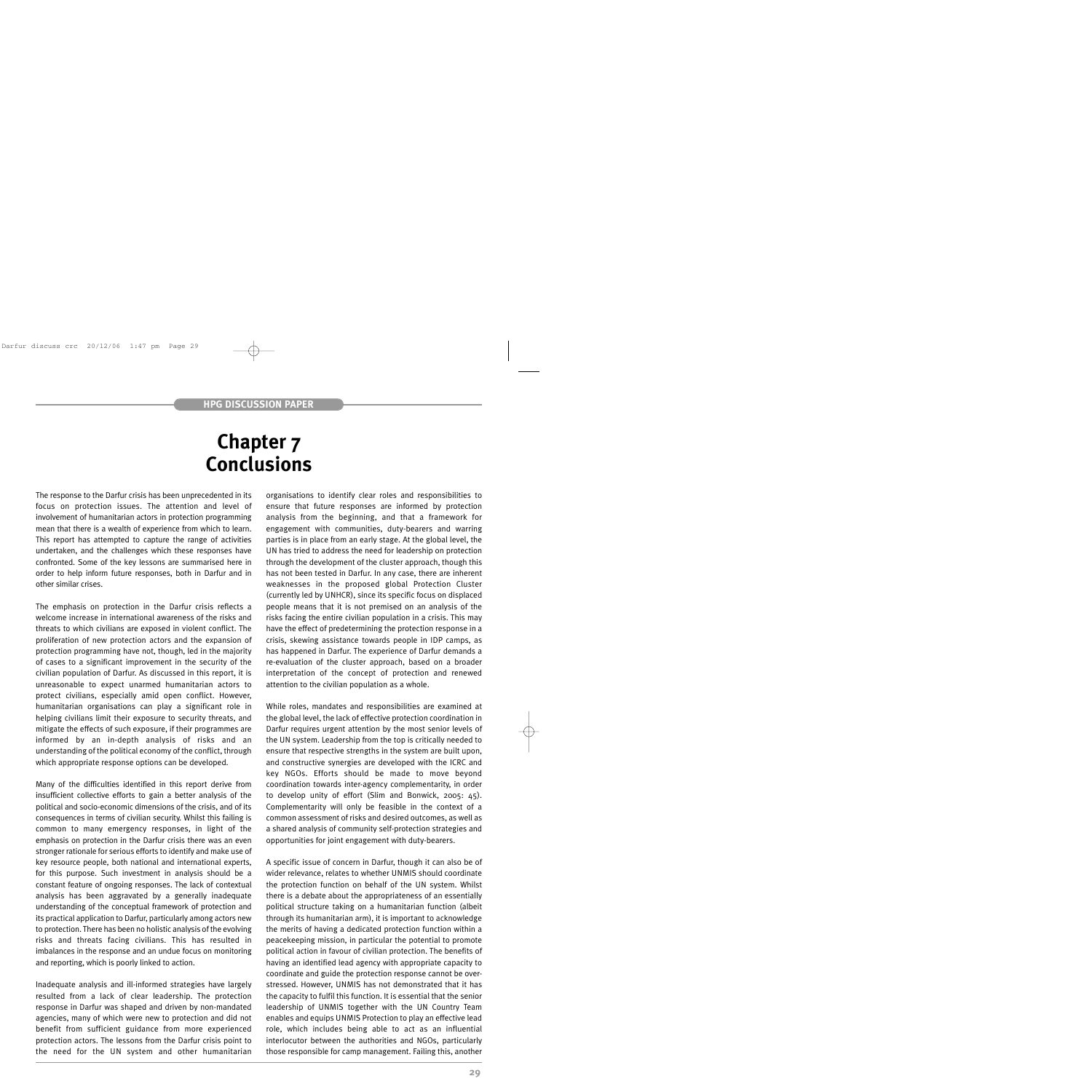lead should be identified, ideally from amongst the UN mandated agencies.

There is a critical need to review some of the current approaches to protection, and to redress problems where they are found. The most pressing concern is engagement with non-displaced civilians. The relatively limited presence of humanitarian organisations outside the camps has been a clear shortcoming of the Darfur response to date. The large numbers of people in rural areas have received only limited assistance. Furthermore, there has been an almost total lack of aid provision to Arab pastoralists, fostering the perception that aid is biased along ethnic lines. This needs to be urgently addressed since it weakens the credibility of the international response and undermines the principles of neutrality and impartiality which should underpin humanitarian action.

Another broad strategy that needs careful review is that of protection by presence. Its limitations are apparent, its impact on security remains inconclusive and it potentially exposes humanitarian workers to security risks. More detailed analysis to determine the merits of humanitarian actors' presence as a protective strategy is therefore required, particularly in the light of increasing insecurity in Darfur. Regardless of the effectiveness of such presence, it can be no substitute for more direct political action.

More in-depth analysis is also needed in order to identify new and emerging threats to the civilian population. This is fundamental in order to avert the danger of aid and places of sanctuary like the camps being co-opted by belligerents and abusive power structures. The manipulation of aid in these contexts makes civilians vulnerable to 'extortion, threat and deprivation' (Slim and Bonwick, 2005: 46). In Darfur, the camps are increasingly dominated by exploitative new leaders. It is therefore essential that risks and threats within the camps are more thoroughly examined, including through dialogue with a broad range of community members, particularly women and young people.

Appropriate analysis and strategic leadership are also required to better identify opportunities for humanitarian organisations, particularly those new to protection work, to engage more significantly with duty-bearers on issues of civilian safety and risk. So far, humanitarian actors have found it difficult to work closely with governmental authorities because of the role played by the government in the conflict. However, there have been insufficient efforts to find opportunities to develop a constructive relationship where such possibilities exist. A nuanced evaluation of potential reformers in government, and openings arising at the local level, is critical in order to achieve a progressive engagement by the government and other duty-bearers in the protection of civilians, which is ultimately a governmental responsibility.

The mandated agencies are critical players in strengthening the overall protection response. While all actors need to enhance their understanding of their role and need to improve their performance, the mandated agencies should use their expertise to help strengthen the collective response. This can be done through supporting new, serious entrants in the protection field, as well as informing overarching strategy and promoting good practice. New entrants should invest more in developing adequate capacity if they wish to continue to engage in protection. Recruiting isolated protection personnel has proved inadequate, suggesting the need for the broader integration of protection into overall assistance strategies. This requires a fundamental shift in approach and genuine institutional support and investment from the top down. However, it also presents humanitarian organisations with an important dilemma. Many see their engagement in protection as raising problems for their operationality, since involvement in protection has often led to a restriction in humanitarian space, especially where protection activities have focused on monitoring, reporting and public advocacy.

The emphasis placed on protection in the Darfur crisis has been appropriate and important. At the same time, however, it has raised a wide range of challenges for humanitarian and other actors, challenges which need to be seriously debated and addressed if the rhetoric and resources now being devoted to protection are to translate into meaningful benefits for the people whose safety is at risk.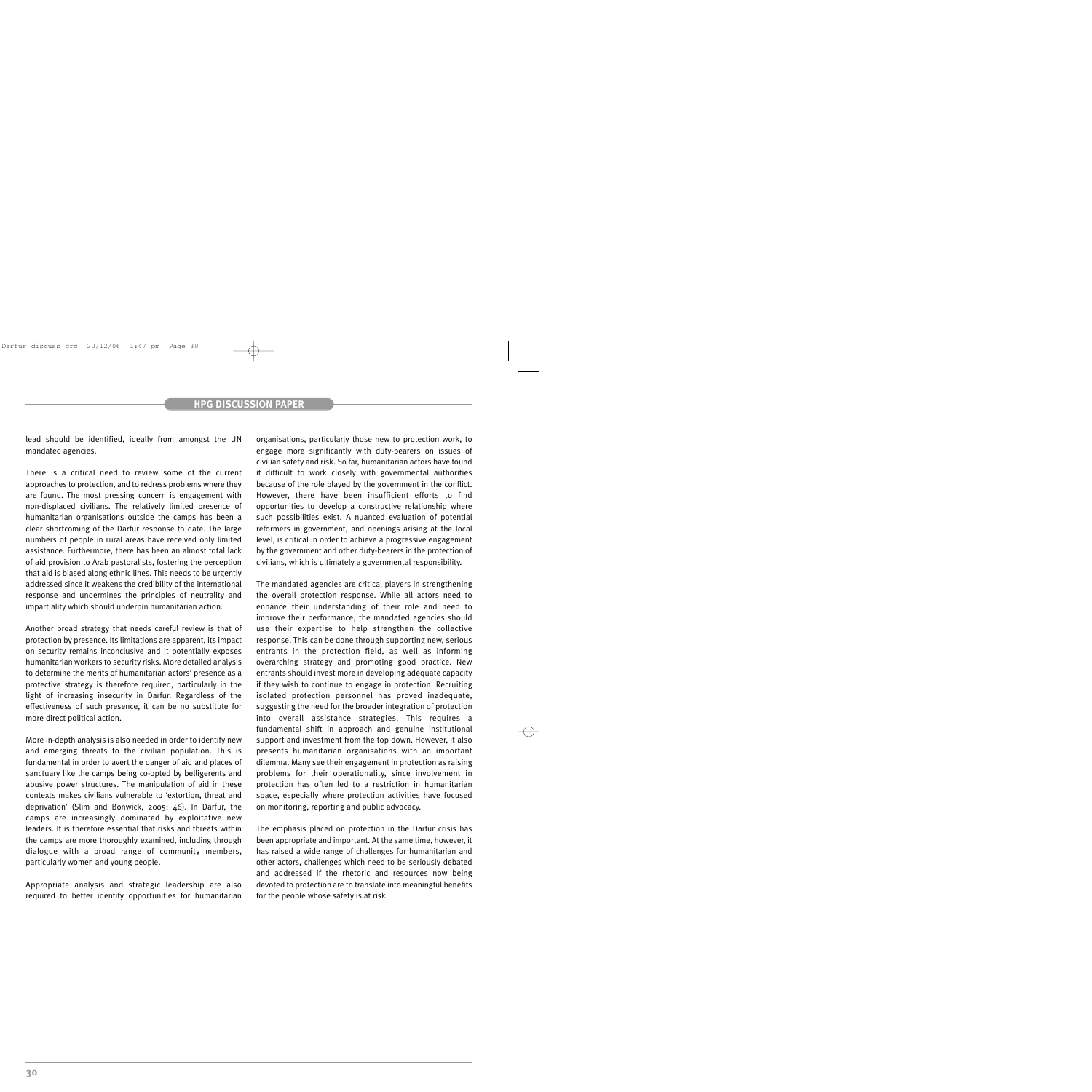### **References**

African Union (2004a) AU Peace and Security Council (PSC), Communiqué, PSC/PR/Comm (XVII), 20 October 2004. Addis Ababa: African Union.

African Union (2004b) Commission Cease-Fire Violation Report on the Attack in Hashaba and Gallaba Villages on 26<sup>th</sup> August 2004, 4 September. El Fasher: Headquarter Ceasefire Commission, African Union in Sudan.

Amnesty International (2003) *Sudan: Immediate Steps To Protect Civilians and Internally Displaced Persons in Darfur*, public statement, 29 August. London: Amnesty International.

Amnesty International (2006) *Crying Out for Safety*, 5 October. London: Amnesty International.

APGfS (Associate Parliamentary Group for Sudan) (2004) *Sudan's Opportunity for Peace and Development? Visit to Sudan 27th June–4th July 2004*, compiled and edited by Sultana Begum.

Bonwick, A. (2006) 'Who Really Protects Civilians?', *Development in Practice*, vol. 16, nos 3–4, pp. 270–77(8).

Broughton et al. (2006) *Real Time Evaluation of the Humanitarian Response to the Darfur Crisis*, report commissioned by OCHA. Geneva/New York: OCHA.

Buchanan-Smith, M. and S. Jaspars (2006) *Darfur Livelihood Report*. Khartoum: WFP.

Darcy, J (2005) *Seeking Safety: Civilians, Protection and the Avoidance of Threats*, background paper presented at the Wilton Park conference 'The Responsibility to Protect'.

Darcy, J. and S. Srinivasan (forthcoming) *Concepts of Protection*. London: Overseas Development Institute.

de Torrente, N. (2004) 'Humanitarianism Sacrificed: Integration's False Promise'. *Ethics - International Affairs*, vol.18, no. 2, pp. 3–12.

de Waal, A. (2004a) 'Counter-Insurgency on the Cheap', *London Review of Books*, 5.

de Waal, A. (2004b) 'Tragedy in Darfur: On Understanding and Ending the Horror', *Boston Review*, vol. 29, no. 5.

Flint, J. and A. de Waal (2005) *Darfur: A Short History of a Long War*. London and New York: Zed Books.

Flint, J. (2006a) 'A Steady Drip of Death', *Daily Star*, 20 June.

Flint, J. (2006b) 'The Arabs Are Victims, Too', *Washington Post*, 19 November.

Giossi Caverzasio, S. (2001) *Strengthening Protection in War: A Search for Professional Standards*. Geneva: ICRC.

Henry, S. (2006) *Mini Evaluation. Protection Issues in Darfur*. Khartoum: OCHA.

Human Rights Watch (2004) *Darfur in Flames. Atrocities in Western Sudan*, 2 April. New York: Human Rights Watch.

Human Rights Watch (2005a) *Darfur: Arrest War Criminals, not Aid Workers*, press release, 31 May. New York: Human Rights Watch.

Human Rights Watch (2005b) *Targeting the Fur: Mass Killings in Darfur*, 21 January. New York: Human Rights Watch.

Human Rights Watch (2005c) *Darfur: Aid Workers Under Threat*, press release, 5 April. New York: Human Rights Watch.

ICG (2005) 'Darfur: The Failure To Protect', *Africa Report*, no. 89. Nairobi/Brussels: ICG.

ICG (2006) 'Getting the UN into Darfur', *Africa Briefing*, no. 43. Nairobi/Brussels: ICG.

ICI (2005) *International Commission of Inquiry on Darfur*, Report to the Secretary-General, Geneva, 25 January.

ICRC (1999) Third Workshop on Protection, background paper, 7 January. Geneva: ICRC.

ICRC (2005) *Annual Report, Sudan*. Geneva: ICRC.

Inter-Agency Standing Committee (2004) *Civil–Military Relations in Complex Emergencie*s, IASC Reference Paper, 28 June. Geneva: IASC.

InterAction (2004) *Making Protection a Priority: Integrating Protection and Humanitarian Assistance*, paper from InterAction's Protection Working Group. Washington DC: InterAction.

Intersos (2006) *Monitoring of Returns in Southern West Darfur. August 2005/April 2006*. Rome: Intersos.

Johnson, D. H. (2003) *The Root Causes of Sudan's Civil Wars*. Oxford/Bloomington, IN: James Currey/Indiana University Press (in association with The International African Institute).

Mahony, L., S. Laughton and M. Vincent (2005) *WFP Protection of Civilians in Darfir, Sudan*. Khartoum: WFP.

Minear, L. (2005) 'Lessons Learned: The Darfur Experience' in *ALNAP Review of Humanitarian Action in 2004*. London: ALNAP, pp. 74–122.

O'Brien, P. (2004) 'Politicized Humanitarianism: A Response to Nicolas de Torrente', *Harvard Human Rights Journal*, vol. 17, pp. 31–39.

O'Neill, W. and V. Cassis (2005) *Protecting Two Million Internally Displaced: The Successes and Shortcomings of the African Union in Darfur*. Washington DC/Bern: The Brookings Institution-University of Bern Project on Internal Displacement.

Pantuliano, S. (2004) *Understanding Conflict in the Sudan: An Overview*. Washington DC: The World Bank Group.

Pantuliano, S. (2005) *Strategic Priorities and Key Challenges to Address Conflict and its Consequences in Darfur*. London: DFID.

Paul, D. and S. Bagshaw (2004) *Protect or Neglect? Toward a More Effective United Nations Approach to the Protection of Internally Displaced Persons*. New York: Brookings Institution and the United Nations.

Polloni, D. (2005) 'Darfur in Pieces', *Conflict Analysis Tools no. 6*. Khartoum: Office of the UN Resident and Humanitarian Coordinator.

Slim, H. and A. Bonwick (2004) *Protection – An ALNAP Guide for Humanitarian Agencies*. London: ALNAP.

Tanner, V. (2005) *Rule of Lawlessness: Roots and Repercussions of the Darfur Crisis*, NGO paper, Nairobi.

United Nations (2004) *United Nations Inter-Agency Fact Finding and Rapid Assessment Mission: Kailek Town, South Darfur*. Khartoum: United Nations.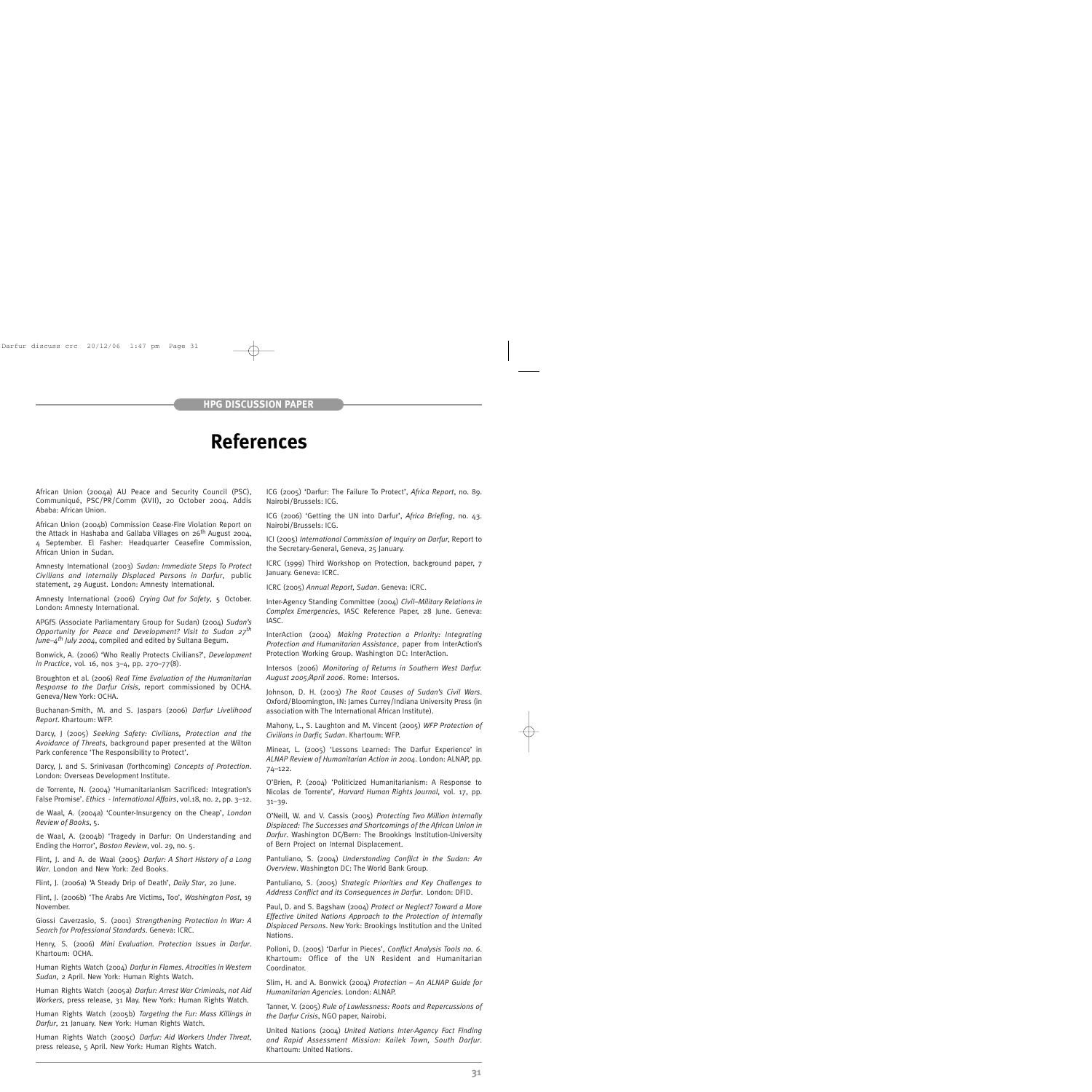United Nations (2005) *An Engaged Protection Presence*, Khartoum Protection Steering Group, March. Khartoum: United Nations.

United Nations (2006a) *Report of the Secretary-General on Children and Armed Conflict in the Sudan*, S/2006/662, 17 August. New York: United Nations.

United Nations (2006b) *Darfur Humanitarian Profile*, 1 October 2006. Khartoum: United Nations.

UN OCHA (2004) *UN Welcomes Announcement of Increased Access to Darfur*, 10 February. New York: United Nations.

Young, H. et al. (2005) *Darfur 2005 – Livelihoods Under Siege. Final Report*. Boston, MA: Feinstein International Famine Center, Tufts University.